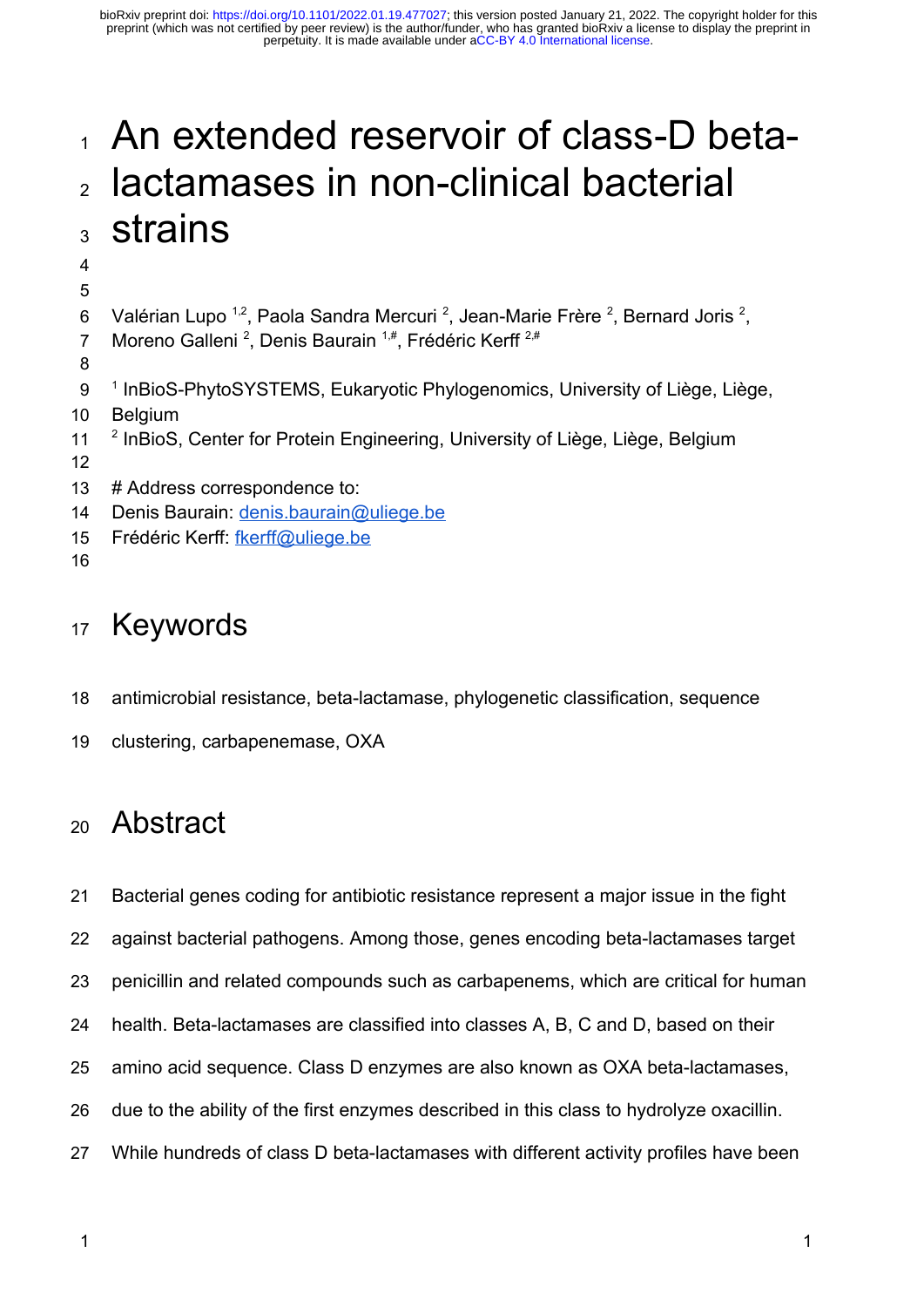isolated from clinical strains, their nomenclature remains very uninformative. In this work, we have carried out a comprehensive survey of a reference database of 80,490 genomes and identified 24,916 OXA-domain containing proteins. These were deduplicated and their representative sequences clustered into 45 non-singleton groups derived from a phylogenetic tree of 1413 OXA-domain sequences, including five clusters that include the C-terminal domain of the BlaR membrane receptors. Interestingly, 801 known class D beta-lactamases fell into only 18 clusters. To probe the unknown diversity of the class, we selected ten protein sequences in ten uncharacterized clusters and studied the activity profile of the corresponding enzymes. A beta-lactamase activity could be detected for seven of them. Three enzymes were active against oxacillin and two against imipenem. These results indicate that, as already reported, environmental bacteria constitute a large reservoir of resistance genes that can be transferred to clinical strains, whether through plasmid exchange or hitchhiking with the help of transposase genes. 28 29 30 31 32 33 34 35 36 37 38 39 40 41

# Importance 42

The transmission of genes coding for resistance factors from environmental to nosocomial strains is a major component in the development of bacterial resistance towards antibiotics. Our survey of class D beta-lactamase genes in genomic databases highlighted the high sequence diversity of the enzymes that are able to recognize and/or hydrolyze beta-lactam antibiotics. Among those, we could also identify new beta-lactamases that are able to hydrolyze carbapenems, one of the last resort antibiotic families used in human chemotherapy. Therefore, it can be expected that the use of this antibiotic family will fuel the emergence of new beta-lactamases into clinically relevant strains. 43 44 45 46 47 48 49 50 51

2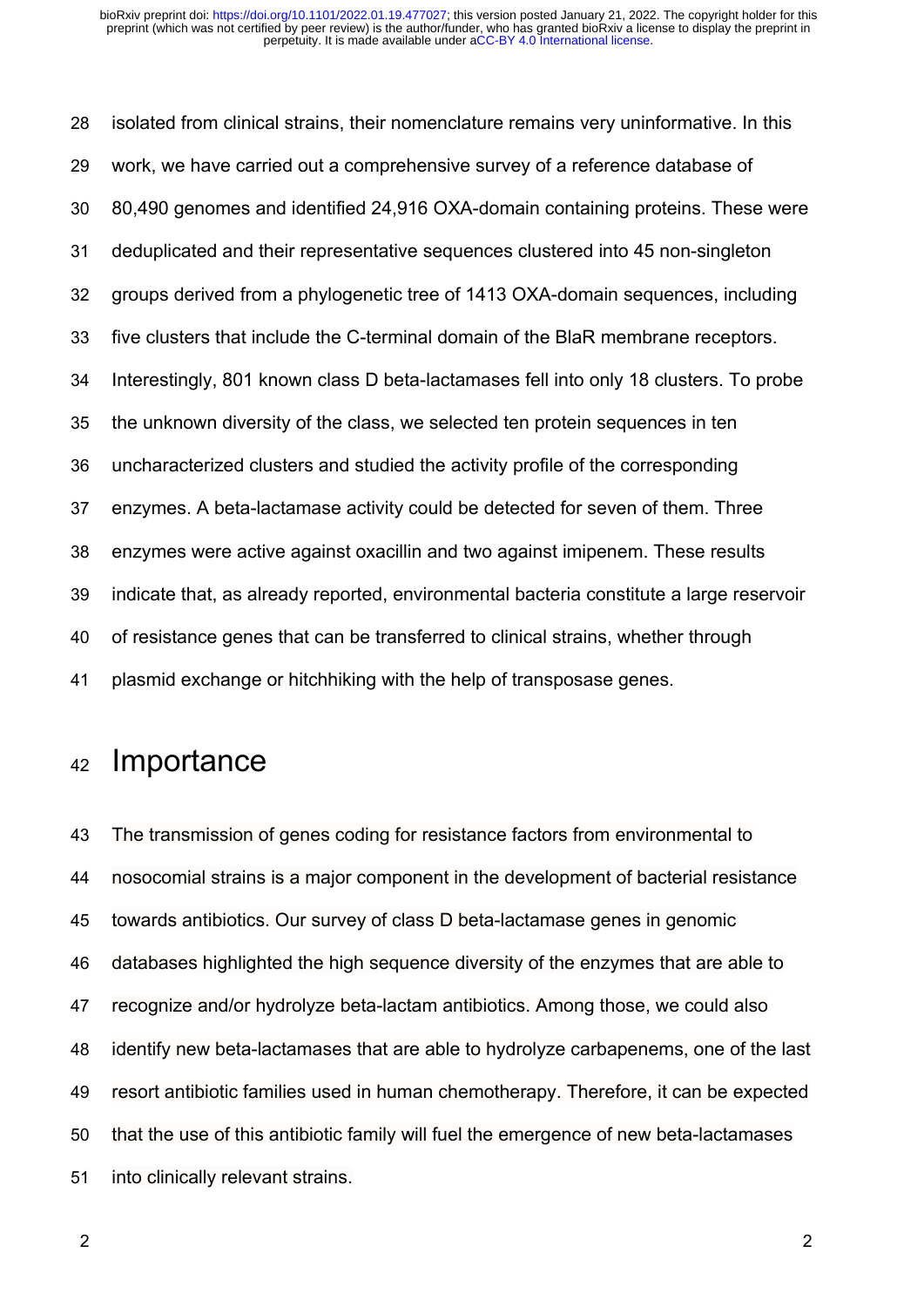# Introduction 52

Beta-lactamases are the main enzymes responsible for the resistance of bacteria to beta-lactams, which are the major antibiotics utilized in the fight against pathogenic bacteria. Even before the structure of penicillin was known, Abraham and Chain (1) described "An enzyme from bacteria able to destroy penicillin" and, in the late 40's and early 50's, the staphylococcal beta-lactamase became an important source of clinical problems solved by the introduction of methicillin (2, 3). Later, an ever increasing number of these hydrolases have been identified. These can be classified into four classes based on their primary structures. Classes A, C and D are activeserine enzymes (4) while class B consists of metallo-proteins whose active site usually contains 1 or  $2 \text{ Zn}^{++}$  ions  $(5, 6)$ . 53 54 55 56 57 58 59 60 61 62

63

Beta-lactamases of classes A and D exhibit a very high diversity of amino acid (AA) sequences, with only a very little number of conserved residues within each class (e.g., 29 residues are conserved within class-A beta-lactamases) (7). It is nearly impossible to establish clear relationships between AA sequences and the ability to hydrolyse specific classes of beta-lactam antibiotics. Indeed, it is well known that a single mutation can alter this activity profile in a significant manner (8, 9). Moreover, the literature contains numerous disagreements and errors concerning the kinetic parameters of various enzymes (10). This is probably in part because these parameters are often determined under different experimental conditions and the studied enzymes are not always pure. In consequence, even though clinicians are more interested in specificity profiles, the AA sequences remain the primary tool for proposing a classification of beta-lactamases, as in the case of the Beta-Lactamase 64 65 66 67 68 69 70 71 72 73 74 75

3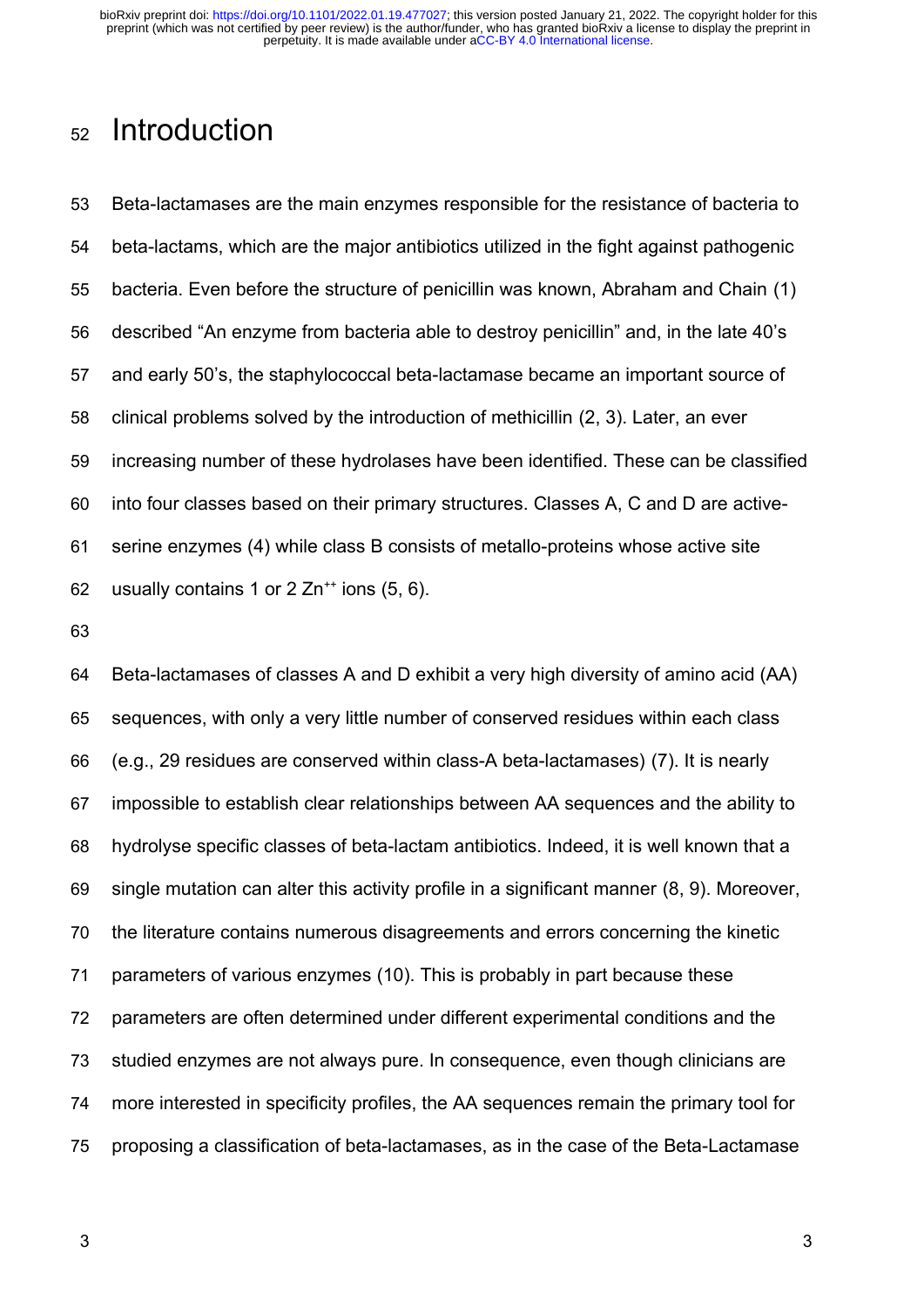Database (BLDB; http://www.bldb.eu/) (11). Concerning class D beta-lactamases, the situation is complicated by the fact that these enzymes can dimerize, which sometimes modifies the activity (12) and that carboxylation of the first conserved motif lysine also increases the activity in most cases (13). Inversely, loss of  $CO<sub>2</sub>$ during turn-over of the substrate results in "substrate-induced inactivation", a phenomenon already observed by Ledent et al (14). 76 77 78 79 80 81

82

The first two identified class D beta-lactamases exhibited a number of features that differed from those of nearly all beta-lactamases known at the time, notably the ability to efficiently hydrolyze oxacillin and other isoxazolyl penicillins. For this reason, they were named OXA-1 and OXA-2. Unfortunately, it was then decided to name the further class D beta-lactamases homologs "OXA" plus sequence (i.e., increasing) number that follows the chronological order of identification (15). This was sometimes done in spite of a sequence identity below 30% and/or (10) more similarity with the BlaR receptor than with other class D beta-lactamases (16). Class D beta-lactamases were first identified as plasmid-encoded proteins but the corresponding genes were later found to reside on the bacterial chromosome too (10). 83 84 85 86 87 88 89 90 91 92 93

94

Similarity searches using the OXA-2 AA sequence as query revealed homologous primary structures of unknown function or without true beta-lactamase activity, such as YbxI/BSD-1 in *Bacillus subtilis* (17, 18), or even devoid of any beta-lactamase activity, such as the C-terminal domain (CTD) of the BlaR penicillin-receptor involved in the induction of a class A beta-lactamase in *Bacillus licheniformis* and *Staphylococcus aureus* (19). In the present study, proteins containing a class-D 95 96 97 98 99 100

4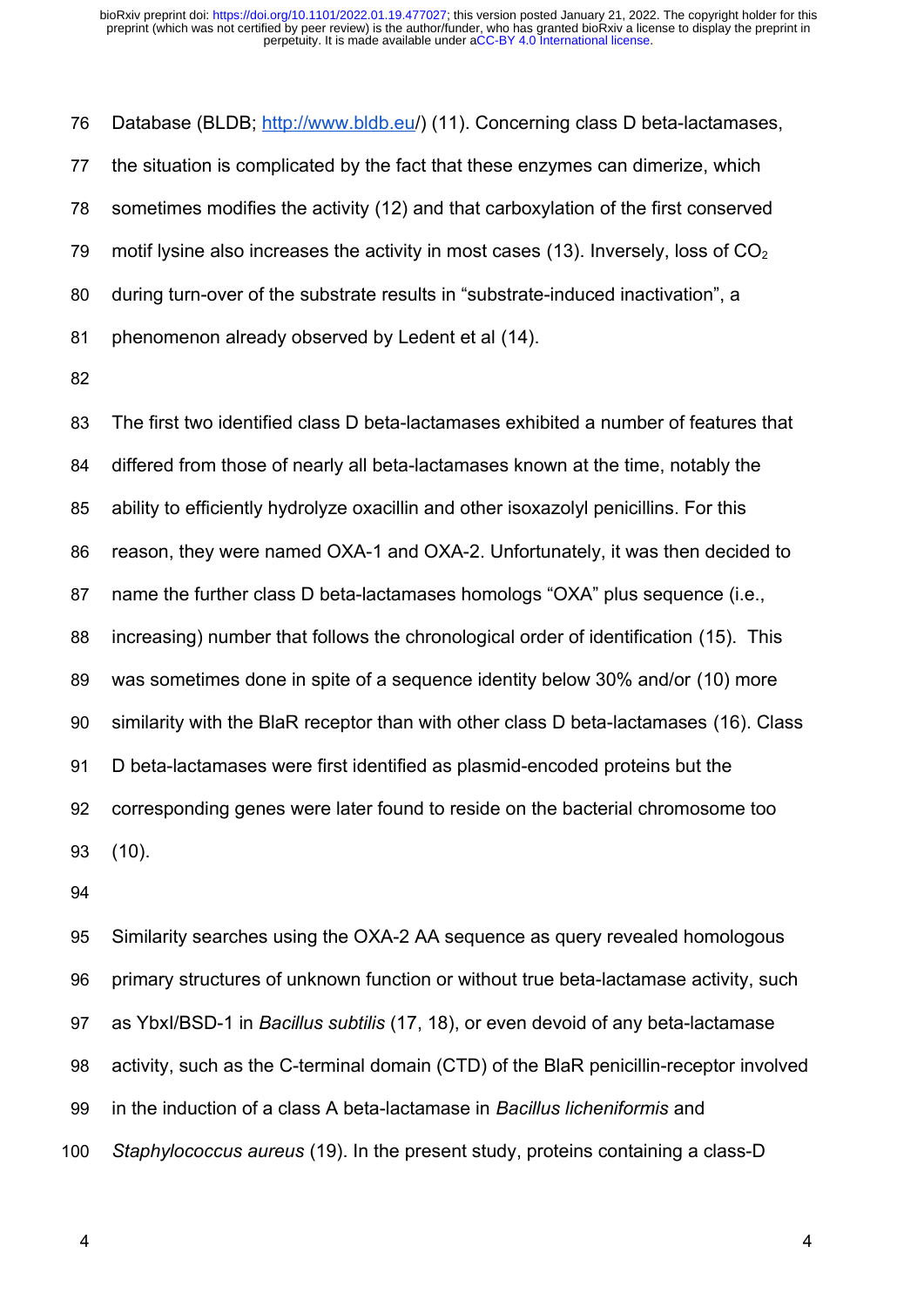beta-lactamase domain will be further referred to as the "OXA-domain family". Among those, "DBL" will be reserved to demonstrably active class-D betalactamases, while characterized class-D beta-lactamase homologs of low activity or with a different function will be termed "pseudo-DBL" proteins. Finally, "DBLhomolog" proteins will design the union of DBL, pseudo-DBL proteins, and other homologs not yet characterized. 101 102 103 104 105 106

107

It is clear that our present knowledge of the OXA-domain family is biased toward clinically relevant DBLs. The analysis of whole genome sequences of isolated bacteria and metagenome-assembled genomes highlighted that non-pathogenic and environmental bacteria can also harbor beta-lactamase-encoding genes, and thus may behave as reservoirs of emerging new resistant genes identified in nosocomial strains (20, 21). It is likely that these bacteria, which were never exposed to synthetic or semi-synthetic beta-lactams used in human health care or animal husbandry, can encounter other beta-lactam-producing microorganisms in their natural environment and, over the ages, have acquired beta-lactamase genes in their "struggle for life" (22). A significant example could be the carbapenems that can be produced by some *Streptomyces* species (23), probably resulting in the appearance of the carbapenemases that were later transferred to clinical strains (24, 25). The large heterogeneity of the resistance gene repertoire present in bacteria challenges the efficiency of chemotherapy. It also underlines the need to develop new analytical methods allowing a clear and rapid identification of potential new resistance pathways including enzymes that can inactivate both old and new antibiotics. 108 109 110 111 112 113 114 115 116 117 118 119 120 121 122 123 124

The goals of the present article were to explore genomic databases to discover how 125

5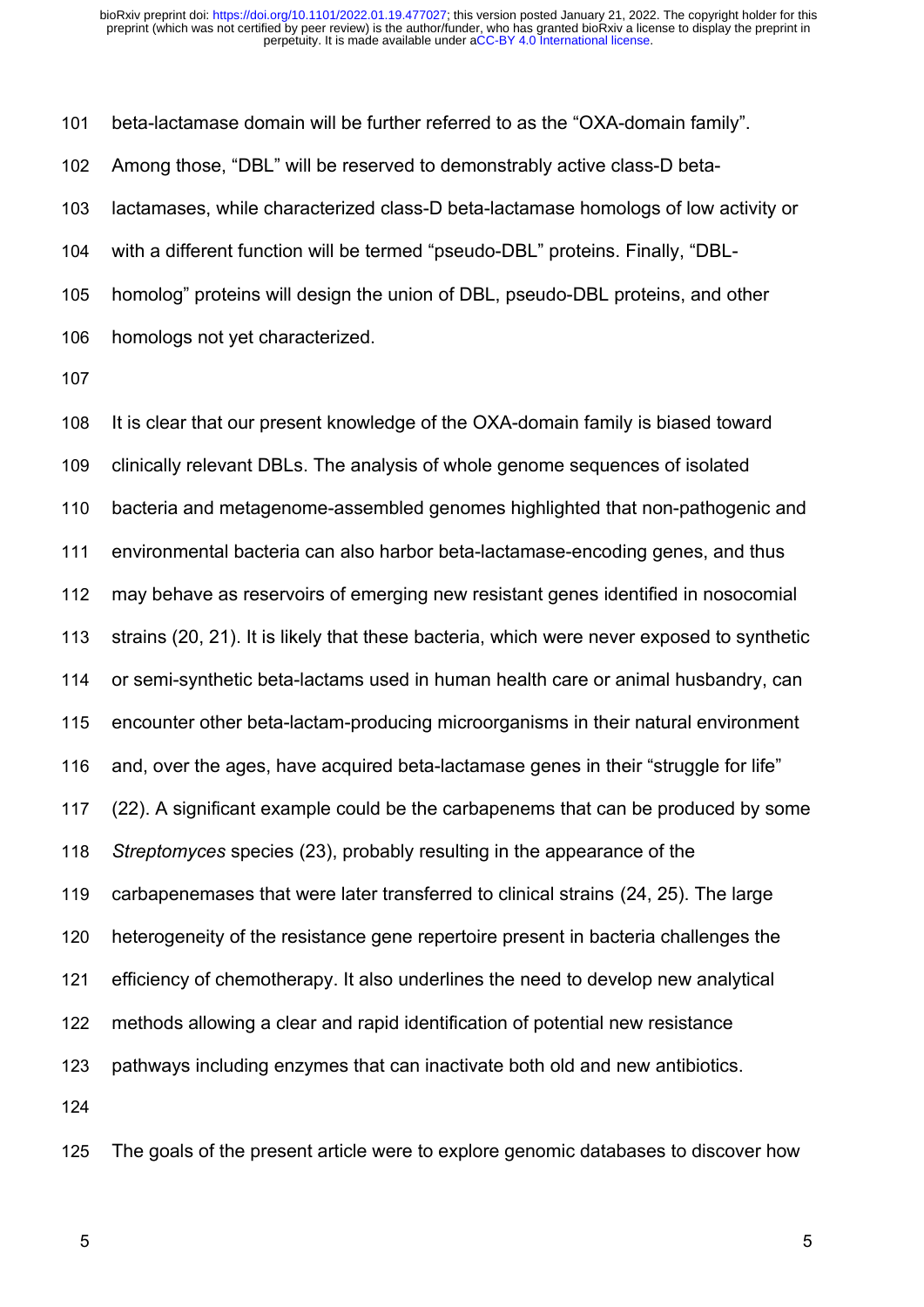widespread the class D beta-lactamase gene and its homologs were throughout the microbial world and to propose a sequence-based classification of the members of the OXA-domain family derived from their phylogenetic relationships. Starting from 80,490 genomes, we identified a total of 24,916 DBLs and DBL-homolog sequences, which we classified into 64 clusters of proteins. Furthermore, we synthesized and expressed ten gene sequences sampled from ten clusters devoid of characterized members and conducted a survey of their activity. This revealed that three of them had an oxacillinase activity, including two able to hydrolase imipenem, reminding us how environmental bacteria represent an enormous reservoir of resistance factors that can be transferred to clinical strains. 126 127 128 129 130 131 132 133 134 135

# Materials and Methods 136

# SQL database 137

Bioinformatic data generated in this study was stored into a sqlite3 database (Figure S1). This database was exploited using SQL queries in order to generate additional results and statistics. 138 139 140

### Reference class D beta-lactamase sequences and identification 141

# of OXA-domain family proteins 142

- A total of 1617 unique beta-lactamases amino-acid sequences were downloaded 143
- from the NCBI Pathogen Detection server (ftp://ftp.ncbi.nlm.nih.gov/pathogen/) on 144
- the 1st of December 2017. Among those, 470 DBL were retrieved based on 145
- metadata and accession numbers. DBL protein sequences were deduplicated using 146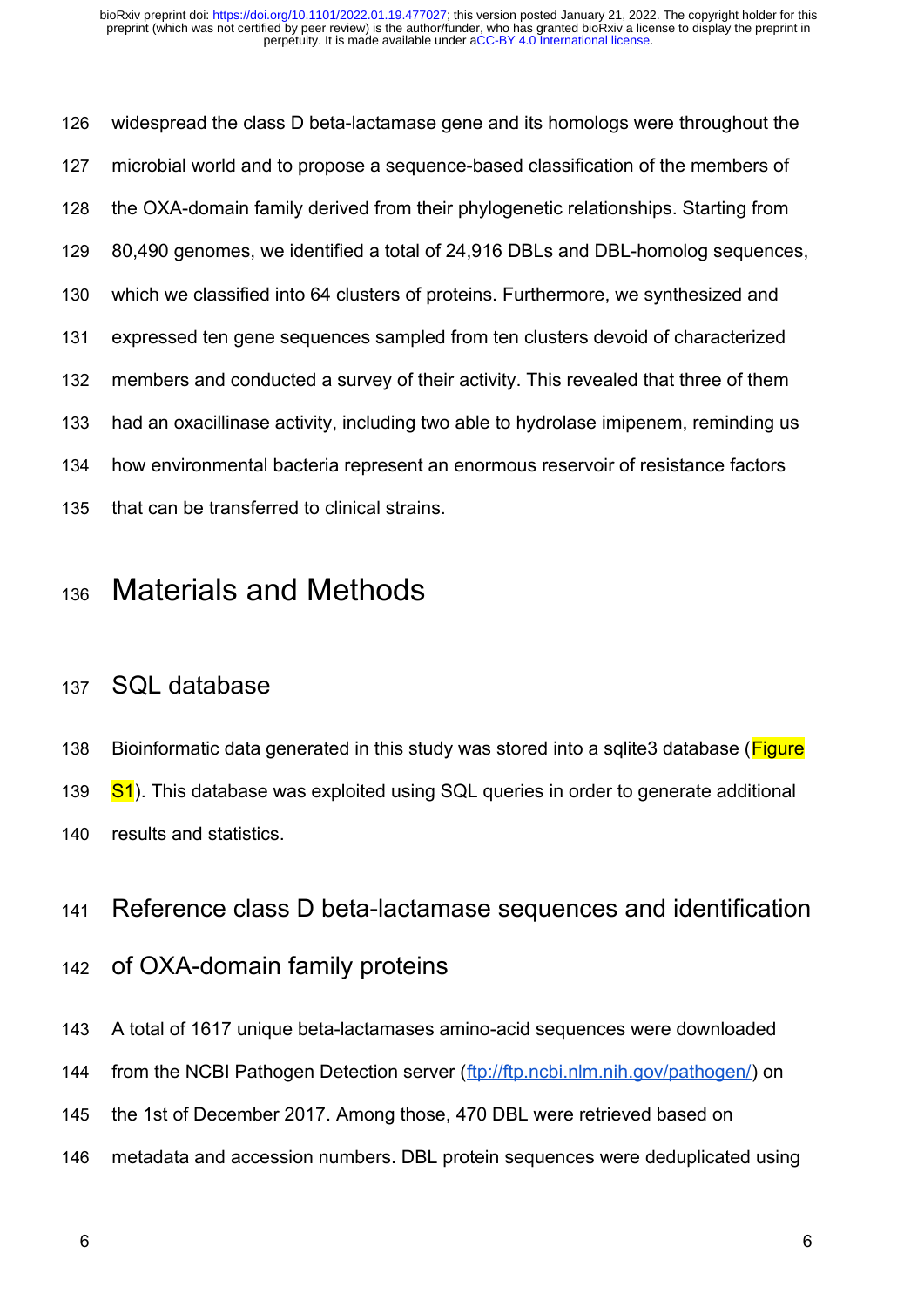CD-HIT v4.6 (26) with a global sequence identity threshold of 0.98 and then aligned using MAFFT v7.273 (27). An HMM profile was constructed from the DBL alignment using the HMMER package v3.1b2 (28) to identify OXA-domain family proteins in a local prokaryotic protein sequence database. This local database was built on 7th of December 2017 using the protein sequences of 80,490 prokaryotic genome assemblies stored in the NCBI RefSeq database. OXA-domain family proteins were graphically selected using the ompa-pa.pl interactive software package (A. Bertrand and D. Baurain; https://metacpan.org/dist/Bio-MUST-Apps-OmpaPa) and taxonomically annotated using the NCBI Taxonomy. 147 148 149 150 151 152 153 154 155

# Annotation of OXA-domain family proteins 156

OXA-domain family proteins were tagged using a BLAST-based annotation script 157

(part of Bio-MUST-Drivers) with an identity threshold from 90% to 100% and an e-158

value threshold of 1e-20. DBL-homolog sequences used for the annotation were 159

downloaded from the BLDB (http://www.bldb.eu/BLDB.php?prot=D) (11) on the 22nd 160

of July 2019, to which were added three sequences of the membrane receptor BlaR 161

- from *Clostridium difficile* (CDT53463.1), *Staphylococcus aureus* (P18357) and 162
- *Bacillus licheniformis* (P12287), the bifunctional class C/class D beta-lactamase 163
- LRA13-1 (ACH58991.1) (20) and the two intrinsic pseudo-DBLs of *Clostridium*  164

*difficile* CDD-1 (CZR76508.1) and CDD-2 (SJQ22628.1) (29). 165

# Domain characterization of OXA-domain family proteins 166

The potential presence of a signal peptide was predicted using local SignalP-5.0b 167

(30). The organism option was set to 'gram+' for sequences belonging to Firmicutes 168

and Actinobacteria and 'gram-' for the other phyla. To improve the prediction of 169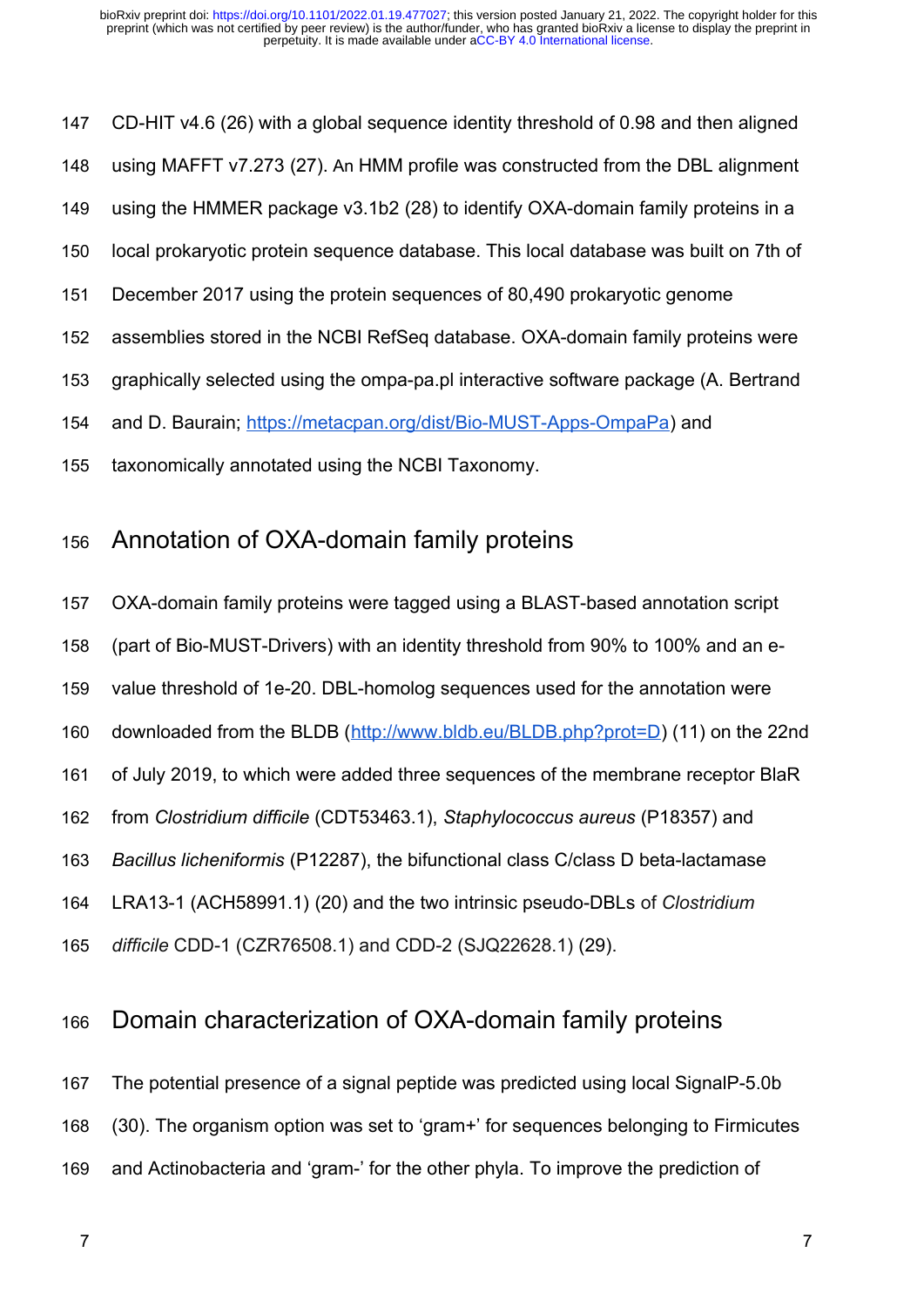transmembrane helices with local TMHMM v2.0 (31), the signal peptide (if any) was first removed from the original sequences when the cleavage site prediction probability was greater or equal to 0.6. For sequences of intermediary length (i.e. between 350 and 550 AAs) and some long sequences (i.e. greater than 550 AAs), InterProScan v5.37-76.0 with default parameters and disabled use of the precalculated match lookup (32), along with pepwindowall with default parameters from the EMBOSS web portal (33) were used to distinguish between transmembrane segments and other extensions. 170 171 172 173 174 175 176 177

# Localization and genetic environment of OXA-domain family 178

#### proteins 179

- A genetic environment database was built from the bacterial genomes featuring at 180
- least one OXA-domain family sequence using GeneSpy "3 in 1" module, as 181
- described in the manual (34). Contig accessions were retrieved from the database 182
- and the corresponding FASTA files were downloaded using the command-line 183
- version of the "efetch" tool from the NCBI Entrez Programming Utilities (E-utilities). 184
- PlasFlow v1.1 was used to predict potential plasmid sequences in the contig FASTA files (35). 185 186

### Clinical strain determination 187

BioSample reports associated with bacterial organisms were also downloaded using efetch (see above). All words of a report were collected and fed to a script that renamed and standardized them using an OBO (Open Biomedical Ontologies) dictionary. A score was attributed to each standardized word: +1 for a "clinical" word, 0 for an uninformative word and -1 for a non-clinical word. At last, a final score was 188 189 190 191 192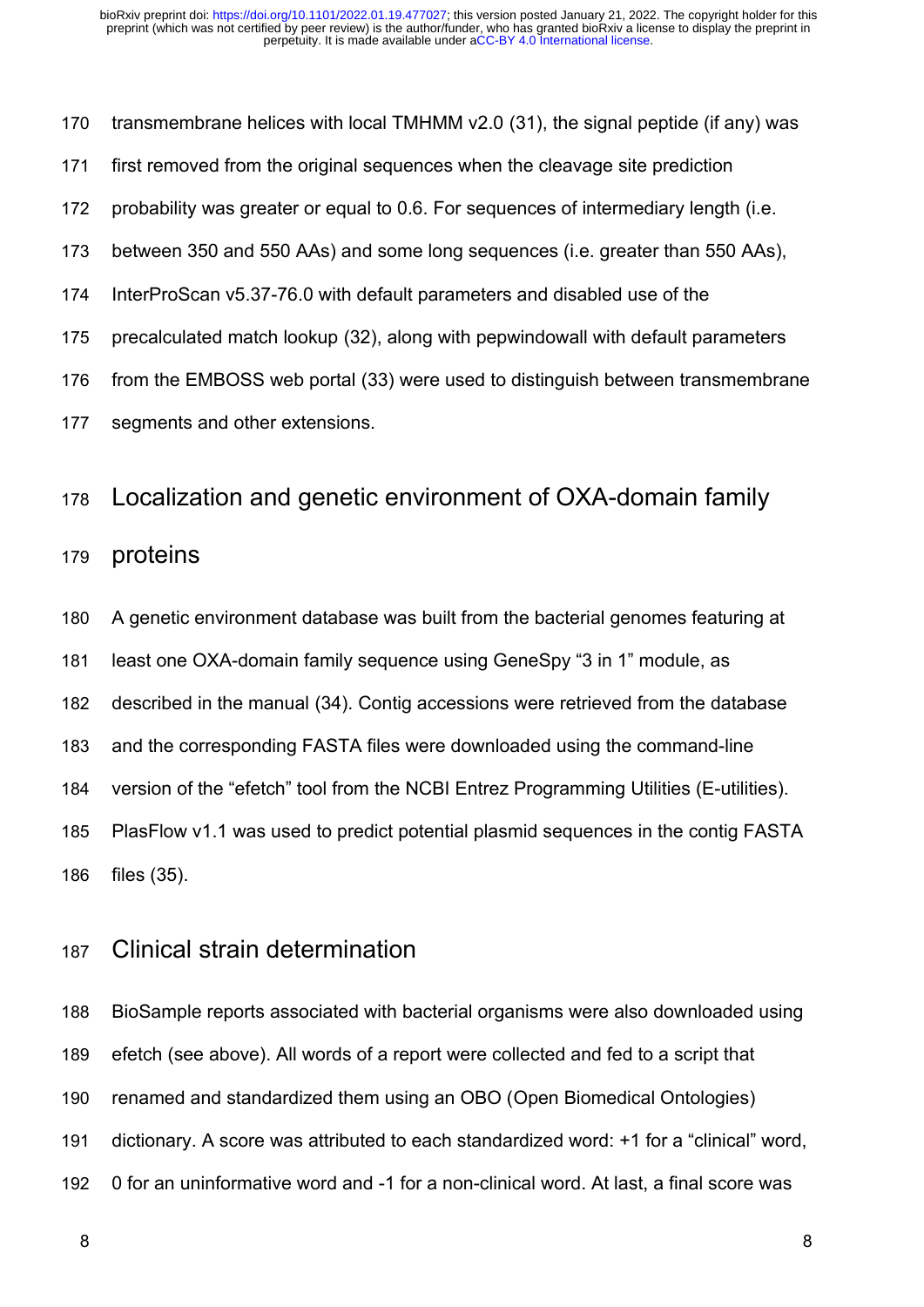computed for each BioSample according to its collection of standardized words (see figshare). A bacterial strain was considered as "clinical" when its metadata was associated with a positive score, "non-clinical" for a negative score and not classified for a null score. 193 194 195 196

Alignment and phylogenetic analysis 197

After deduplication using CD-HIT v4.6 (26) with a global sequence identity threshold of 0.95, OXA-domain family protein sequences were aligned using MAFFT v7.273 (27). Alignments were then carefully optimized by hand using the program "ed" and alignment columns were manually selected using the program "net", both part of the MUST software package (36). The resulting matrix of 1413 sequences x 188 unambiguously aligned AAs was used to infer a phylogenetic tree with RAxML v8.1.17 (37) under the LG+F+G4 model. Support values were initially estimated through 100 fast bootstrap pseudo-replicates with RAxML then transformed into transfer bootstrap expectation (TBE) values using the booster algorithm (38). 198 199 200 201 202 203 204 205 206

# Phylogenetic clustering 207

To produce clusters of related OXA-domain family sequences, the phylogenetic tree was first converted to a phylo4 object using the readNewick function of the phylobase R package (39). Then, a patristic distance matrix (dist.mat) was computed using the distTip function from the adephylo R package (40) and an adjacency matrix (adj.mat) was computed as follow: 208 209 210 211 212

*ajd .mat*= *dist .mat*  $\frac{m}{\lim_{x \to 0} p}$  <1 with  $\lim_{x \to 0} p = max(dist, mat) \times x$  and x varying from 0.10 to 0.50. Clustering was performed by passing the adjacency matrix to the mcl function of the 213 214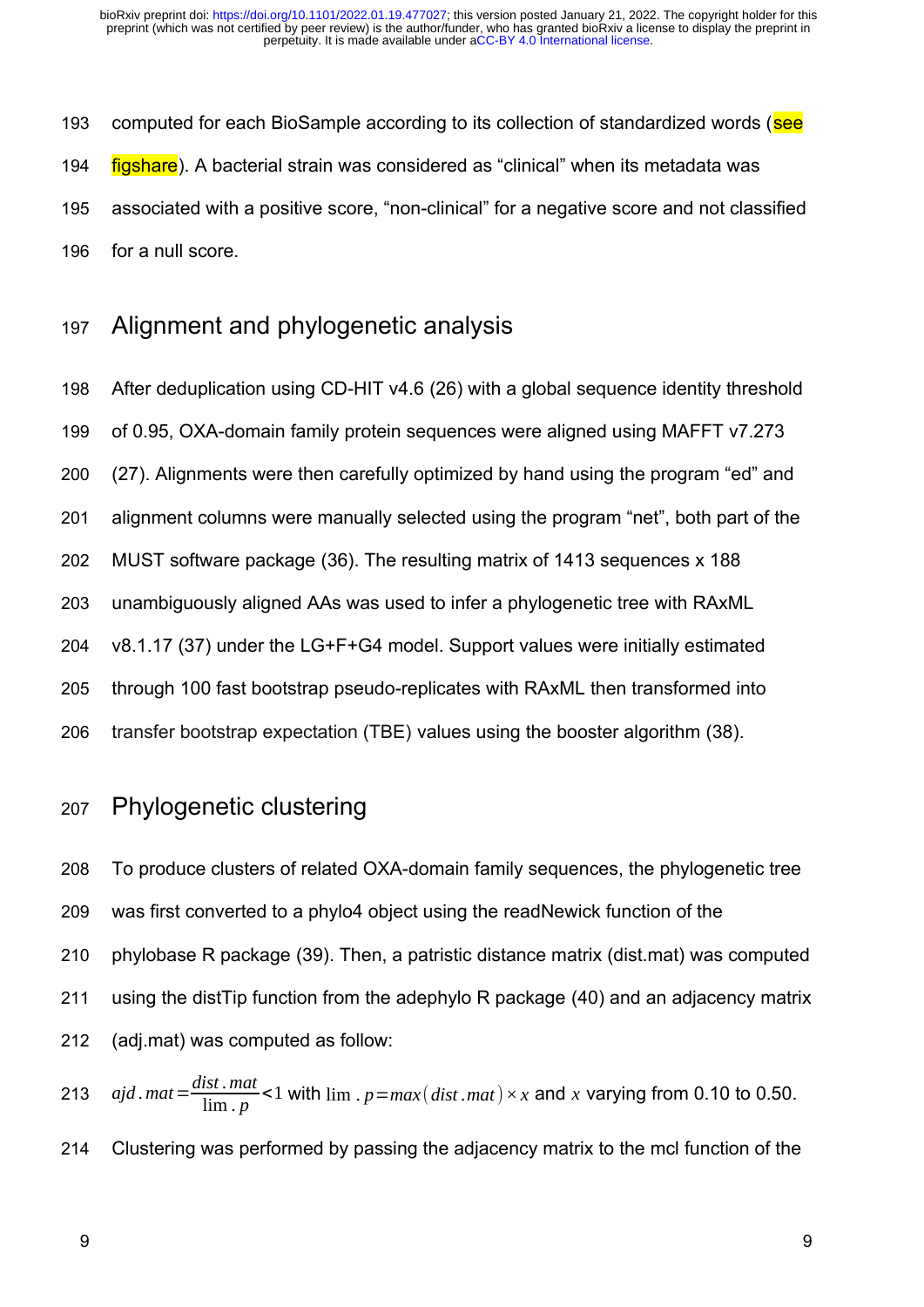MCL R package (41) with the addLoops option set to FALSE, allow1 set to TRUE and the inflation parameter varying from 1.0 to 3.0 by increments of 0.5. The best parameter combination was chosen by maximizing a score composed of the normalized entropy and the fraction of monophyletic clusters, following the method of Califice et al., 2012 (42). However, combinations yielding less than 15 clusters were discarded, regardless of their score, in order to avoid the grouping of most OXAdomain family sequences into a single cluster and retain the potential to provide a meaningful classification. 215 216 217 218 219 220 221 222

# DBL-homolog genes selection for lab validation 223

Based on the phylogenetic clustering of OXA-domain family proteins, ten representative protein sequences (hereafter referred to as OXAVL01 to OXAVL10) spread among different clusters corresponding to DBL-homologs were selected as probes for the functional diversity. The criteria of selection were: (1) the sequence must belong to a cluster with more than five DBL-homologs and no DBL found in the BLDB, (2) the length of the sequence must lie between 250 and 350 AAs and the sequence must have no mutation in the three conserved motifs defining the class D active site (SxxK, SxV, KT/SG) (except if a mutation is shared by all the sequences of the cluster), (3) the sequence must be present in a bacterial species where no DBL is described according to the BLDB. 224 225 226 227 228 229 230 231 232 233

### Gene synthesis and expression plasmids 234

Signal peptides of the ten selected sequences were removed and replaced by the PelB leader sequence (43). Then, the corresponding genes were synthesized after codon optimization for expression in *E. coli*. Expression plasmids of OXAVL01 to 235 236 237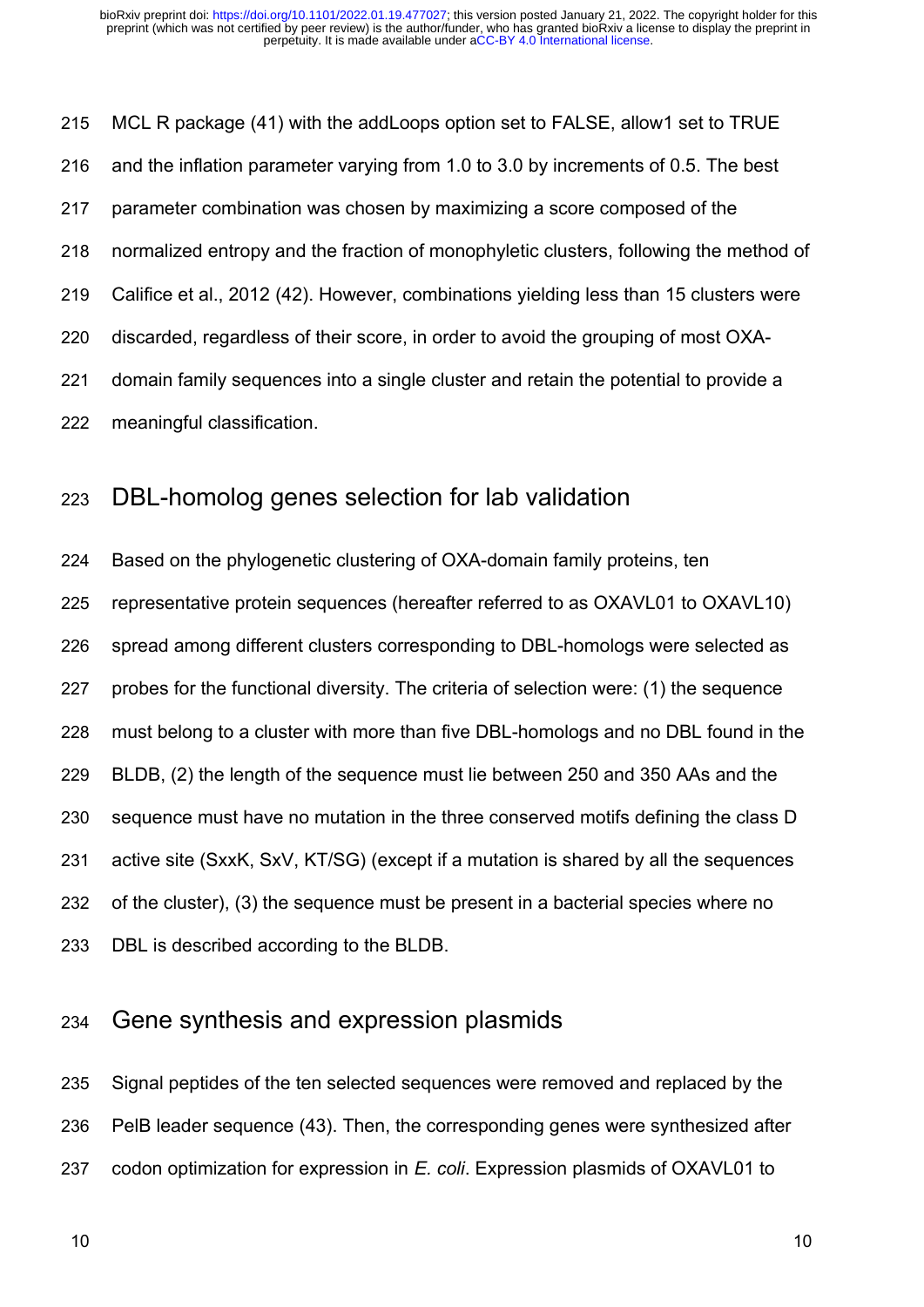OXAVL10 were purchased from Twist Bioscience (San Francisco, CA, USA). Briefly, 238

the synthesized genes were cloned into pET 24a(+) (Novagen-Merck KGaA, 239

Darmstadt, DE) and inserted between *Bam*HI (at the 5' end of the gene) and *Xho*I (at 240

3' end of the gene) restriction sites. All the enzymes were produced by *E. coli* BL21 241

(DE3) (Fisher Scientific SAS Illkirch Cedex, FR) carrying pOXAVL01-pOXAVL10 242

plasmids in LB medium supplemented with kanamycin 50 µg/mL (LB-kanamycin). 243

# **Antibiotics** 244

Kanamycin was purchased from MP Biomedicals, cefotaxime, cephaloridine and 245

oxacillin from Sigma Aldrich, cefazolin from Pharmacia & Upjohn SpA, imipenem 246

from MSD, meropenem from Fresenius Kabi NV/SA, ampicillin from Fisher Scientific, 247

amoxicillin from PanPharma, carbenicillin from Pfizer Italy, piperacillin from 248

Lederle/AHP Pharma, temocillin from Eumedica N.V/S.A and nitrocefin from Abcam. 249

### Assessment of soluble enzymes expression levels 250

Single colonies of *E. coli* BL21 (DE3) carrying the plasmids pOXAVL01 to 251

pOXAVL10 were inoculated in 6 mL of LB medium supplemented with kanamycin. 252

The precultures were incubated overnight (O/N) at 37°C with orbital shaking at 250 253

rpm. 2.5 mL of the different precultures were added to 100 mL of fresh LB-254

kanamycin. The bacteria were grown to an  $A<sub>600</sub>$  of 0.7 and IPTG was added at a final 255

concentration of 0.5 mM. The different cultures were divided in two, one incubated at 256

- 37°C and the other one at 18°C. Aliquots (1 mL) of the different cultures at 37°C 257
- were taken 0, 2, 4 hours after induction. In the case of the cultures incubated at 258
- 18°C, two aliquots (0 and 24 hours after induction) were analyzed. The different 259
- aliquots were centrifuged at 5,000 *g* for 10 min, the bacterial pellets were 260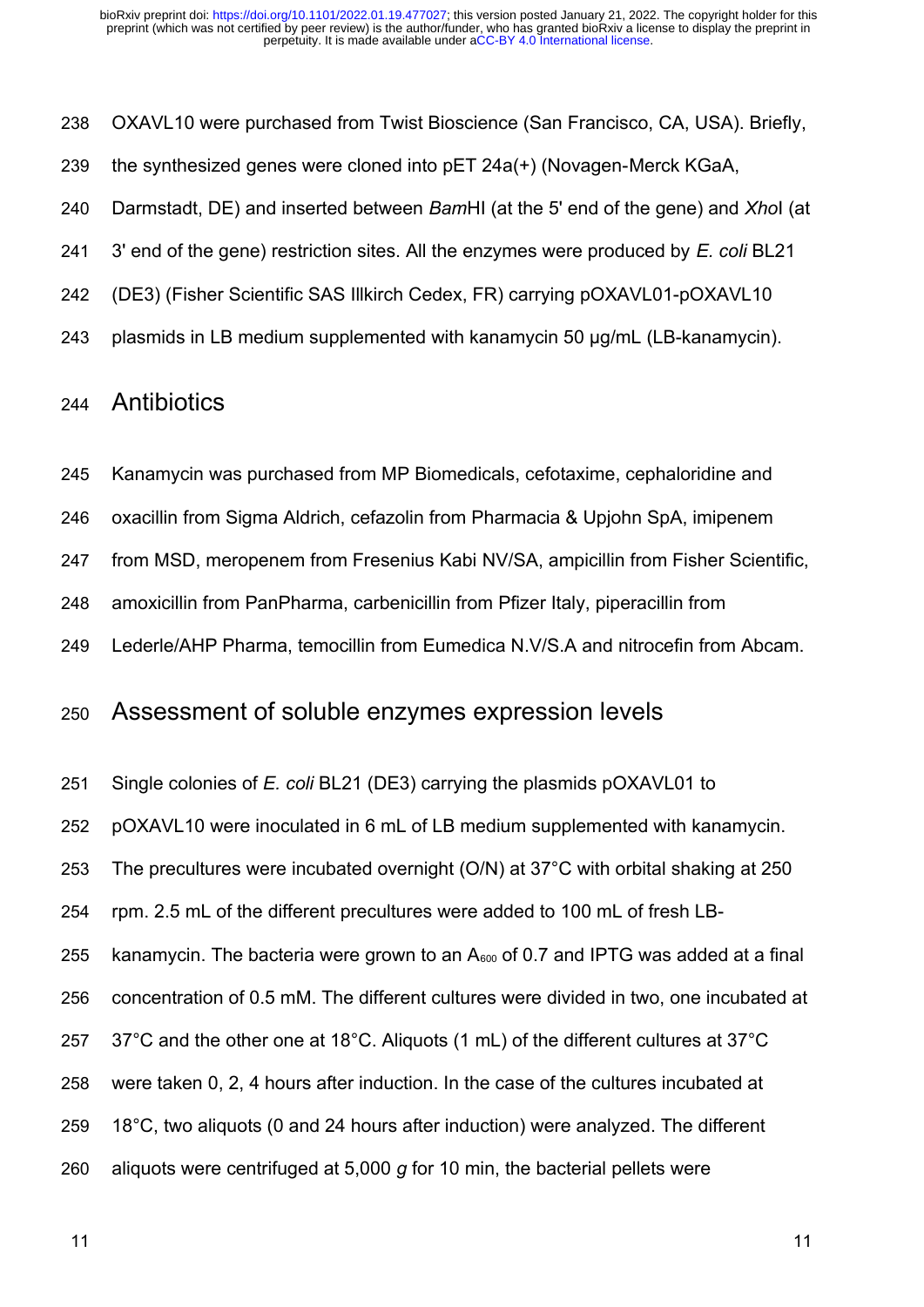resuspended in 25 mM HEPES buffer (pH 7.0) and sonicated (three times for 30 s each time at 12 W). Cell debris were eliminated by centrifugation at 13,000 *g* for 30 min. 20  $\mu$ L of the soluble fractions and pellets were loaded onto a sodium dodecyl sulfate polyacrylamide gel (SDS-PAGE) (4-20%). The run was performed at a constant voltage (120 V). The beta-lactamase activity of the different fractions was determined by measuring the initial rate of hydrolysis of 100 µM Nitrocefin, 1 mM oxacillin, 1 mM ampicillin and 100 µM imipenem. 261 262 263 264 265 266 267

### Production and purification of OXAVL02/06 268

A single colony of *E. coli* BL21 (DE3) pOXAVL02 or *E. coli* BL21 (DE3) pOXAVL06 was inoculated into 100 mL of LB-kanamycin. The preculture was incubated O/N at 37°C under agitation. 40 mL of the preculture was added to 1 liter of fresh LBkanamycin. IPTG (100 µM final concentration) was added when the culture reached an A<sub>600</sub> of 0.7. The cultures were incubated O/N at 18°C. Cells were harvested by centrifugation at 5,000 g for 10 min at 4°C. The pellets were resuspended in 15 mL 50 mM Sodium Phosphate, 0.5 M NaCl, 20 mM Imidazole pH 8.0 (buffer A) for pOXAVL02 and in 25 mM HEPES pH 7.0 (buffer B) for pOXAVL06. The bacteria were disrupted with a cell disrupter (Emulsiflex C3 Avestin GmbH, DE), which allows cell lysis at a pressure of 5,500 kPa. The lysates were isolated by centrifugation at 45,000 g for 30 min. The two supernatants were dialyzed O/N at 4°C against buffers A and B, respectively. The dialysed samples were then filtered through a 0.45 µm filter. 269 270 271 272 273 274 275 276 277 278 279 280 281

For OXAVL02, the supernatant was loaded onto Ni Sepharose® (24 mL) (GE Healthcare Europe GmbH, Freiburg, DE) previously equilibrated with buffer A. The enzymes were eluted with a gradient using 50 mM Sodium Phosphate pH 8.0, 0.5 M 282 283 284

12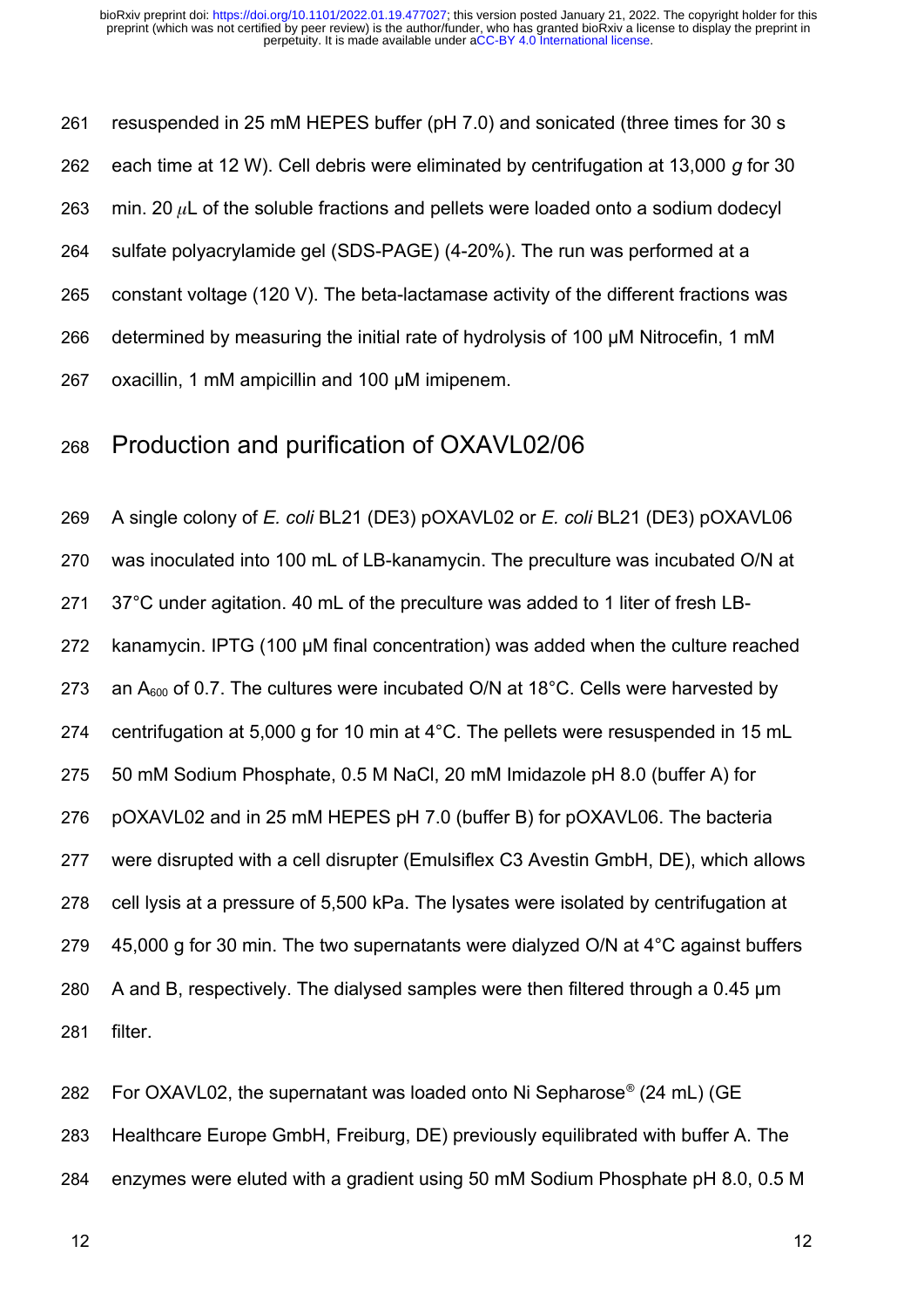NaCl, 0.5 M imidazole (buffer C). The fractions displaying a beta-lactamase activity were pooled, and then dialyzed O/N against buffer B and loaded onto a Source 15 Q column 20 mL (Pharmacia Biotech/ BioSurplus Inc., San Diego, CA, USA) equilibrated with the same buffer. The enzyme was eluted with a salt gradient using buffer B with 1 M NaCl, (buffer D). The fractions were pooled and loaded on a molecular sieve Superdex 75 GL 500 mL column (GE Healthcare Europe GmbH, Freiburg, DE) equilibrated in buffer B. 285 286 287 288 289 290 291

For OXAVL06, the cleared supernatant was loaded onto a 10 ml Q Sepharose® HP column (GE Healthcare Europe GmbH, Freiburg, DE) equilibrated in buffer B. The enzyme was eluted with a salt gradient using buffer D. The fractions with a betalactamase activity were pooled, and dialyzed O/N in 50 mM Sodium Phosphate pH 7.5, 0.5 M NaCl, 20 mM imidazole (buffer E). The dialysed sample was loaded onto Ni Sepharose® (24 ml) (GE Healthcare Europe GmbH, Freiburg, DE) previously equilibrated with buffer E. The enzymes were eluted with a gradient using 50 mM Sodium Phosphate pH 7.5, 0.5M NaCl, 0.5 M imidazole pH 7.5 . The active fractions were collected and concentrated by ultrafiltration on a YM-10 membrane (Amicon) to a final volume of 2 mL, then loaded onto a molecular sieve Superdex 75 GL (10/300) column (GE Healthcare Europe GmbH, Freiburg, DE) equilibrated in buffer B. 292 293 294 295 296 297 298 299 300 301 302

### Conformational characterization of OXAVL02/06 by SEC-MALS 303

The oligomeric states of the DBL-homolog enzymes were analyzed by SEC-MALS (Treos II, WYATT Technology France, Toulouse Cedex 3, FR) (44). The experiments were performed using a HPLC Bio-inert Shimadzu Prominence LC-20Ai (SHIMADZU Benelux B.V) coupled to a SPD-20A UV/VIS detector and a RID-20 refractive index detector. The different active fractions isolated by size-exclusion chromatography 304 305 306 307 308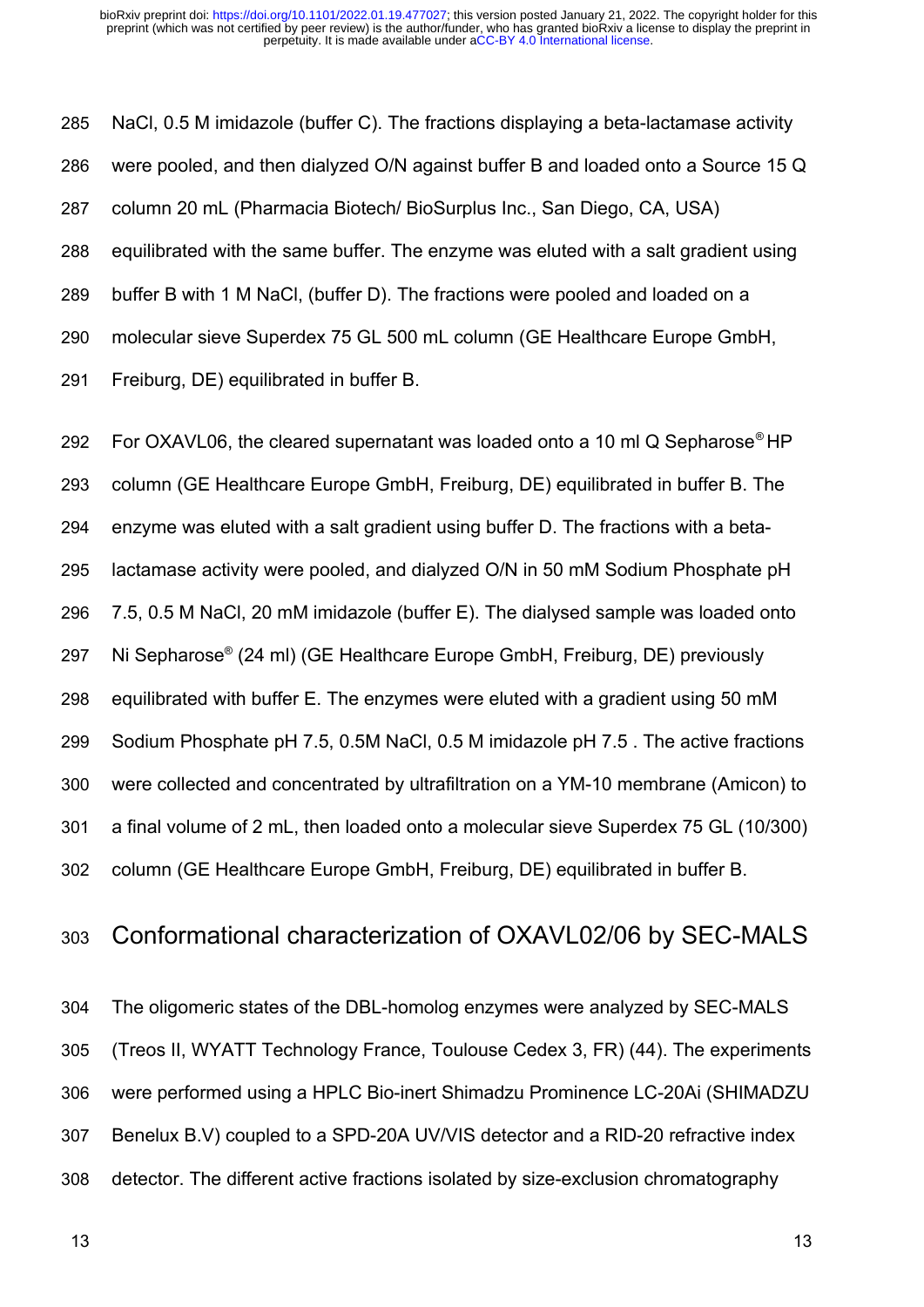were dialyzed against a "SECMALS-PBS buffer" ( $Na<sub>2</sub>HPO<sub>4</sub>$  10 mM,  $KH<sub>2</sub>PO<sub>4</sub>$  1.8 mM, 309

- NaCl 137 mM, KCl 2.7 mM pH 7.4). Samples (100 µL OXAVL02 or OXAVL06 at 0.5- 310
- 1 mg/mL) were loaded onto a Superdex® 200 Increase 10/300 G column (GE 311
- Healthcare Bio-Sciences AB Uppsala, SW) pre-equilibrated with the "SECMALS-312
- PBS buffer". The column was calibrated by using Bovine Serum Albumin (BSA) (MM 313
- = 66,430 Da) as reference standard. The data acquisition of molecular mass, 314
- distribution of Monomer-Dimer equilibrium and percentage of aggregates were 315
- estimated using the ASTRA software (44). 316

# Kinetic parameters determination 317

Steady-state kinetic parameters  $(K<sub>m</sub>$  and  $K<sub>cat</sub>)$  were determined by measuring 318

- substrate hydrolysis under initial rate conditions and using the Hanes–Woolf 319
- linearization of the Michaelis–Menten equation (45). Kinetic experiments were 320
- performed by following the hydrolysis of each substrate at 30°C in 50 mM HEPES 321
- buffer pH 7.5, 50 mM  $Na<sub>2</sub>CO<sub>3</sub>$ . The reactions were performed in a total volume of 500 322
- µL at 30°C. BSA (20 µg/mL) was added to diluted solutions of beta-lactamase in 323
- order to prevent enzyme denaturation. The data were collected with a Specord 50 324
- PLUS spectrophotometer (Analytik Jena, DE). Each kinetic value is the mean of 325
- three different measurements; SDs (standard deviations) were below 5%. 326

### Data Availability 327

- Publicly available datasets analyzed in this study can be found here: 328
- https://doi.org/10.6084/m9.figshare.18544955. 329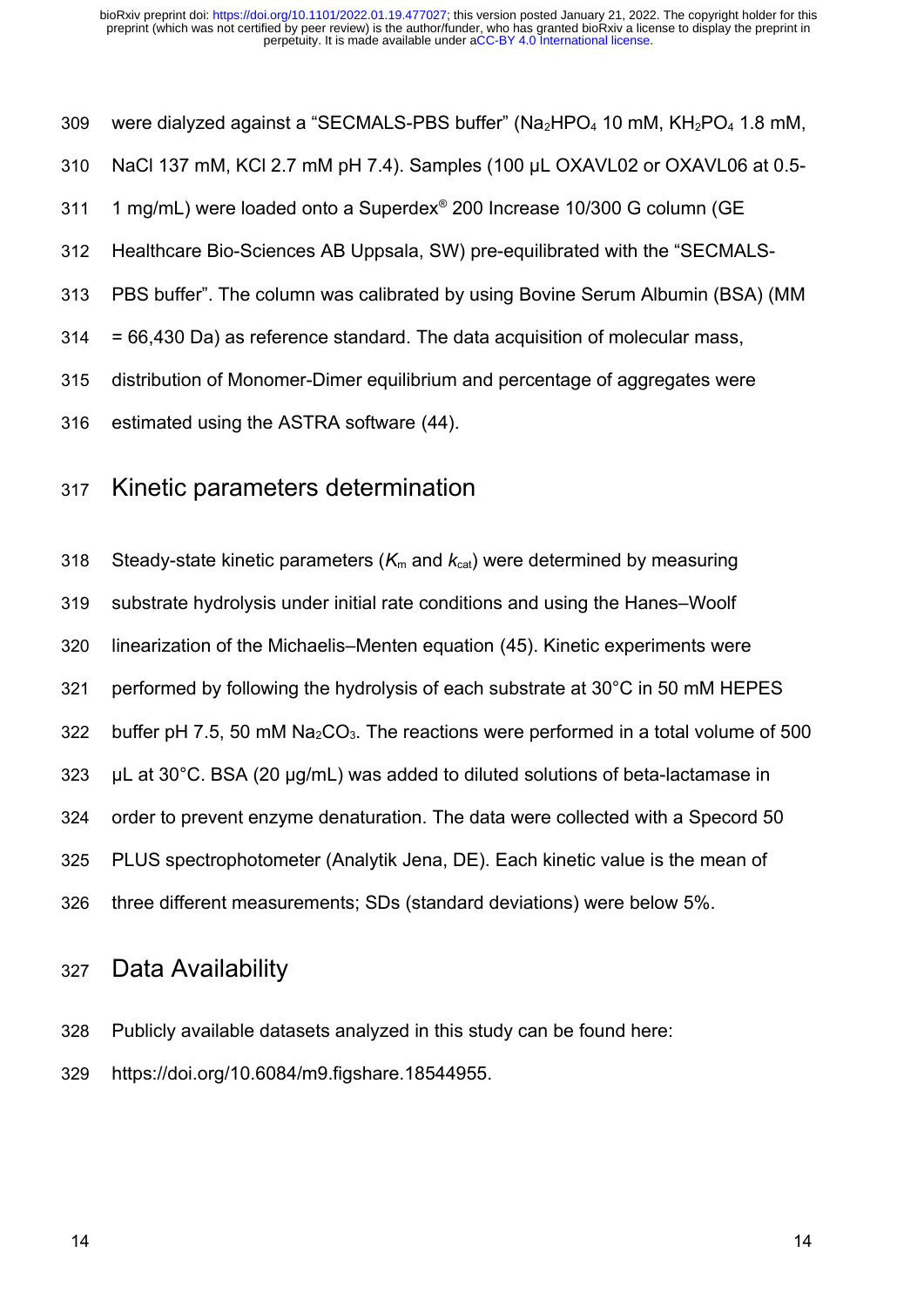# **Results** 330

# Enlarging the OXA-domain family taxonomic distribution 331

According to the BLDB (as of July 2019), the 810 described DBL-homologs (including both DBL and pseudo-DBL proteins) have been isolated from bacteria belonging to five different phyla: Proteobacteria (583 sequences), Spirochaetes (14), Firmicutes (9), Bacteroidetes (1), Fusobacteria (1) and also from some marine metagenomes (2). 200 sequences have no source organism and are all plasmidencoded. Most of these DBL-homologs are found in Proteobacteria, essentially in the genera *Acinetobacter* (411 sequences) and *Campylobacter* (91), which are part of the Gammaproteobacteria and Epsilonproteobacteria, respectively. Some are also found in Betaproteobacteria (41) but not in the other Proteobacteria classes. 332 333 334 335 336 337 338 339 340

341

A HMM profile constructed from an alignment of 470 DBL from NCBI Pathogen Detection server allowed us to identify 24,916 OXA-domain family AA sequences distributed across 20,342 organisms (on a total of 80,490 screened genome assemblies found in NCBI RefSeq). Nearly all those organisms (99.4%) belonged to the aforementioned five phyla, whereas the small remaining fraction (0.6%) came from eight additional bacterial phyla: Cyanobacteria (65 sequences), Actinobacteria (36), Chlorobi (10), Chlamydiae (6), Verrucomicrobia (6), Chloroflexi (2), Balneolaeota (1) and Planctomycetes (1). Moreover, some sequences were identified in additional classes of Proteobacteria: Alphaproteobacteria (Holosporales) and Deltaproteobacteria (Desulfovibrionales). In contrast, no sequences of the OXAdomain family were found in Archaea. In this work, we wanted to characterize the 342 343 344 345 346 347 348 349 350 351 352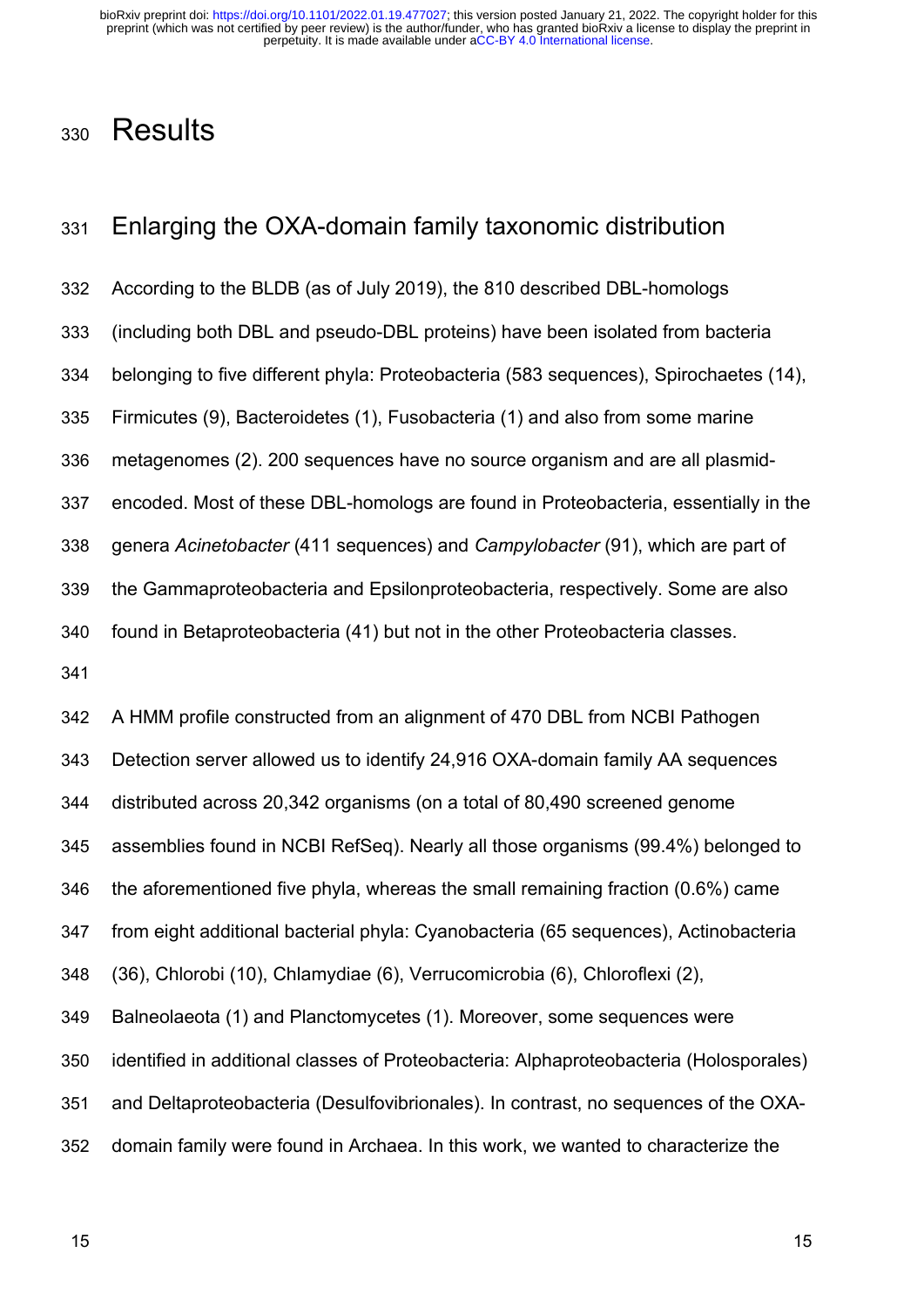protein sequences themselves and, to do so, we deduplicated the 24,916 sequences and observed that they represented only 3510 unique sequences (i.e. 100% identical at the AA level), indicating that many of them were multispecies enzymes. Indeed, it is known that the NCBI RefSeq database is unevenly biased toward clinical strains (46). Hence, 3459 of the unique sequences (98.5%) were found in several species of the same genus (e.g. WP\_001046004.1 was found in 952 *Acinetobacter* species) while 51 unique sequences (1.5%) were found in more than one genus. These results show that the redundancy is mostly due to the number of species in NCBI RefSeq belonging to the same genus. In a second step, these 3510 unique sequences were deduplicated at a global identity level of 95%, and the 1413 resulting sequences (hereafter termed 'representative' sequences) were used to infer a phylogenetic tree (see Materials and Methods). 353 354 355 356 357 358 359 360 361 362 363 364

#### OXA-domain family proteins include BlaR homologs 365

A distribution of sequence length showed that the 24,916 OXA-domain family sequences formed three populations, one shorter than 350 AAs with an average size of 271 AAs (typical DBL length), one longer than 550 AAs with an average size of 587 AAs (typical BlaR membrane receptor length) and one intermediate-length population with an average size of 449 AAs (Fig. 1a). Mapping sequence length onto the tree revealed that representative sequences of intermediate length are scarce (5 sequences) and not clustered, whereas long sequences do cluster in two distinct groups (Fig. 1b). A sequence similarity analysis showed that three of the five intermediate-length sequences are actually DBL-homologs while two are BlaR homologs. Regarding the two groups of long sequences, the larger one is formed of sequences found in Firmicutes, with a majority in *Staphylococcus*, *Clostridioides* and 366 367 368 369 370 371 372 373 374 375 376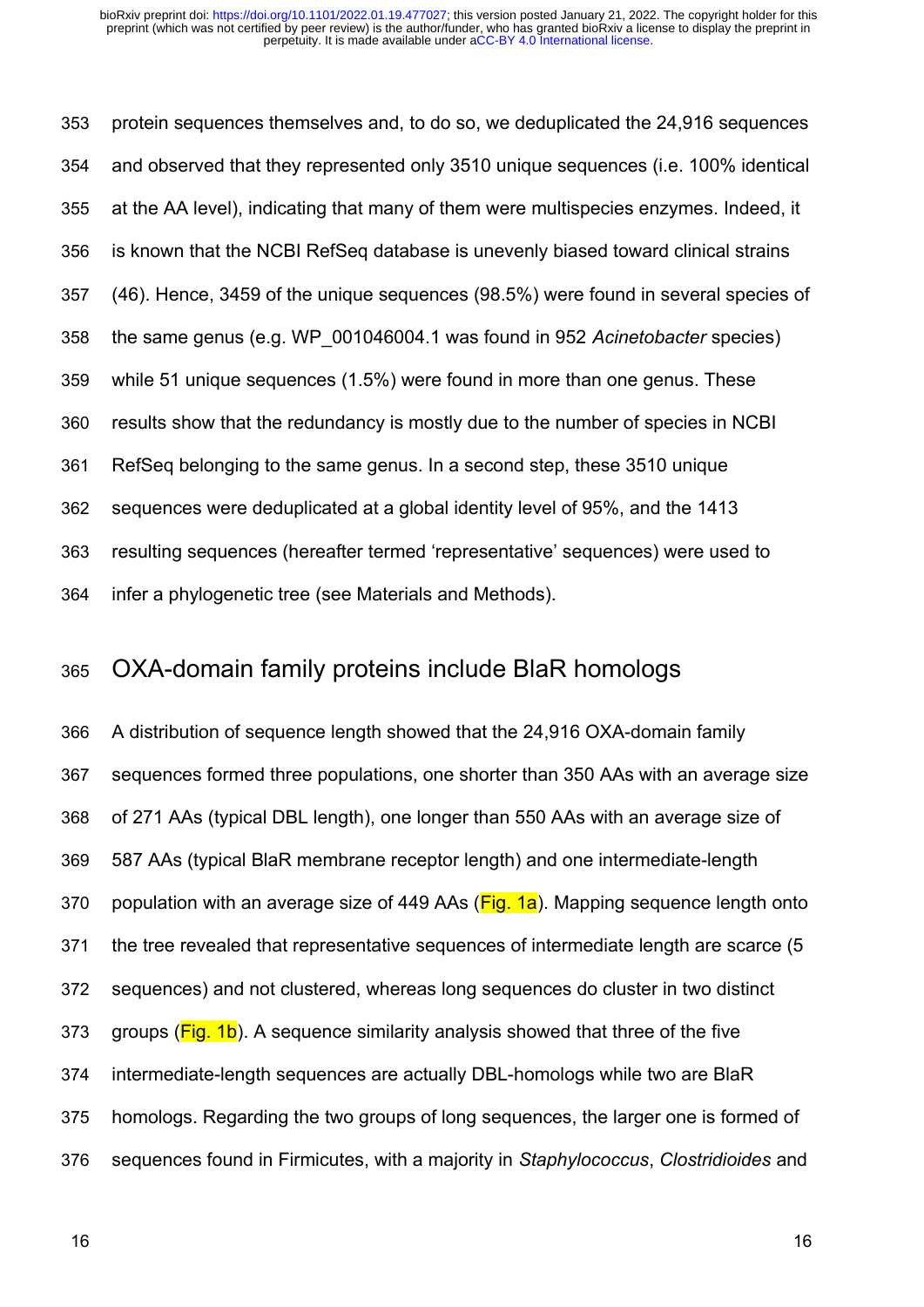*Bacillus*. According to the annotation results, these sequences are actually BlaR homologs. The second group contains sequences found in Oxalobacteraceae (Betaproteobacteria) and annotation results at first showed no close similarity with DBL nor BlaR. However, detailed *in silico* functional analysis (InterProScan and pepwindowall; Supplemental Data 1) eventually revealed that 14 of these representative sequences indeed have a class D active site and the BlaR1 peptidase M56 domain, whereas three have both a class D active site and a class C betalactamase active site, like in the LRA-13 fusion enzyme (20), but these exhibit a low sequence identity to the latter (around 60%). To facilitate subsequent discussion, the three intermediate-length DBL homologues and the 3 OXA-class C fusion proteins were considered as DBL-homologs, whereas the two intermediate-length sequences more similar to BlaR and the two groups of long sequences were considered as BlaR-homologs. 377 378 379 380 381 382 383 384 385 386 387 388 389

390

In Firmicutes, beside the 10,496 BlaR-homologs, we also found 1383 DBL-391

homologs. According to the annotation results, 374 are homologous to low-activity pseudo-DBL proteins found in *Bacillus* (17, 18) and 956 are homologous to the two 392 393

intrinsic pseudo-DBL (CDD) of *Clostridium difficile* (*Clostridioides difficile*) (29). 394

395

In general, surveyed bacteria possess only either one DBL-homolog protein (9964 strains) or one BlaR-homolog protein (5874 strains). In 1665 and 1813 strains, we found two DBL-homologs or two BlaR-homologs, respectively, and rarely more than two DBL-homologs (49) or BlaR-homologs (5). In addition, 963 strains simultaneously possess one DBL-homolog and one BlaR-homolog, while 10 strains show more than one DBL-homolog and one BlaR-homolog or the opposite ( $Fig. 1c$ ). 396 397 398 399 400 401

17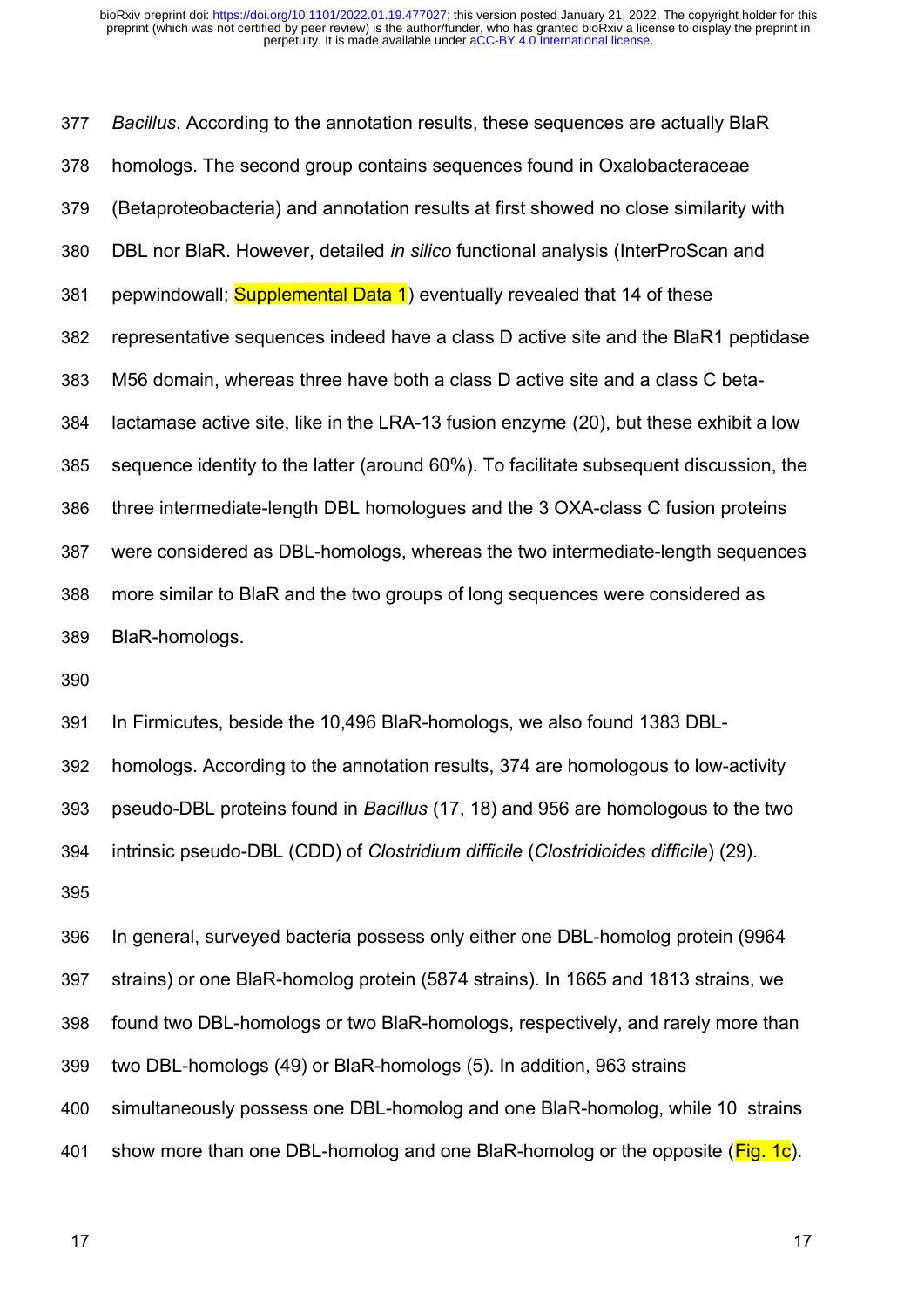Interestingly, strains that harbor more than one DBL-homolog (ignoring BlaR homologs) mostly belong to Pseudomonadales, and more specifically the genera *Acinetobacter* and *Pseudomonas*. 402 403 404

### Gene genetic context 405

Among the 24,916 DBL-homolog and BlaR-homolog protein sequences initially identified, only 23,833 corresponding genes (found on 23,093 contigs) could actually be fetched from complete genomes. Three reasons explain the 1083 missing sequences: (1) the genome has been suppressed during the study, (2) the sequence has been suppressed or removed at the submitter's request and could not be found in the genome annotation (gff) file, (3) no link between the protein and any gene exists in the NCBI. According to the NCBI annotation pipeline, the contigs are classified "chromosome" in 960 cases, "plasmid" in 273 cases and "genomic" in 21,860 cases. This rather uninformative "genomic" classification led us to predict the genetic context of each OXA-domain family protein sequence using the dedicated PlasFlow pipeline. With this strategy, 15,515 contigs were classified as "chromosome" (67.2%), 5660 as "plasmid" (24.5%), whereas 1918 remained unclassified. These unclassified contigs correspond to 9.20% of the DBL-homolog genes (1327 cases) and 5.79% of the BlaR-homolog genes (608 cases). 1177 contigs were congruently classified (either as chromosome or plasmid) by both pipelines, and only four had different labels, thereby confirming the accuracy of PlasFlow for contig classification. DBL-homolog and BlaR-homolog genes are mostly chromosome-encoded ( $Fig. 2a$ ), with 10,078 (69.89% of DBL-homolog genes) and 6153 (58.62% of BlaR-homolog genes) cases, respectively, whereas the genes are plasmid-encoded in 2159 and 3508 cases, respectively. Thus, 14.97% of DBL-406 407 408 409 410 411 412 413 414 415 416 417 418 419 420 421 422 423 424 425

18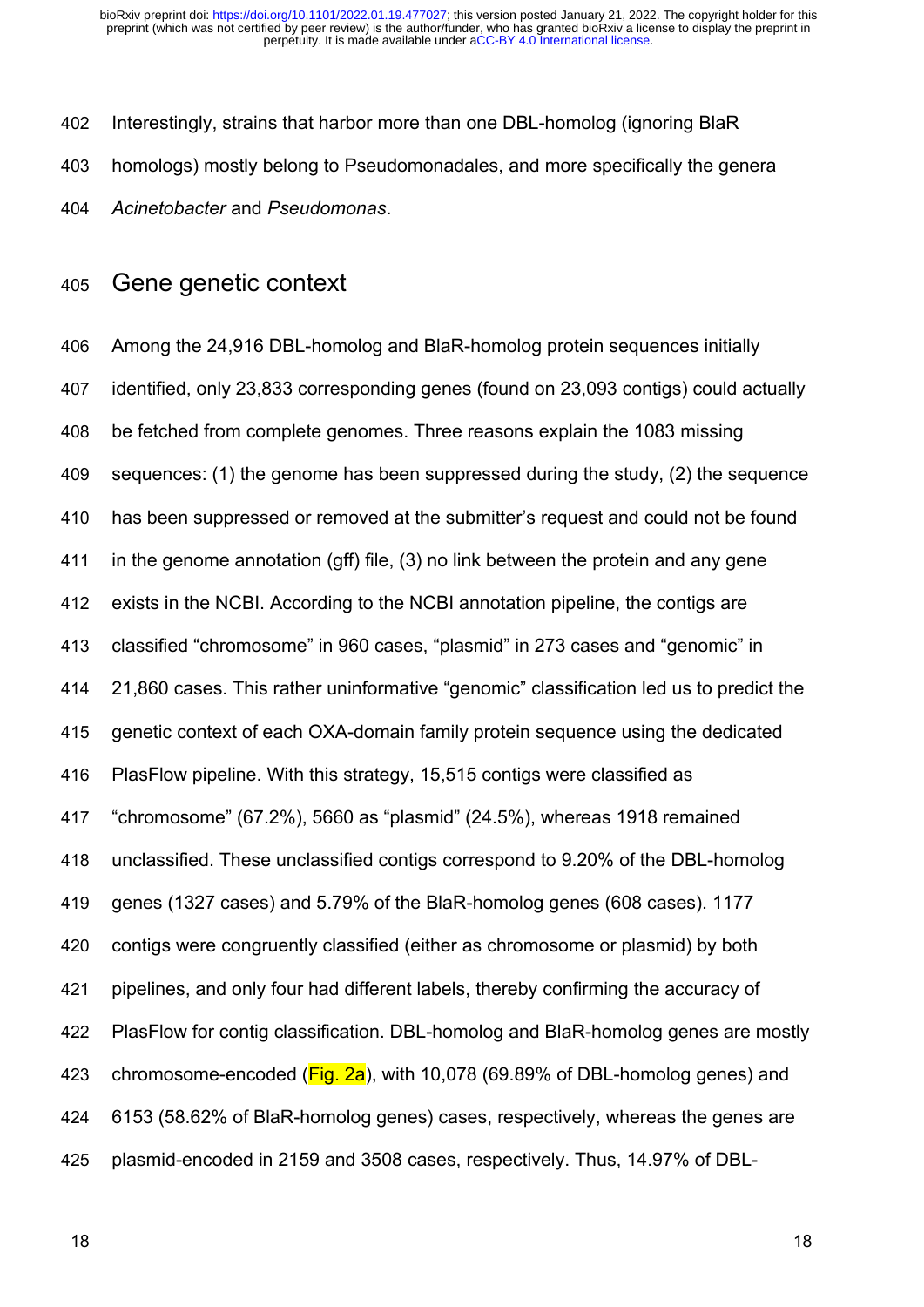homolog genes and 33.42% of BlaR-homolog genes lie on a plasmid. 426

427

The majority of bacteria carrying an DBL-homolog gene on a plasmid belong to six genera of Gammaproteobacteria: *Acinetobacter* (724), *Klebsiella* (590), *Escherichia* (212), *Shigella* (200), *Enterobacter* (196) and *Pseudomonas* (85). The remaining plasmid-encoded sequences are distributed across the other classes of Proteobacteria (Alpha- (35), Beta- (46) and Gammaproteobacteria (61)), while a few can also be found in Firmicutes (6), Cyanobacteria (3) and Bacteroidetes (1). To assess the transfer potential of DBL-homolog and BlaR-homolog genes, and therefore the propensity of emergence of a new resistance, we looked for transposase genes in the vicinity of these genes ( $Fig. 2b$ ). We noticed that DBLhomolog and BlaR-homolog genes are either close to transposase genes (distance from one to five genes) or very distant (more than 15 genes) in each genetic context. Concerning BlaR-homologs, 63.4% of the genes are close to at least one transposase gene when chromosome-encoded and 67% when plasmid-encoded. Regarding DBL-homolog genes, only 5.6% and 44.7% are close to transposase genes on chromosomes and plasmids, respectively. The majority of DBL-homolog genes encoded on chromosomes near a transposase gene (568) are found in *Acinetobacter* (395), which is also the genus in which we identified most DBLhomologs (see section OXA-domain family proteins include BlaR homologs). However, when the genes are plasmid-encoded, those close to a transposase gene (965) are mainly found in *Klebsiella* (345), then *Acinetobacter* (189), *Shigella* (177) and *Escherichia* (112). Furthermore, three DBL-homolog genes in Cyanobacteria (two on a chromosome and one on plasmid) and one chromosome-encoded gene in 428 429 430 431 432 433 434 435 436 437 438 439 440 441 442 443 444 445 446 447 448 449 450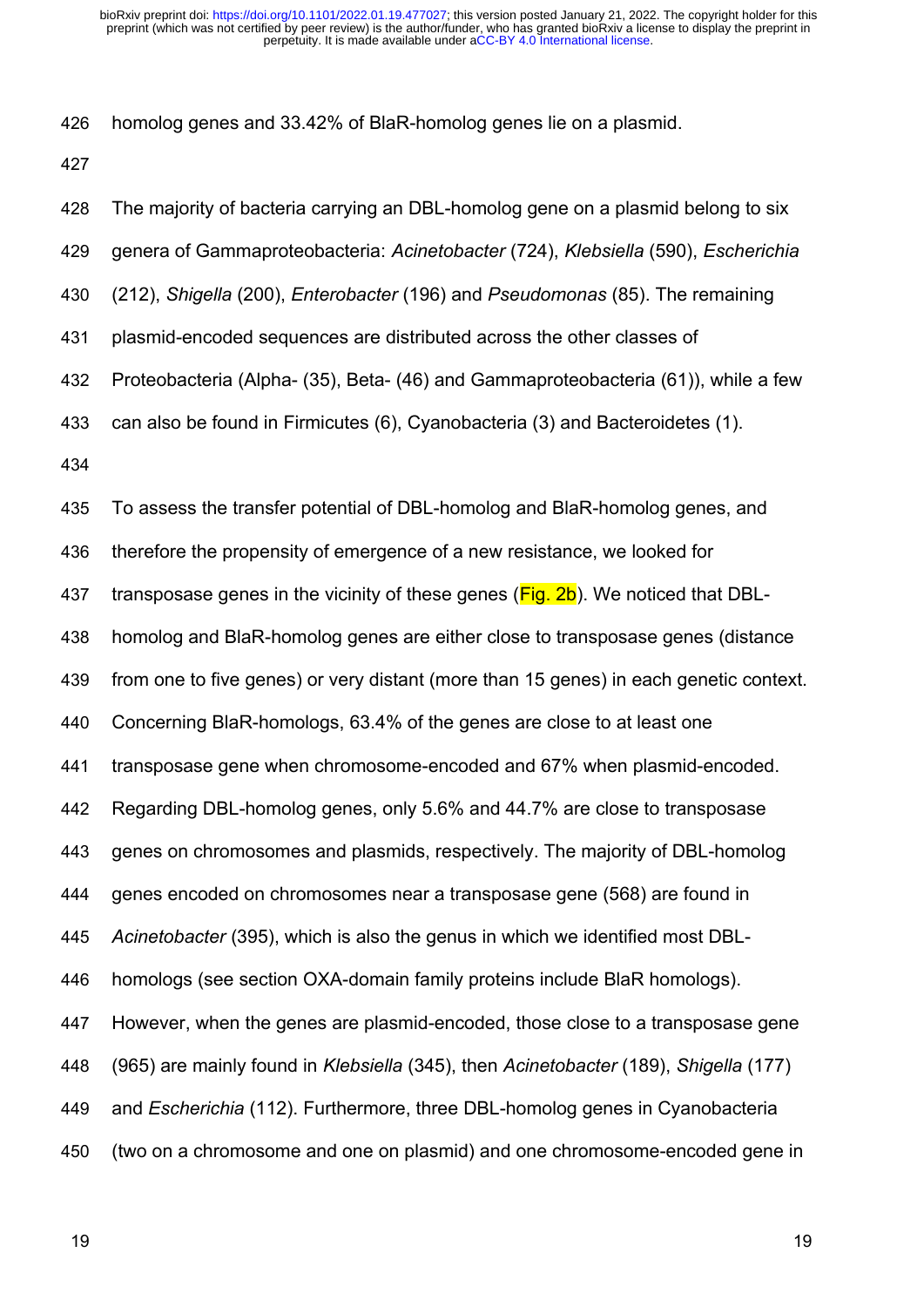Balnealaoeta are close to a transposase gene, which suggests that they might have been acquired by gene transfer. In contigs not classified by PlasFlow, we observed a higher prevalence of DBL-homolog genes than BlaR-homolog genes, and these DBL-homologs are very distant from transposase genes. As this pattern is similar to the pattern observed for chromosomes  $(Fig. 2b)$ , it indicates that unclassified contigs likely correspond to chromosomes. 451 452 453 454 455 456

### Signal peptide and transmembrane segment prediction 457

Most DBL-homolog sequences are characterized by a signal peptide (SP), as predicted by SignalP (Table 1). The Sec, Lipo and Tat SPs were identified in 65%, 22% and 3% of DBL-homolog unique sequences, respectively (see Enlarging the OXA-domain family distribution). The rest of the sequences (OTHER-SP, 9%) are either transmembrane proteins or have no SP. DBL-homolog sequences with a Sec-SP are mainly found in the genera *Pseudomonas*, *Burkholderia*, *Campylobacter*, *Klebsiella* and *Legionella*, while DBL-homolog sequences with a Lipo-SP were mostly identified in *Acinetobacter* and *Leptospira*. DBL-homologs with a Tat-SP seem to be more specific to Alphaproteobacteria (*Bradyrhizobium*) whereas the "OTHER-SP" prediction is mainly associated with *Clostridioides* CDD enzymes (29). 458 459 460 461 462 463 464 465 466 467 468

Beside signal peptide prediction of SignalP, the transmembrane segment (TM) prediction was used to distinguish between membrane proteins and cytoplasmic proteins. Whenever a SP is predicted in DBL-homolog sequences, the TM prediction indicates no TM or, rarely, 1 TM domain (monotopic) ( $Table 1$ ). When no TM domain is detected, it may indicate that the corresponding DBL-homolog is excreted outside the cell or into the periplasmic space (for diderm bacteria). In contrast, when one TM 469 470 471 472 473 474

20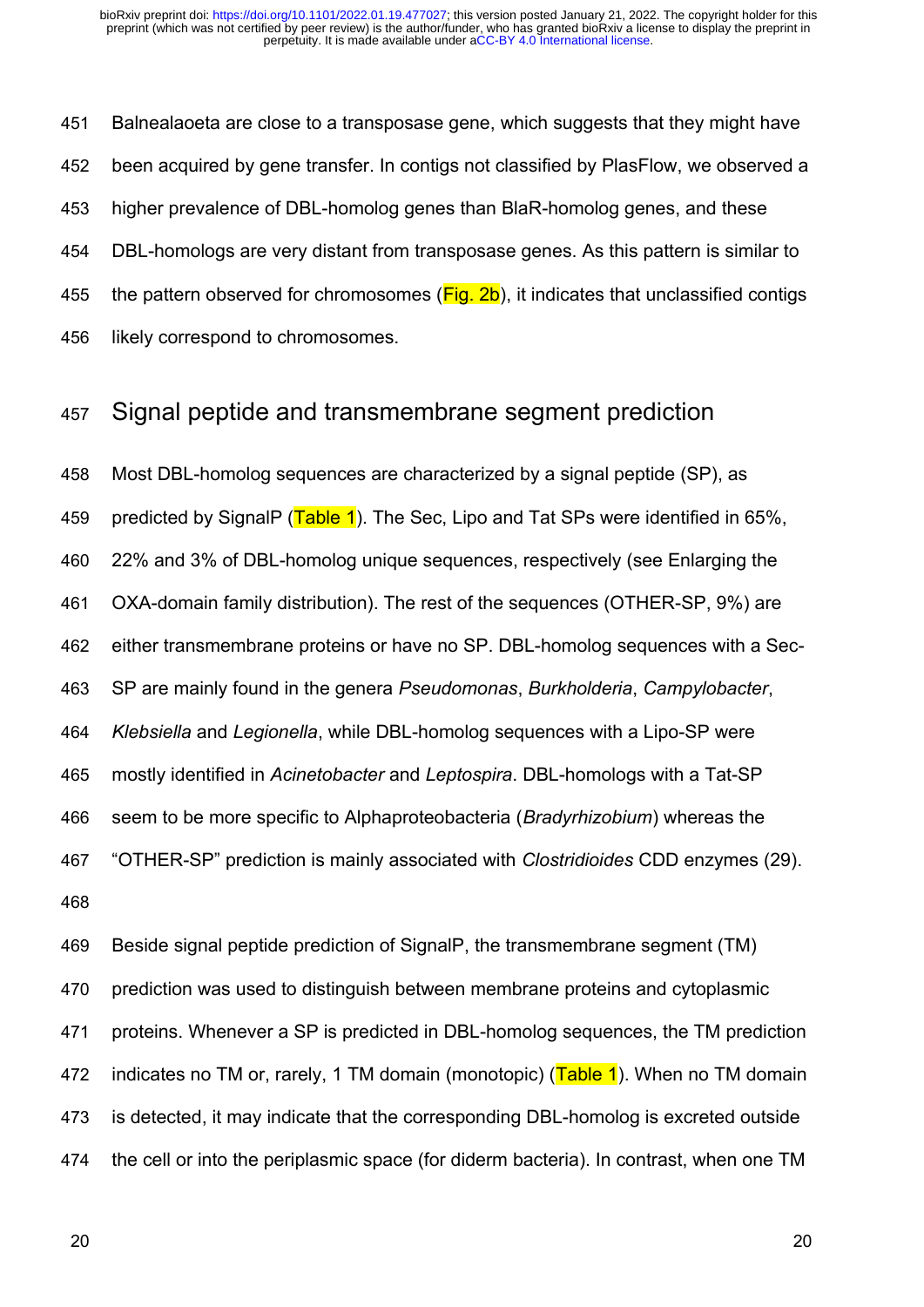domain is predicted, the protein is more likely to be anchored in the cytoplasmic membrane. In the majority of DBL-homologs with no SP predicted, no TM domain is detected, and these are possibly cytoplasmic proteins. Nevertheless, some exceptions exist, with 60 unique sequences (on 255 unique DBL-homolog proteins with no SP) presenting one or more TM domains (polytopic), a configuration which remains to be explained. 475 476 477 478 479 480

481

Almost all the BlaR-homolog proteins have no SP predicted and have, as expected, more than one TM domain  $(Table 1)$ . However, only three polytopic proteins were predicted with Sec-SP or Lipo-SP instead of OTHER-SP. This can be explained by a wrong attribution by SignalP. Indeed, SignalP gives a probability for each possible SP and then chooses the highest value for the prediction but, for those sequences, the probabilities for OTHER-SP and Sec-SP/Lipo-SP are both close to 0.5. 482 483 484 485 486 487

# Prevalence of DBL-homolog genes in clinical strains 488

Acquired resistance in clinical bacterial strains is a very important concern, but determining the clinical origin of a given bacterial isolate only based on the metadata of the corresponding genome assembly is still challenging to automate at a large scale. Indeed, BioSample reports from the NCBI can contain such information but these remain difficult to analyze due to the lack of a controlled vocabulary. To overcome this difficulty, we used a script that standardizes all the words of a BioSample report. Thus, 20,317 BioSample accessions were associated with the 20,342 bacterial assemblies containing DBL-homolog or BlaR-homolog genes for a total of 223 unique standardized words. Note that 4,658 BioSample reports did not contain any word. BioSamples with a positive clinical score (see Materials and 489 490 491 492 493 494 495 496 497 498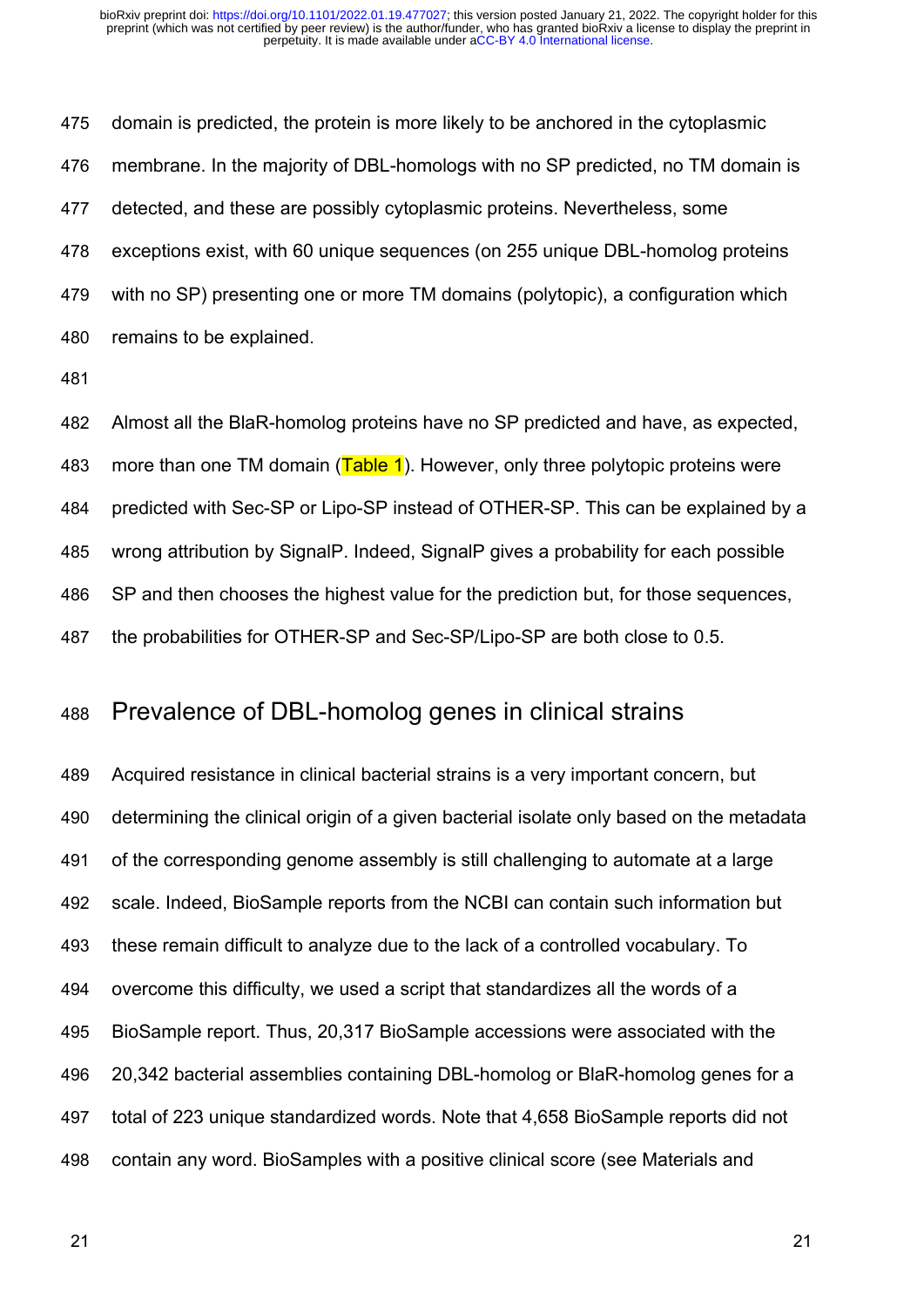Methods for details) were considered as clinical strains while those with negative scores were not. Furthermore, we decided to not classify BioSamples with a null score (essentially due the aforementioned lack of words). Using this strategy, 3192 bacteria were classified as *clinical*, 2810 as *non-clinical* and 14,340 could not be classified. Around 28% of the gene sequences belong to classified strains (15.5% belong to clinical strains), of which 34% of the DBL-homolog sequences (Table 2). Clinical DBL-homolog genes encoded on a plasmid are exclusively present in Gammaproteobacteria, mostly in *Acinetobacter* (176), *Klebsiella* (135) and *Enterobacter* (93), while DBL-homolog genes encoded on chromosomes are mostly found in Proteobacteria (2,016) and some in Firmicutes (43), Bacteroidetes (10), Spirochaetes (8), Actinobacteria (2) and Verrucomicrobia (1). 499 500 501 502 503 504 505 506 507 508 509

### Clustering and DBL-homolog selection 510

Over 600 combinations of clustering parameters were tested on the OXA-domain family phylogenetic tree (see SQL database) and the clustering with the highest entropy and the lowest number of singletons (i.e. clusters of size one) was retained (x set at 0.20 and inflation at 1.5; see Materials and Methods). This specific clustering solution has a computed entropy of 0.762 and a score of 0.52. It contains 64 clusters, including 19 singletons, with the larger cluster having 207 representative putative sequences (cluster 15) among 1413 (Table S1). In general, there is little taxonomic diversity within each cluster. Indeed, the majority of these clusters (50) contain sequences from organisms belonging to the same phylum or class. 511 512 513 514 515 516 517 518 519

Annotating the unique sequences using BDLB reference sequences at an identity threshold set to 100% (see Materials and Methods) allowed us to tag 340 unique 521 522

22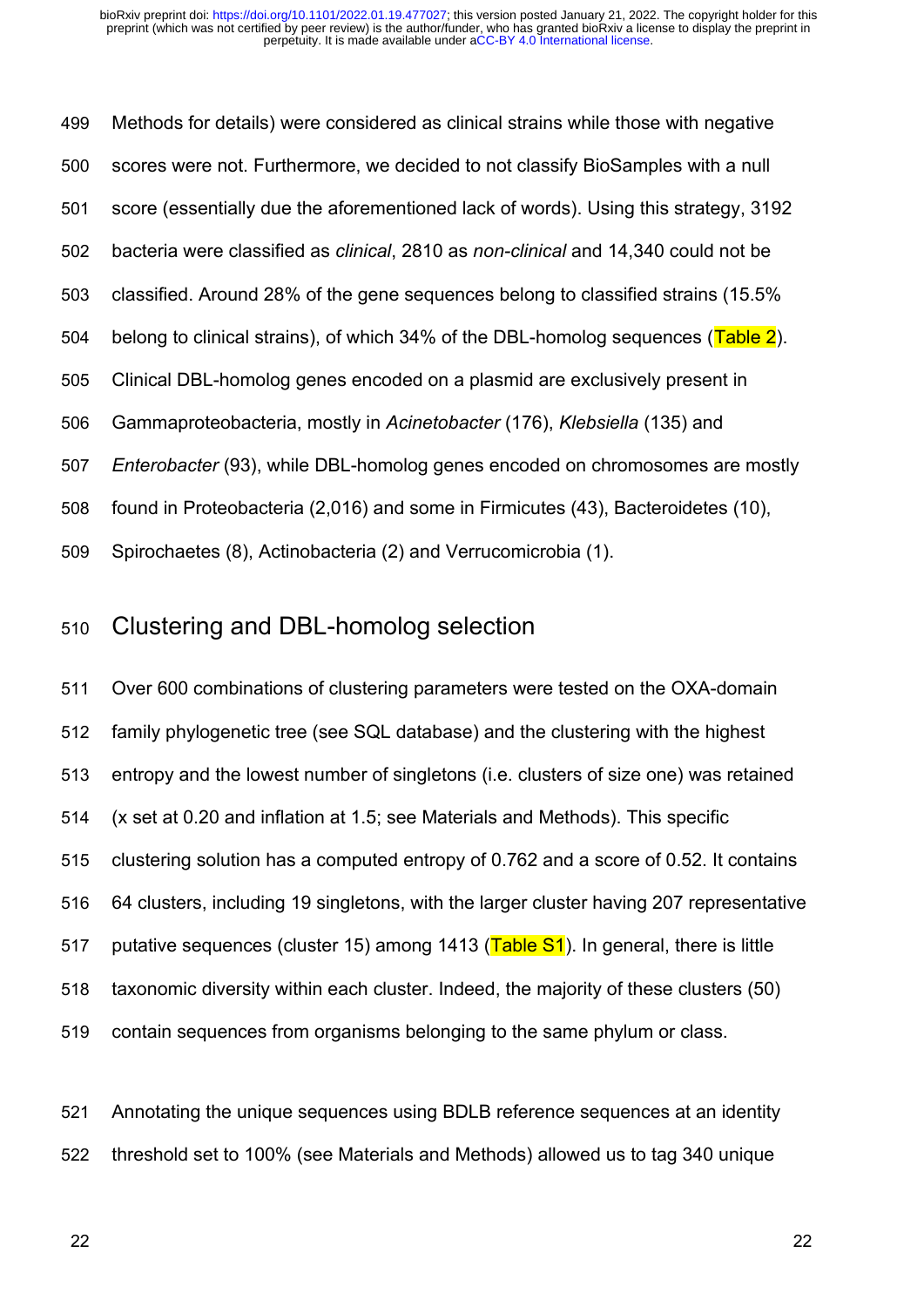sequences, corresponding to 307 reference sequences (304 DBL/pseudo-DBL and 3 BlaRs) among 813 BLDB sequences. When decreasing the identity threshold to 99%, 623 unique sequences were tagged with 653 reference sequences (650 DBL/pseudo-DBL and 3 BlaRs), while at 90%, 1269 unique sequences were tagged with 801 reference sequences. All those tagged sequences are distributed across 18 clusters, regardless of the identity threshold. Interestingly, up to half of the reference sequences tag cluster 60 (i.e. 168 sequences at 100%; 363 at 99%; 452 at 90%). The main genus of this cluster composed of 66 representative sequences (standing for a total of 3472 sequences) is *Acinetobacter,* which is the host organism for 99.7% of the sequences. Irrespective of the high-redundancy of cluster 60, the latter genus is known to harbor various chromosome-encoded DBL (10). 523 524 525 526 527 528 529 530 531 532 533

#### Assessment of the beta-lactamase activity in uncharacterized 534

#### clusters 535

To test the beta-lactamase activity of some of the 46 non-annotated clusters, ten DBL-homolog sequences were selected for expression and production. Clusters were sorted from the largest to the smallest (considering all and not only representative sequences), then one sequence from the first ten cluster with no DBL found in the BLDB, a sequence length between 250 and 350 AAs and no mutation in the three conserved motifs defining the class D active site. Thus, the ten DBLhomolog (termed OXAVL01 to 10) were selected from clusters 14, 22, 23, 28, 30, 39, 41, 42, 44 and 57 (Table S2). OXAVL01 has the 2 lysines of its active site mutated but these mutations are shared by all the sequences in cluster 14. According to the clinical score (see Prevalence of DBL-homolog genes in clinical strains), none of those DBL-homologs belong to a clinical strain (six classified as non-clinical and four 536 537 538 539 540 541 542 543 544 545 546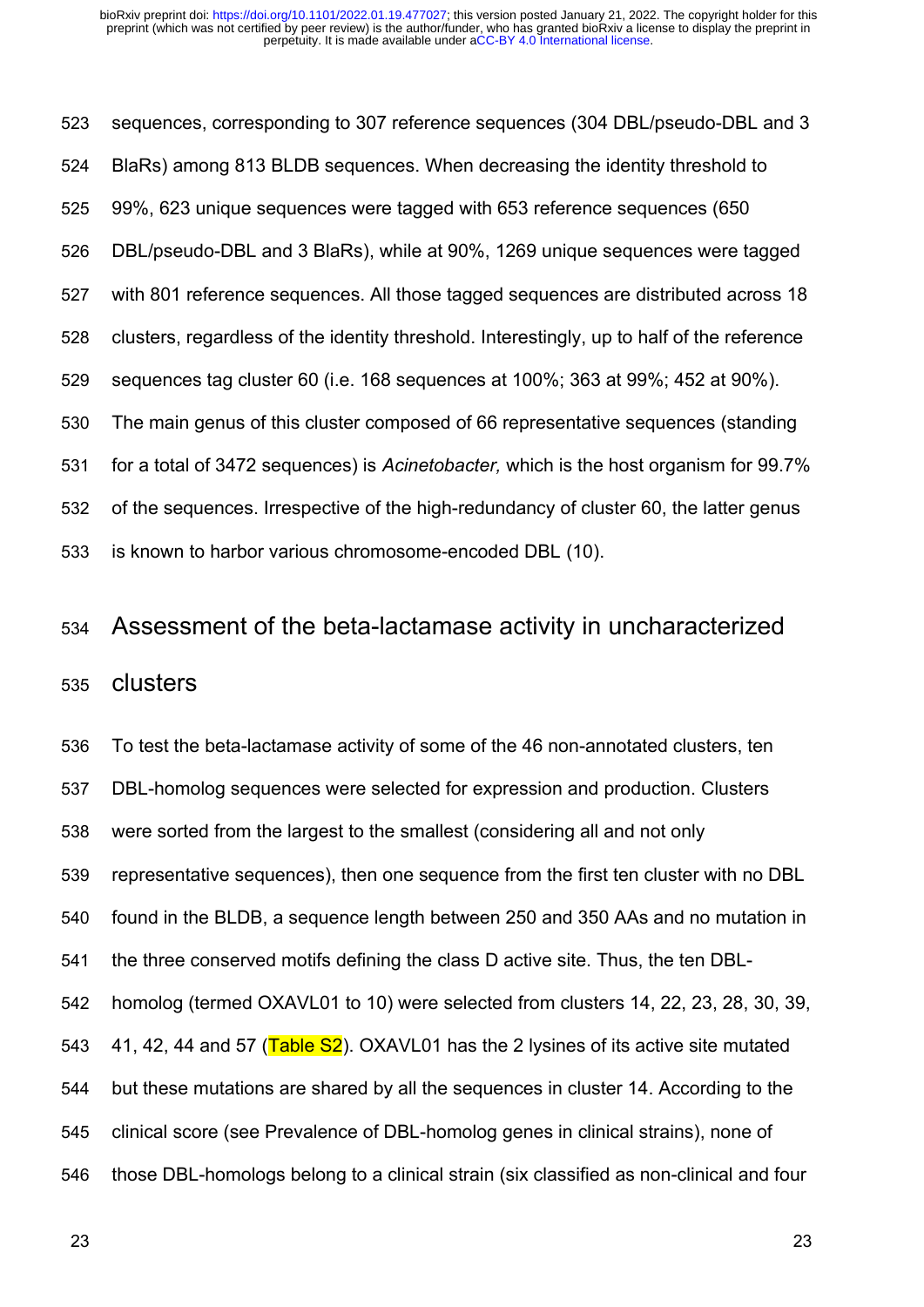as unknown). Seven of those sequences are chromosome-encoded while no localisation could be associated to OXAVL05, OXAVL09 and OXAVL10. 547 548

The production of OXAVL01-10 was evaluated by SDS-PAGE and beta-lactam 549

hydrolysis. No apparent over-expression of OXAVL01, OXAVL03, OXAVL05, 550

OXAVL07 and OXAVL09 was observed in the soluble or insoluble fractions of *E. coli*  551

(DE3) grown at 18°C and 37°C. For OXAVL04, OXAVL08 and OXAVL10, a large 552

production of the beta-lactamases was found only in the insoluble fractions at both 553

culture temperatures. Only OXAVL02 and OXAVL06 were overproduced as soluble 554

enzymes at 18°C. 555

The evaluation of the beta-lactamase activity on crude cell extracts (Table 3) showed 556

that only OXAVL02 and OXAVL06 were able to hydrolyze all beta-lactams tested, 557

including imipenem. OXAVL09 was active versus nitrocefin, ampicillin and oxacillin 558

but not imipenem. OXAVL03 was able to hydrolyze nitrocefin and ampicillin. Cell 559

extracts of OXAVL04, OXAVL05 and OXAVL10 were active only against nitrocefin. 560

The DBL-homolog enzymes were not produced in an active form in the strains 561

bearing the plasmid pOXAVL01, pOXAVL07 or pOXAVL08. 562

# OXAVL02 and OXAVL06 have carbapenemase activity 563

Since crude extracts of OXAVL02 and OXAVL06 were the only ones able to hydrolyze all tested beta-lactams and had the highest level of expression in the soluble fraction, we focused our work on those two hydrolases. The purification of the two enzymes included three chromatographic steps, namely an anion exchanger, an IMAC affinity chromatography and a molecular sieve. For OXAVL02, the purification consists in an IMAC column followed by a strong anion exchanger high 564 565 566 567 568 569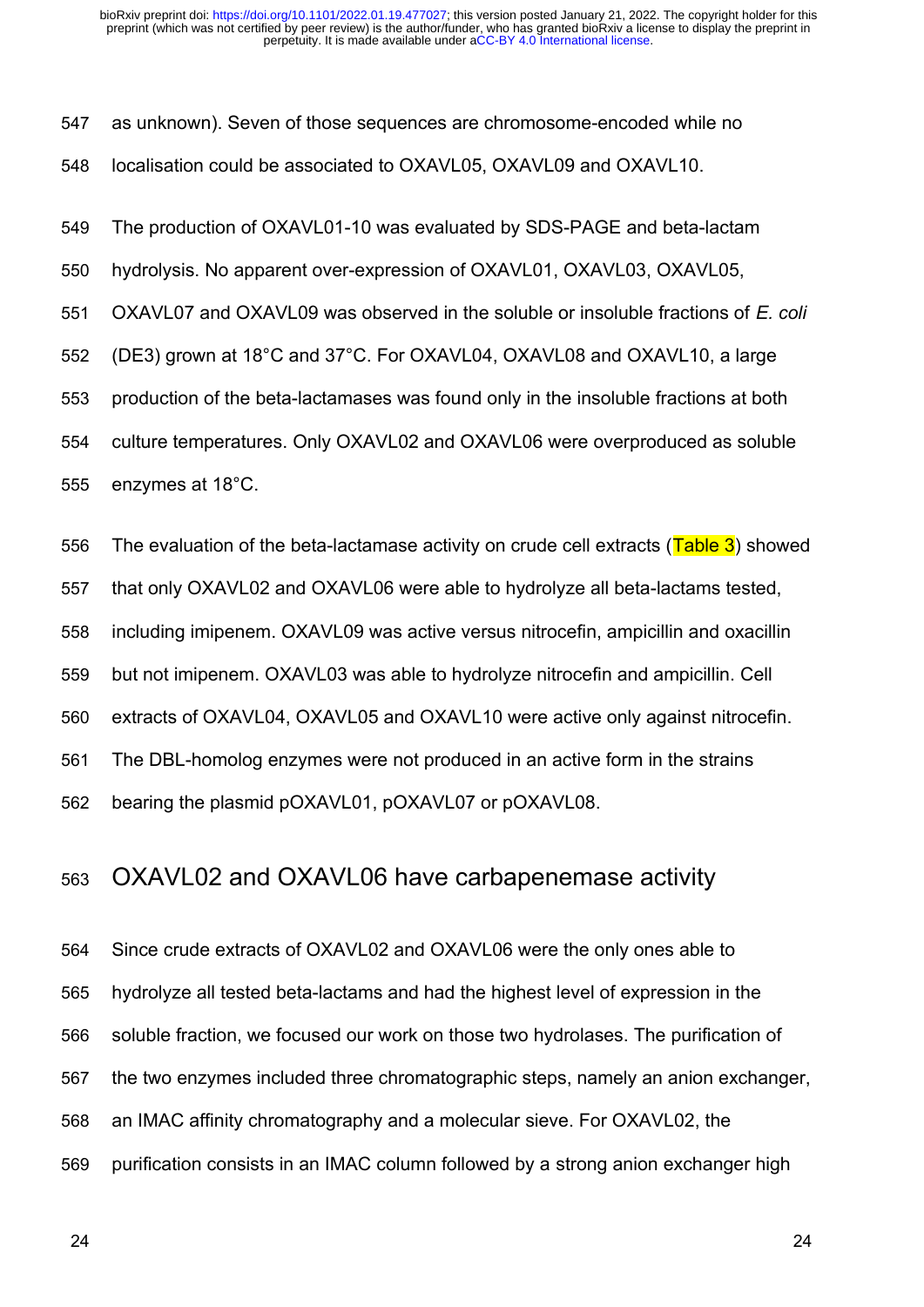resolution SOURCE™ 15Q column. The last step is a size exclusion chromatography (SEC). At the end of the process, we obtained more than 100 mg of pure protein per liter of culture. The three steps of the OXAVL06 purification are a Q sepharose HP ion exchanger, an IMAC column and finally a SEC. For OXAVL06, we obtained 10 mg of pure protein per liter of culture. 570 571 572 573 574

SEC experiments revealed that the OXAVL02 elutes in three major peaks (Fig. 3a), with one at an elution volume typical of a monomeric DBL (~260 mL). The two additional peaks elute at about 230 mL and 180 mL, which is similar to the elution volume of the dimer and multimer, respectively. The three peaks displayed an oxacillinase activity. Due to the low precision of oligomeric states of the proteins determined by SEC, we further characterized these three peaks using SEC-MALS  $(Fig. 3b)$ . 575 576 577 578 579 580 581

The elution was monitored by a UV detector, a MALS (Multi-Angle Light Scattering) detector, and a differential refractometer in line with the SEC column, allowing for the deconvolution of the protein molar masses (MM) of eluting protein complexes. The major peak in the OXAVL02 sample was confirmed to result from an equilibrium between a major monomeric form with an apparent protein MM of 32,000±1,000 Da [theoretical MM (tMM) 31,298 Da] and a dimer at 62,000±2,000 Da [tMM 62,596 Da]. Of the two other peaks, the lower elution volume peak (at 180 mL) contained large aggregates (apparent MM  $> 3x10^5$  Da), while the higher elution volume peak (230 mL) corresponded to the approximate MM of a dimer at 62,000±2,000 Da [tMM 62,596 Da] in equilibrium with protein aggregates. Similar data were recorded for  $OXAVL06 (Fig. S2).$ 582 583 584 585 586 587 588 589 590 591 592

A kinetic profile of the two purified DBL-homologs was performed in the presence of 593

25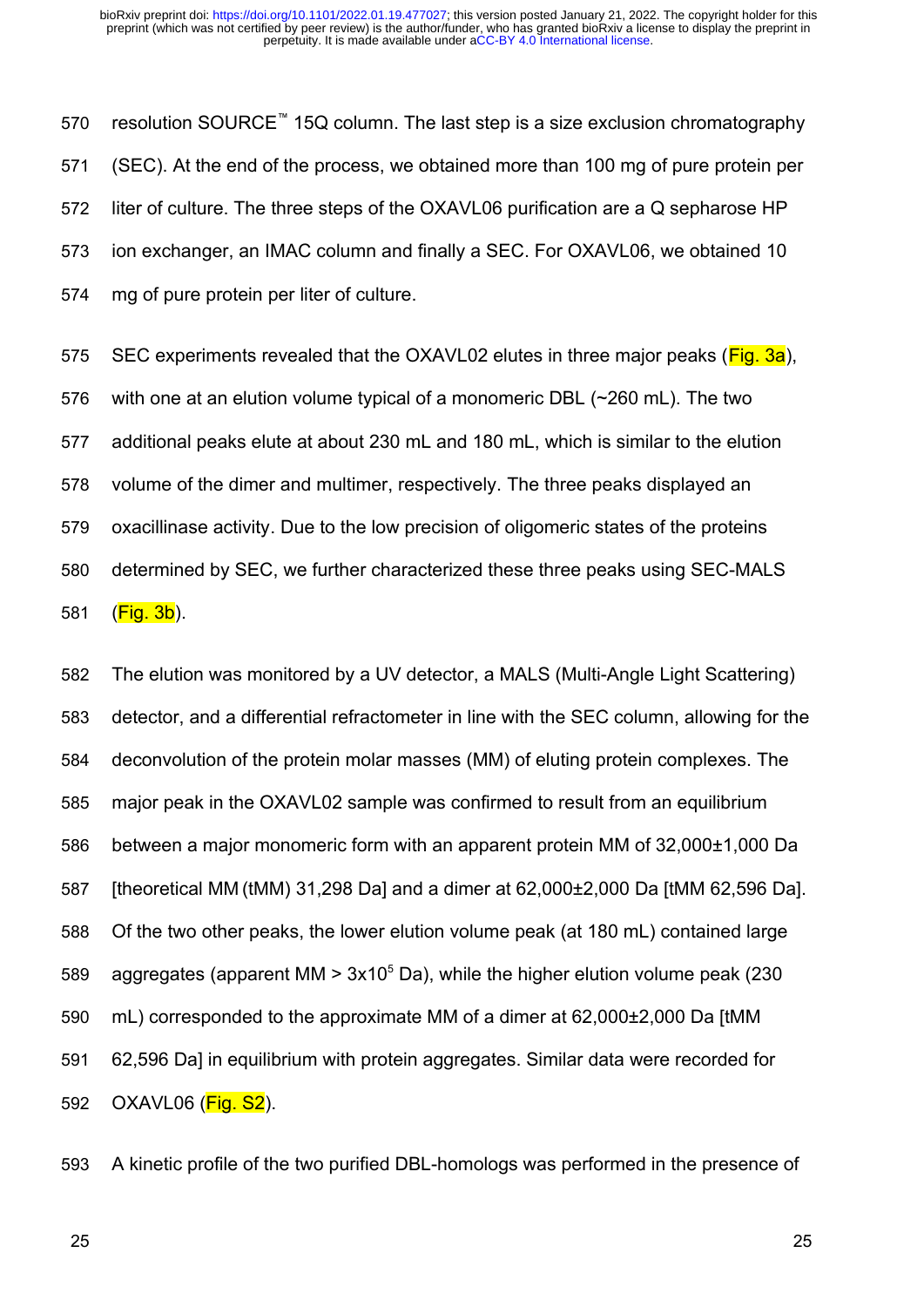50 mM NaHCO<sub>3</sub> (Table 4). Indeed, in absence of hydrogenocarbonate, their activity generally showed an initial burst, followed by a pronounced slowdown, even when the substrate conversion and product accumulation were quite low. Our data indicates that OXAVL02 displays a lower catalytic efficiency compared to OXAVL06. We observed that both enzymes were not able to hydrolyse amoxicillin, temocillin, cefazolin and cefotaxime. In addition, OXAVL06 was not active against piperacillin and meropenem. We confirmed also that the two beta-lactamases displayed a carbapenemase activity. Imipenem was among the best substrates ( $k_{\text{cat}}/K_m = 0.016$ ) and 2.5  $\mu$ M<sup>-1</sup>s<sup>-1</sup> for OXAVL02 and OXAVL06, respectively). In comparison to values obtained for oxacillin, the  $k_{cat}/K_m$  ratios of OXAVL02 for meropenem and imipenem were 30 and 10-fold higher, respectively. 594 595 596 597 598 599 600 601 602 603 604

# **Discussion** 605

# No OXA-domain family protein detected in Archaea 606

The focus of this study was to explore the occurrence of class D beta-lactamases in the prokaryotic world. The 24,916 identified OXA-domain family sequences correspond to 3510 unique sequences distributed across 20,343 bacterial strains. This highlighted a well-known redundancy in the NCBI RefSeq database toward clinical strains (46) ( $Fig. S3$ ). The fact that none of these OXA-domain family proteins was detected in Archaea could be expected, since Archaea are naturally resistant to beta-lactam antibiotics. Indeed, even when a pseudomurein is present, the crosslinking of the glycan chains does not involve D-Ala-D-Ala and thus does not hinge on the activity of Penicillin Binding Proteins. However, two recent studies identified class A, B and C beta-lactamase homologues in archaeal genomes and 607 608 609 610 611 612 613 614 615 616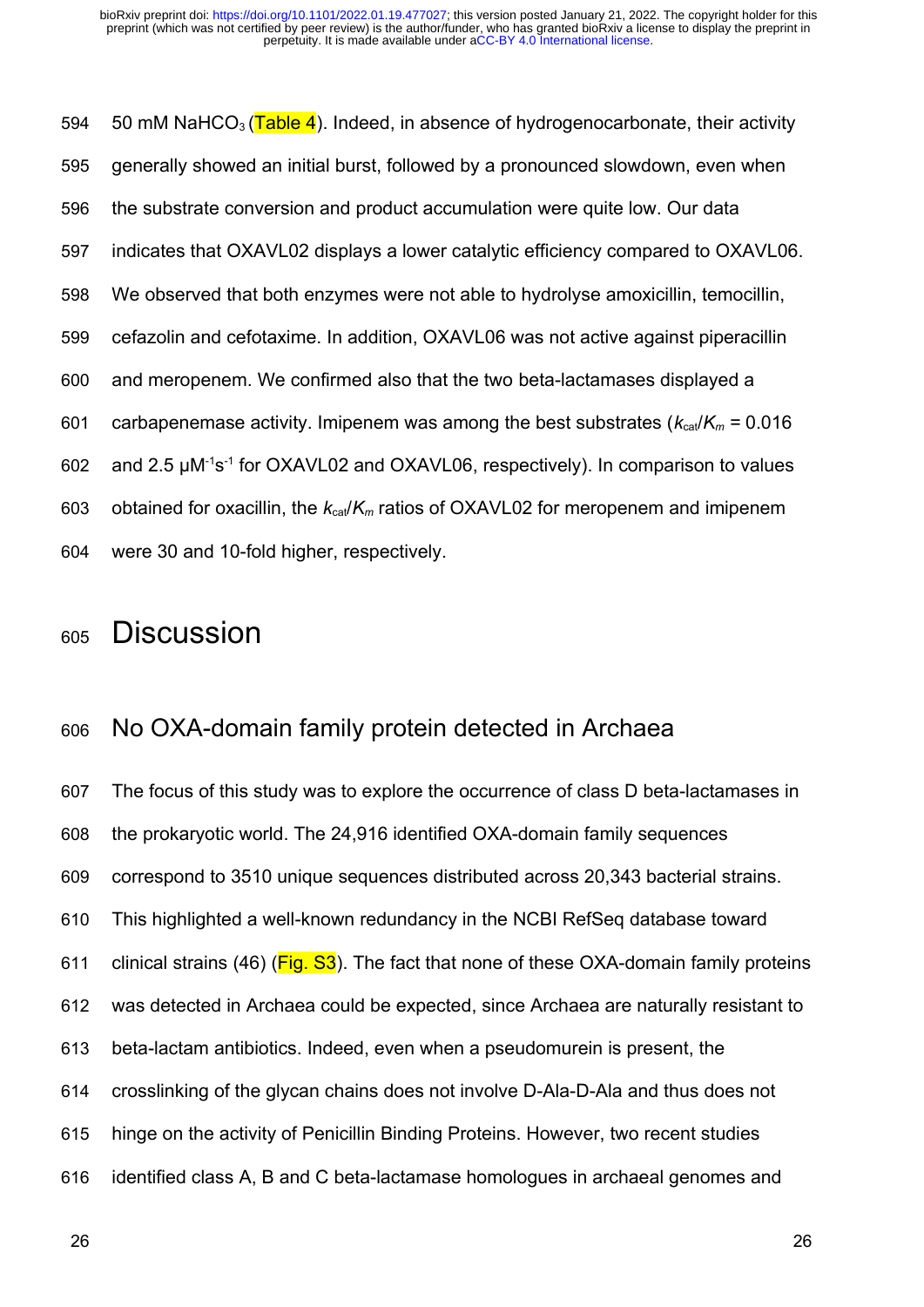revealed that archaeal class B and C homologues do show a weak beta-lactamase activity (21, 47). Therefore, although we did not detect OXA-domain family proteins in Archaea, it is possible that archaeal OXA-domain family proteins will be identified in further studies, like for the other classes of beta-lactamases. 617 618 619 620

### Contaminated genomes from local NCBI RefSeq database 621

Identification of new beta-lactamases in some unexpected organisms like Archaea or non-clinical bacterial strains might seem an exciting finding but could also be artifacts. In 2021 Lupo et al. assessed the contamination level of 111,088 bacterial genomes in the NCBI RefSeq database and found that 1% of the genomes were contaminated at a minimal threshold of 5% (46). For the 20,343 genome assemblies used in the current study, 20,200 results were available, indicating that 143 genomes had been suppressed since then. Among these 20,200 bacterial genomes, 114 showed a contamination level ≥5%. Those 114 genomes are distributed across seven phyla: Proteobacteria (78), Firmicutes (29), Verrucomicrobia (2), Cyanobacteria (2), Chloroflexi (1), Chlorobi (1) and Balneolaeota (1). Obviously, conclusions for contaminated genomes should be taken with caution. For example, the only genome containing a DBL-homolog sequence in the Balneolaeota phylum is contaminated. From our data, it is however difficult to identify if this DBL-homolog is part of the contamination or if it is genuinely part of the genome, possibly acquired from an unknown organism by horizontal gene transfer. 622 623 624 625 626 627 628 629 630 631 632 633 634 635 636

# OXA-domain family phylogeny and classification 637

We inferred the phylogenetic tree using a matrix of the 188 most conserved AAs (around two thirds of typical DBL length) from the 1413 representative OXA-domain 638 639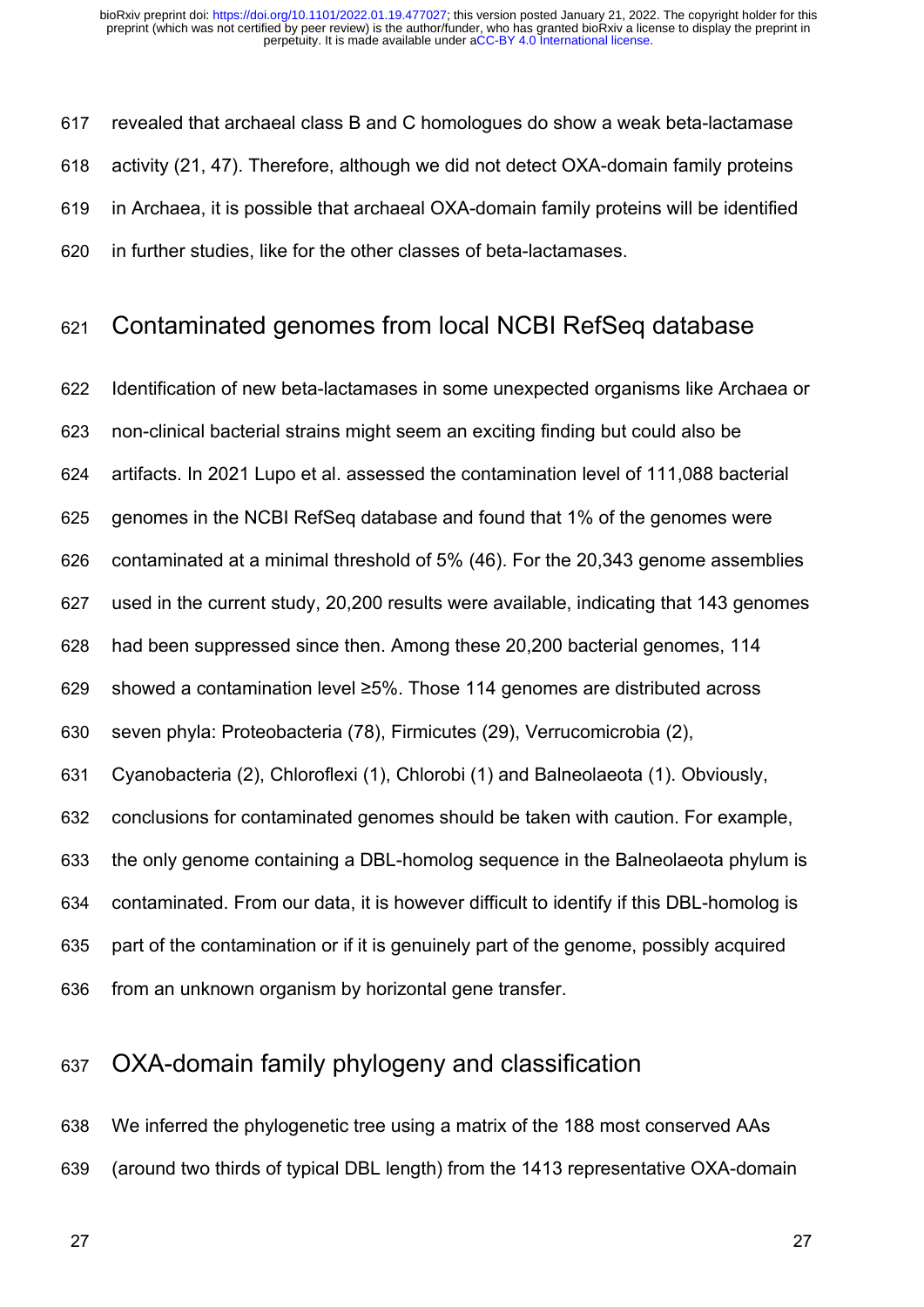family sequences. Those representative sequences resulted from the deduplication of the 3510 unique sequences at a global identity threshold of 95%, which means that, considering their full length, they are similar to at least 95% of observed identity with member sequences of their deduplication clusters. Then, a phylogenetic clustering of the representative OXA-domain family proteins was computed using the patristic distances taken from the tree (i.e. the sum of the branch lengths between two leaves). This patristic distance quantifies the number of AA substitutions computed by the statistical model of sequence evolution. To select the best clustering parameters, we decided to exclude the clustering solutions with less than 15 clusters. In fact, we noticed that at least half of the OXA-domain family protein sequences regroup into one single large cluster when fewer than 15 clusters are produced. The retained parameters yielded 64 clusters, including 19 of size one (singletons). Despite a larger number of clusters, BLDB reference DBL and pseudo-DBL sequences are distributed in only 16 clusters, while BlaR from *Clostridium difficile* and *Bacillus licheniformis* are found in cluster 15, and BlaR from *Staphylococcus aureus* in cluster 18. 640 641 642 643 644 645 646 647 648 649 650 651 652 653 654 655

656

Another objective of this study was to suggest a meaningful classification of OXAdomain family proteins based on their phylogeny. However, the majority of bacterial strains have only one OXA-domain family protein, indicating that these genes are essentially orthologous. Moreover, 50 clusters out of 64 contain sequences from organisms belonging to a single phylum or class, which means that sequence diversity within the OXA-domain family is mostly due to speciation. While it is possible to generate a classification of class D beta-lactamases based on the clustering obtained in this study, our results indicate that a more practical 657 658 659 660 661 662 663 664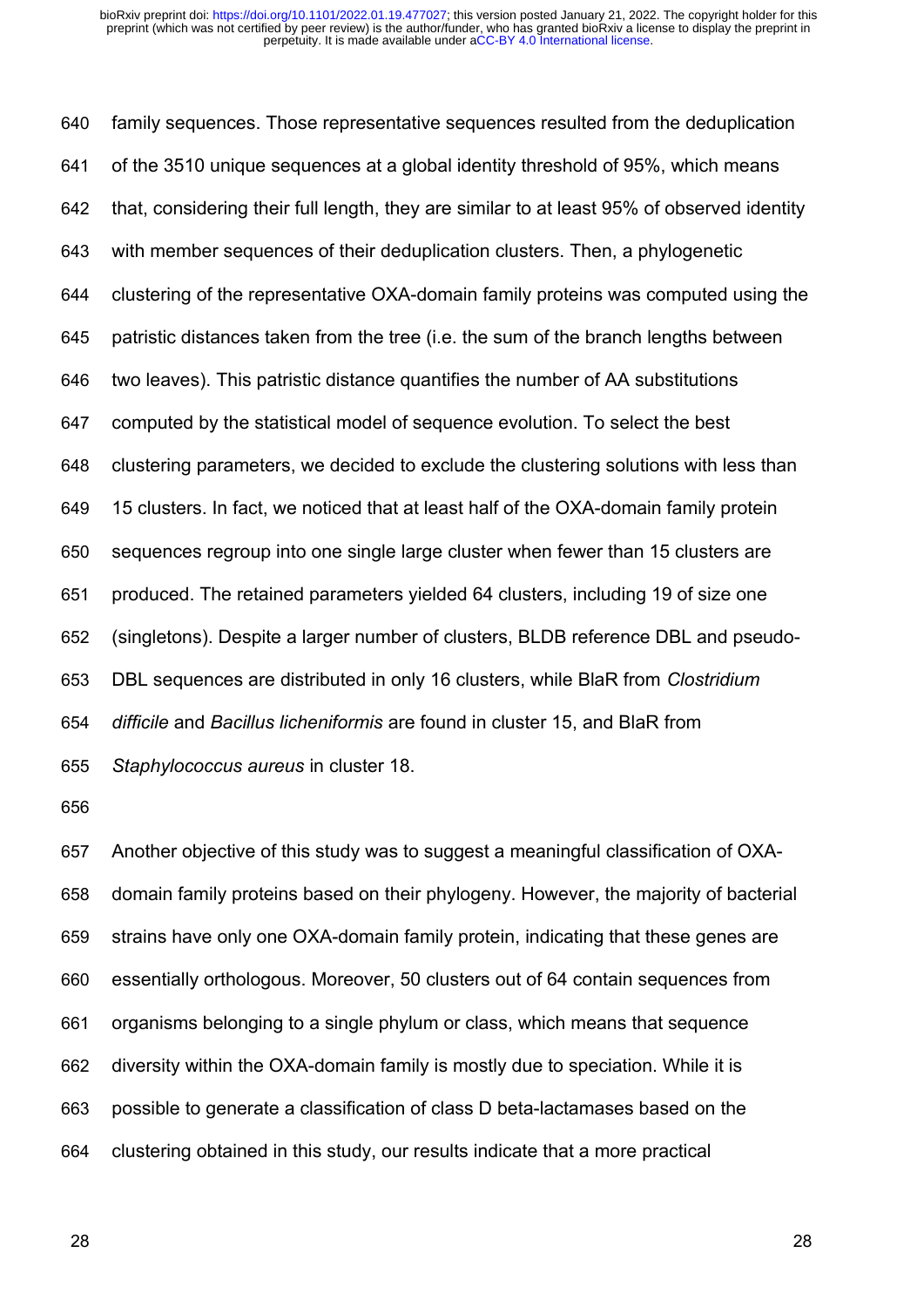classification should rather include a reference to the species of origin. 665

# Analysis of the BlaR clusters 666

Because some class D beta-lactamases display more sequence identity with the Cterminal beta-lactam sensing domain of BlaR than with other class D betalactamases, it was impossible to avoid retrieving types of proteins in our homology searches. BlaR is also characterized by a N-terminal domain containing four transmembrane helices and a zinc protease module in loop 2 that is activated upon acylation of the C-terminal domain catalytic serine by a beta-lactam antibiotic. This triggers a cascade that eventually leads to the increased expression of either a betalactamase or a resistant PBP (19). As a consequence, BlaR has a total length of about 600 AAs. The size was therefore used to discriminate between BlaR-homologs (> 550 AAs) and the DBL-homologs (< 350 AAs). Clusters 16 and 17 exclusively contain BlaR-homologs, while clusters 8, 15 and 18 contain both BlaR- and DBLhomologs (Table S1). Most BlaR-homologs harbor a polar residue as the third residue of the second conserved motif (Table S1) and contain a N-terminal peptidase domain, two specific features of the BlaR receptor. The only exceptions are a few shorter sequences found in cluster 18; which have been removed from the database since we downloaded them, possibly indicating sequencing errors. Two sequences shorter than 550 AAs and labeled as BlaR-homologs are found in cluster 15. They have the typical conserved motifs of BlaR but their N-terminal domain is truncated and likely not functional. In this study we noticed that BlaR-homolog genes are more frequent on a plasmid nearby a transposase gene. A recent study has shown that *Staphylococcus* species have Tn552-like elements carrying the *bla* operon often located on a plasmid (48). The authors hypothesized that the Tn552 667 668 669 670 671 672 673 674 675 676 677 678 679 680 681 682 683 684 685 686 687 688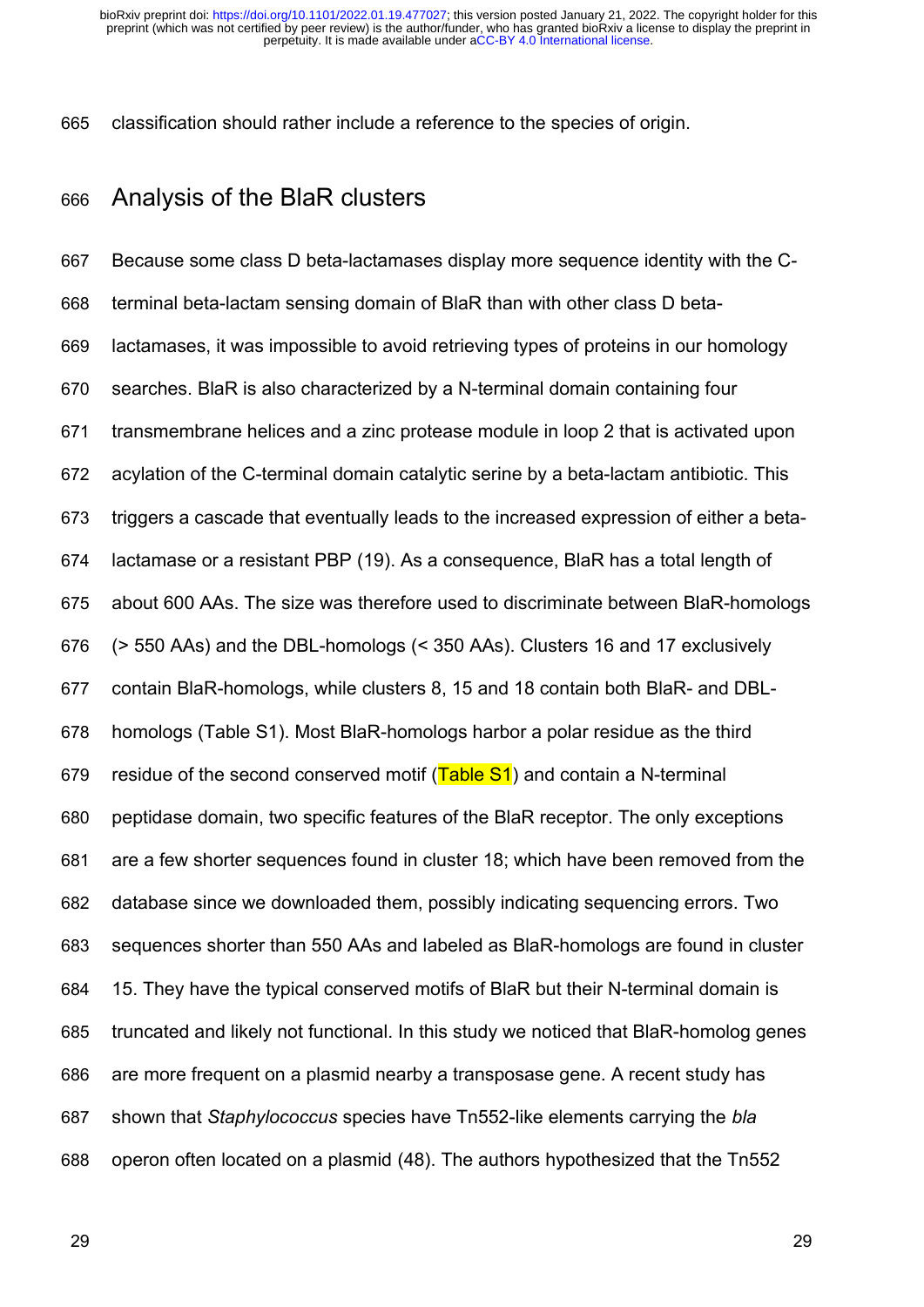transposon can mediate the transfer of the *bla* operon from a plasmid to the 689

chromosome. This hypothesis would also fit our results showing a high prevalence of 690

BlaR-homolog genes on plasmids and their proximity with transposase genes. 691

# Analysis of all the 62 DBL-homolog clusters 692

The size of the DBL-homolog proteins is very homogenous and the only sequences longer than 350 AAs are three fusions between a class D and a class C betalactamase (cluster 8), possibly homologous to LRA-13 (20), three sequences with an N-terminal extension (up to 423 AAs in total) in cluster 21, and a fusion with a crotonase domain (1 sequence in cluster 40) of unknown function. The analysis of the active site motifs ( $Table S1$ ) shows an almost perfect conservation of the three motifs characteristic of the catalytic site (SxxK, SxV and KTG), as well as of the tryptophan in the omega loop, which is important for the stabilization of the carboxylated lysine of the first motif. The most variable position is the second motif valine, which is often substituted by another hydrophobic AA. Some clusters do however diverge from this consensus. Indeed, clusters 13, 29, 35, 36, 45 and 54 contain only one or two sequences and have significantly impaired motifs, which are likely not compatible with a beta-lactamase activity. Cluster 12 (8 representative sequences), which also has poorly conserved motifs, with an absence of catalytic serine in most cases, is very unlikely to display beta-lactamase activity. In contrast, cluster 14 (11 representative sequences) has the following conserved motifs: SxxH, SxH/Q, AS/TG. A sequence from this cluster (OXAVL01) was selected for *in vitro* characterisation. No beta-lactamase activity was measured on a crude extract, but no over-expression was detected in our assays, preventing us from drawing any definitive conclusion. The conserved motifs are however not sufficient to warrant a 693 694 695 696 697 698 699 700 701 702 703 704 705 706 707 708 709 710 711 712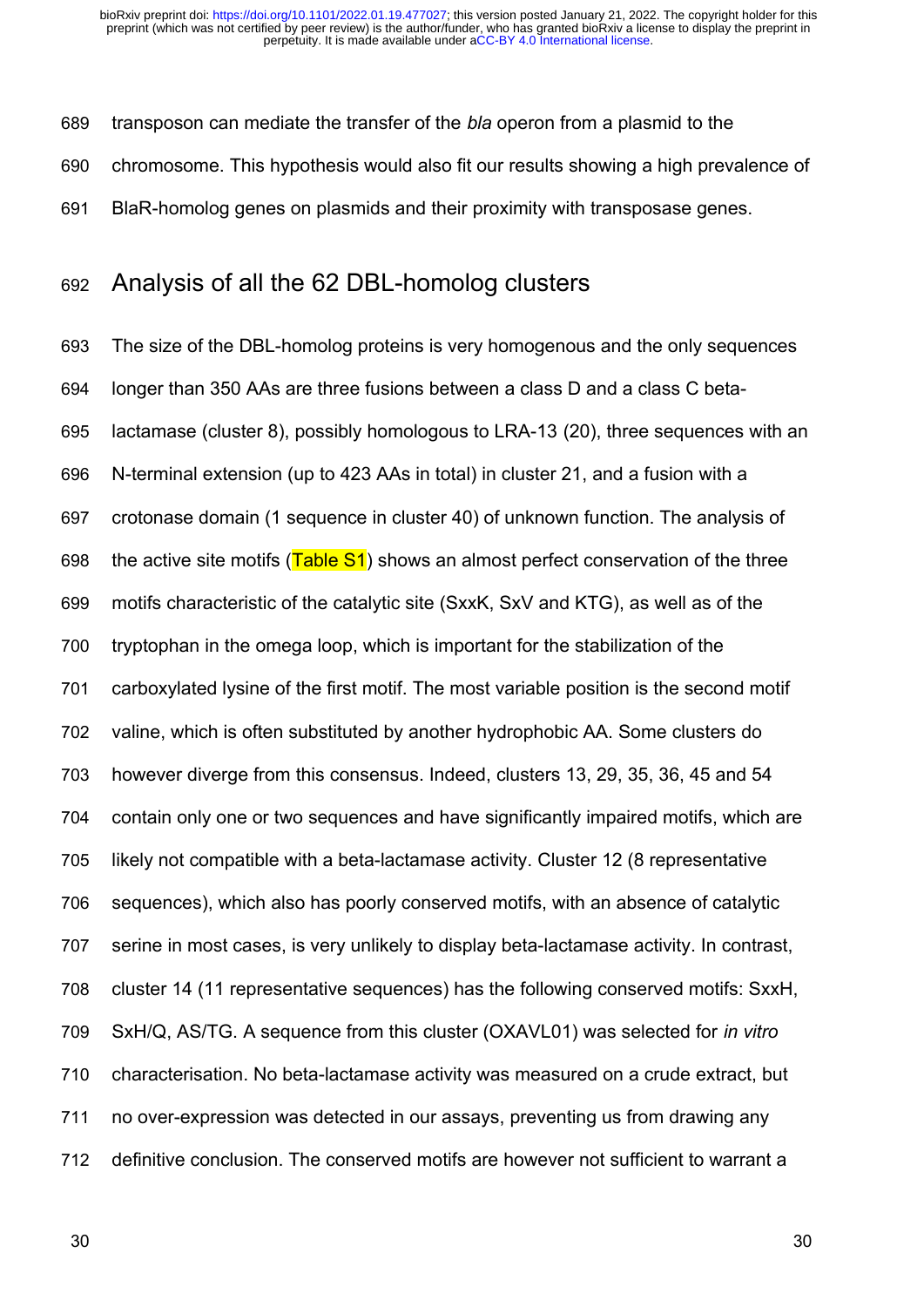beta-lactamase activity, as demonstrated by cluster 19 (Table S1), which regroups so far only pseudo-DBL sequences like YbxI or BAC-1 (17, 18). 713 714

### Probing clusters without class D beta-lactamase representative 715

Beyond OXAVL01, we have selected nine DBL-homologs among the 45 clusters devoid of reference OXA-domain family proteins to probe their activity. Overall, for seven of the ten sequences selected for evaluation, a beta-lactamase activity was detected at least on crude extracts  $(Table 3)$ , including two hydrolases active on imipenem (OXAVL02 and OXAVL06). The enzymatic studies of these two DBLhomolog enzymes confirmed that they both display a beta-lactamase activity and hydrolyse efficiently imipenem but that meropenem is only inactivated by OXAVL02. We also showed that the presence of hydrogenocarbonate enhances their catalytic activity, a sign of the necessary carboxylation of the first motif lysine for optimal activity. As already shown for numerous other class D beta-lactamases, the monomeric form OXAVL02 is in equilibrium with the dimeric form, the monomer being the predominant form of the enzyme at the concentration tested. These results, obtained with randomly selected enzymes, confirm that the environmental strains provide a large reservoir of new resistance genes, which include high potential for resistance to carbapenems, a family of last resort antibacterials. The acquisition of such genes by multi-resistant nosocomial strains therefore represent an important threat for the treatment of the related infections. This phenomenon has already been observed with the chromosome-encoded class A CTX-M-3 from *Kluyvera* spp, which is at the origin of the plasmid-borne CTX-M-1-derived cefotaximases produced by clinical isolates (49). This is a reminder of the importance of an adequate use of the available antibiotics to postpone as much as 716 717 718 719 720 721 722 723 724 725 726 727 728 729 730 731 732 733 734 735 736

31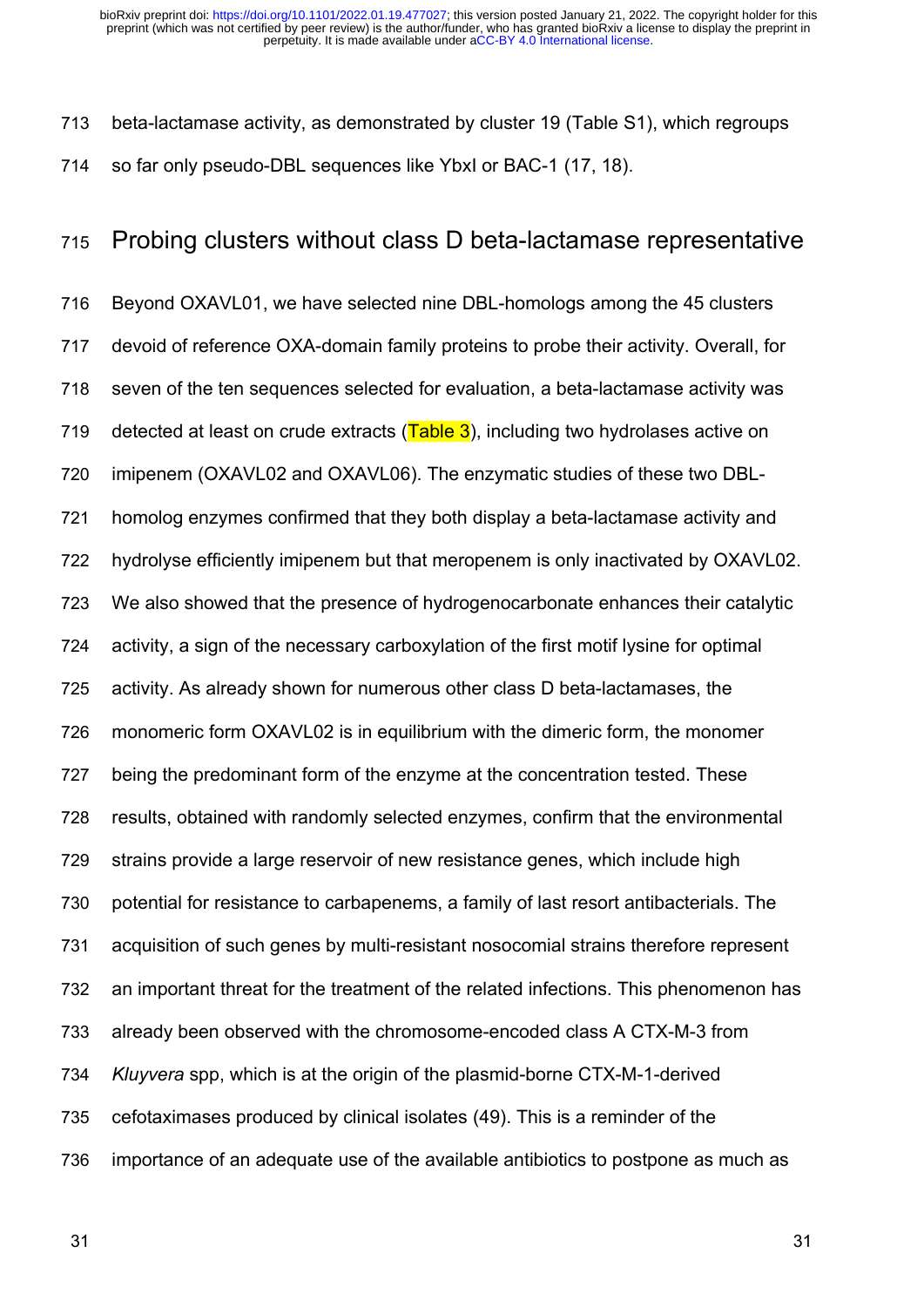possible the emergence of new resistance factors. 737

# Predicting activity profiles from amino acid sequences 738

The most clinically relevant result would be to deduce the activity profile of an enzyme from its AA sequence. However, determining the activity of only one representative DBL-homolog per cluster would not be informative of the specific activity profile of the cluster. In fact, it has been shown that only one mutated AA can alter the activity profile of a DBL (8, 9). Although the sequence similarity between the 1413 representative sequences and their respective member sequences is high (i.e., at least 95% identity), the identity between the sequences within one of the 45 nonsingleton phylogenetic cluster is low (i.e., down to  $50\%$ ) (Table  $S3$ ). Furthermore, this similarity is certainly undervalued because it is computed from only 188 unambiguously aligned AAs. Altogether, those arguments support that, for now, the activity profile of a DBL-homolog cannot be predicted only based on its AA sequence. This problem is also true for the other classes of beta-lactamases. Solving this would require a major effort for the high throughput biochemical characterization of the enzymes and the determination of their 3D structure, which is more likely correlated with the substrate specificity than the AA sequence. While the first part still represents a significant bottleneck, the recent development in 3D structure prediction with the AlphaFold software (50) has put the second part within reach, and the use of artificial intelligence to predict the activity profile of enzymes is not as far fetched as it used to be. 739 740 741 742 743 744 745 746 747 748 749 750 751 752 753 754 755 756 757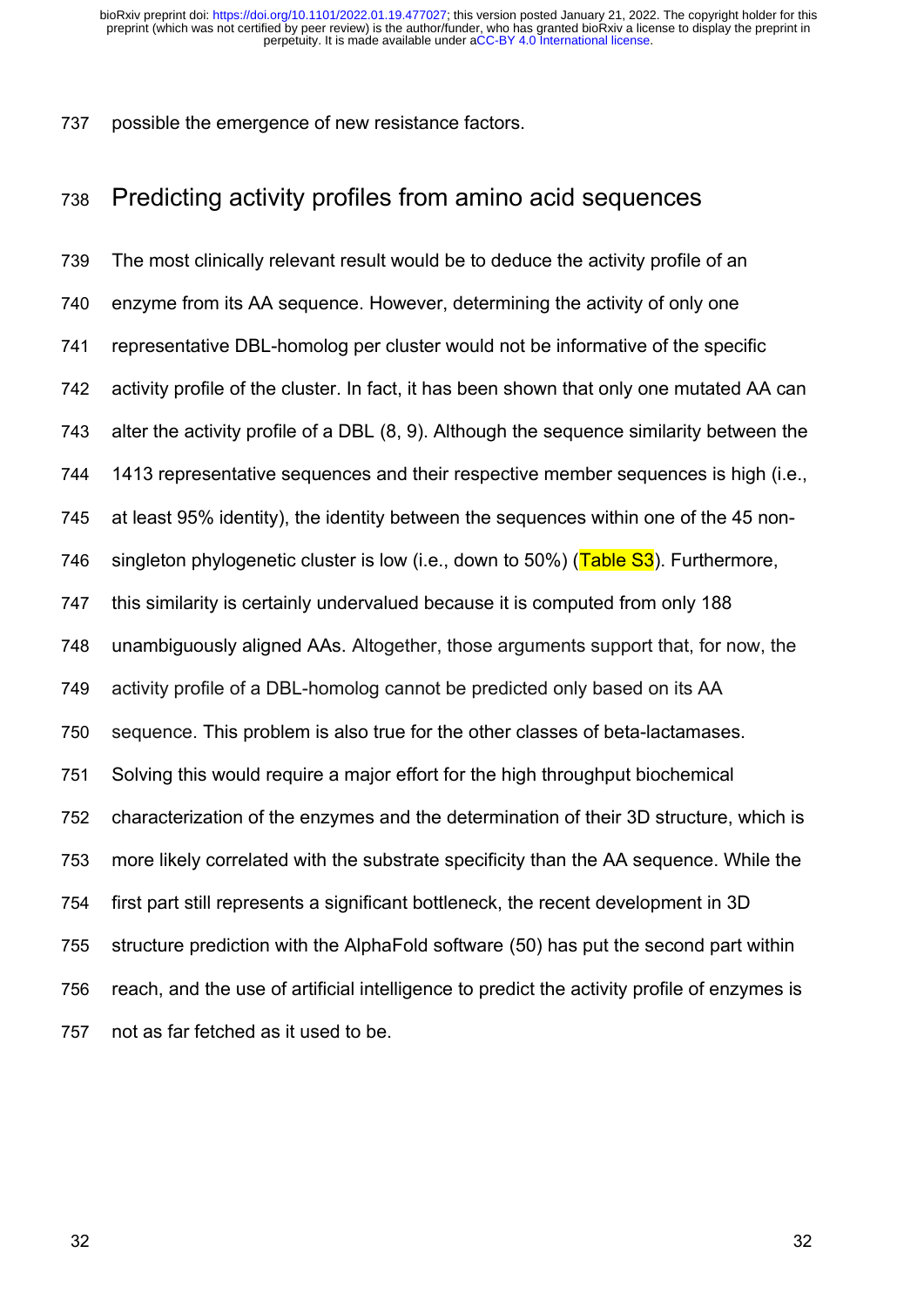# AUTHOR CONTRIBUTIONS 758

Valérian Lupo performed experiments, analyzed the data, drew the figures, wrote the manuscript and approved the final manuscript. Denis Baurain and Frédéric Kerff conceived the study and designed experiments, analyzed the data, wrote and reviewed the manuscript and approved the final manuscript. Jean-Marie Frère conceived the study, wrote and reviewed the manuscript and approved the final manuscript. Paola Sandra Mercuri performed experiments, wrote the manuscript and approved the final manuscript. Moreno Galleni designed experiments, wrote the manuscript and approved the final manuscript. Bernard Joris analyzed the data, reviewed the manuscript and approved the final manuscript. 759 760 761 762 763 764 765 766 767

768

# ACKNOWLEDGMENTS 769

VL is supported by a FRIA (Fonds pour la Formation à la Recherche dans l'Industrie et dans l'Agriculture) fellowship of the FRS-FNRS. FK is a research associate of the FRS-FNRS. MG and PSM were supported by the Belgian Federal Public Service Health, Food Chain Safety and Environment [Grant No. RF 17/6317 RU-BLA-ESBL-CPE]. Computational resources were provided through two grants to DB (University of Liège "Crédit de démarrage 2012" SFRD-12/04; FRS-FNRS "Crédit de recherche 2014" CDR J.0080.15). The authors thank Dr Mohammed Terrak and Dr Adrien Boes for useful advice at the initial stage of the project. 770 771 772 773 774 775 776 777

# **REFERENCES** 778

1. Abraham EP, Chain E. 1940. An Enzyme from Bacteria able to Destroy 779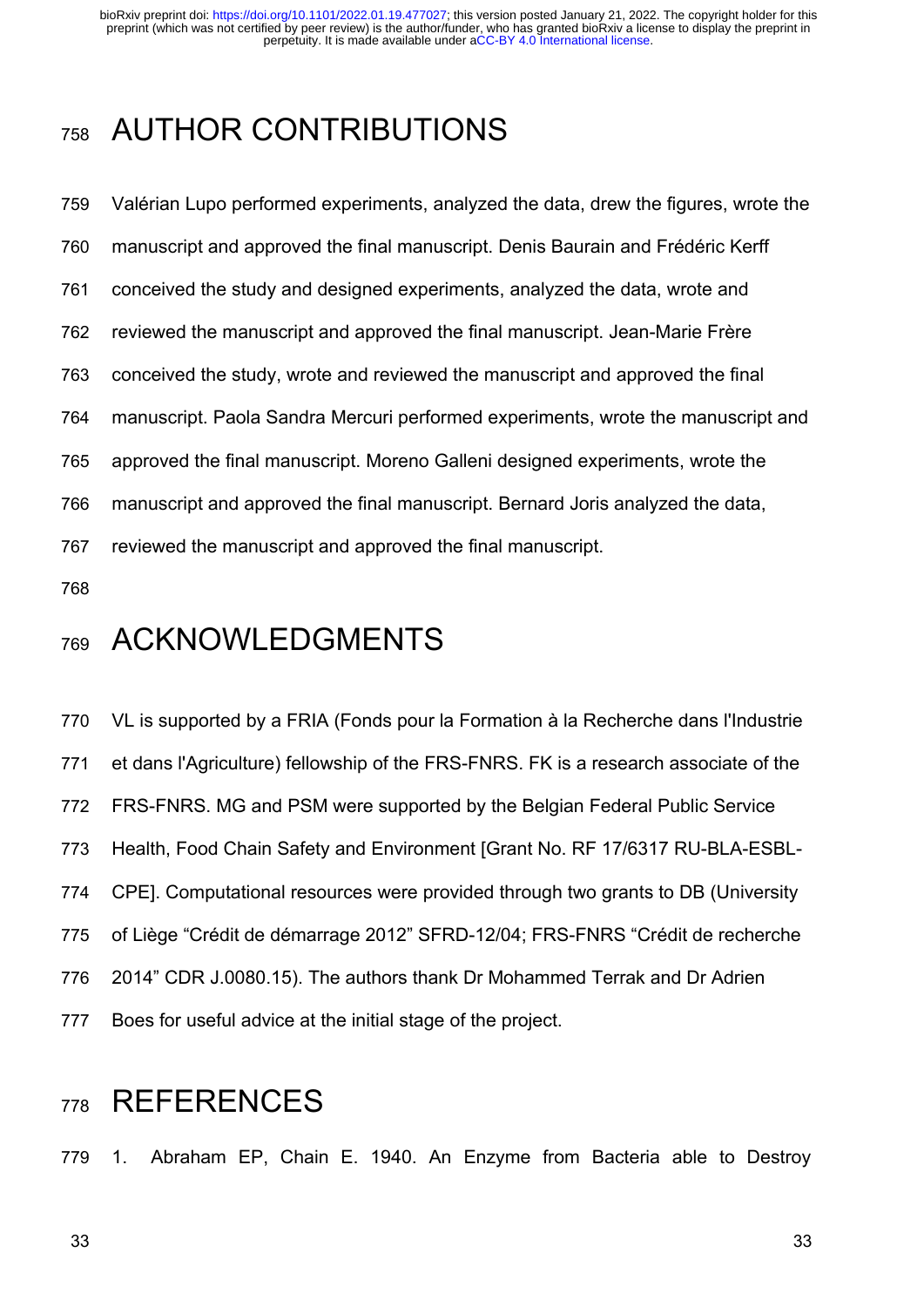Penicillin. Nature 146:837–837. 780

2. Livermore DM. 2000. Antibiotic resistance in staphylococci. Int J Antimicrob 781

Agents 16 Suppl 1:S3-10. 782

- 3. Davies J, Davies D. 2010. Origins and evolution of antibiotic resistance. 783
- Microbiol Mol Biol Rev MMBR 74:417–433. 784
- 4. Waley SG. 1992. ß-Lactamase: mechanism of action, p. 198–228. *In* Page, MI 785

(ed.), The Chemistry of β-Lactams. Springer Netherlands, Dordrecht. 786

5. Bebrone C, Garau G, Garcia-Saez I, Chantalat L, Carfi A, Dideberg O. 2012. X-787

- ray Structures and Mechanisms of Metallo-ß-Lactamase, p. 41–77. *In* Frère, J-788
- M (ed.), Beta-Lactamases. Nova Science Publishers, New York. 789
- 6. Bush K. 2018. Past and Present Perspectives on β-Lactamases. Antimicrob 790
- Agents Chemother 62. 791
- 7. Philippon A, Jacquier H, Ruppé E, Labia R. 2019. Structure-based classification 792
- of class A beta-lactamases, an update. Curr Res Transl Med 67:115–122. 793
- 8. Sougakoff W. 2012. Structure of class A beta-lactamases, p. 21–39. *In* Frère, J-794
- M (ed.), Beta-Lactamases. Nova Science Publishers, New York. 795
- 9. Castanheira M, Simner PJ, Bradford PA. 2021. Extended-spectrum β-796
- lactamases: an update on their characteristics, epidemiology and detection. 797
- JAC-Antimicrob Resist 3:dlab092. 798
- 10. Evans BA, Amyes SGB. 2014. OXA β-lactamases. Clin Microbiol Rev 27:241– 263. 799 800
- 11. Naas T, Oueslati S, Bonnin RA, Dabos ML, Zavala A, Dortet L, Retailleau P, 801
- Iorga BI. 2017. Beta-lactamase database (BLDB) structure and function. J 802
- Enzyme Inhib Med Chem 32:917–919. 803
- 12. Danel F, Frère JM, Livermore DM. 2001. Evidence of dimerisation among class 804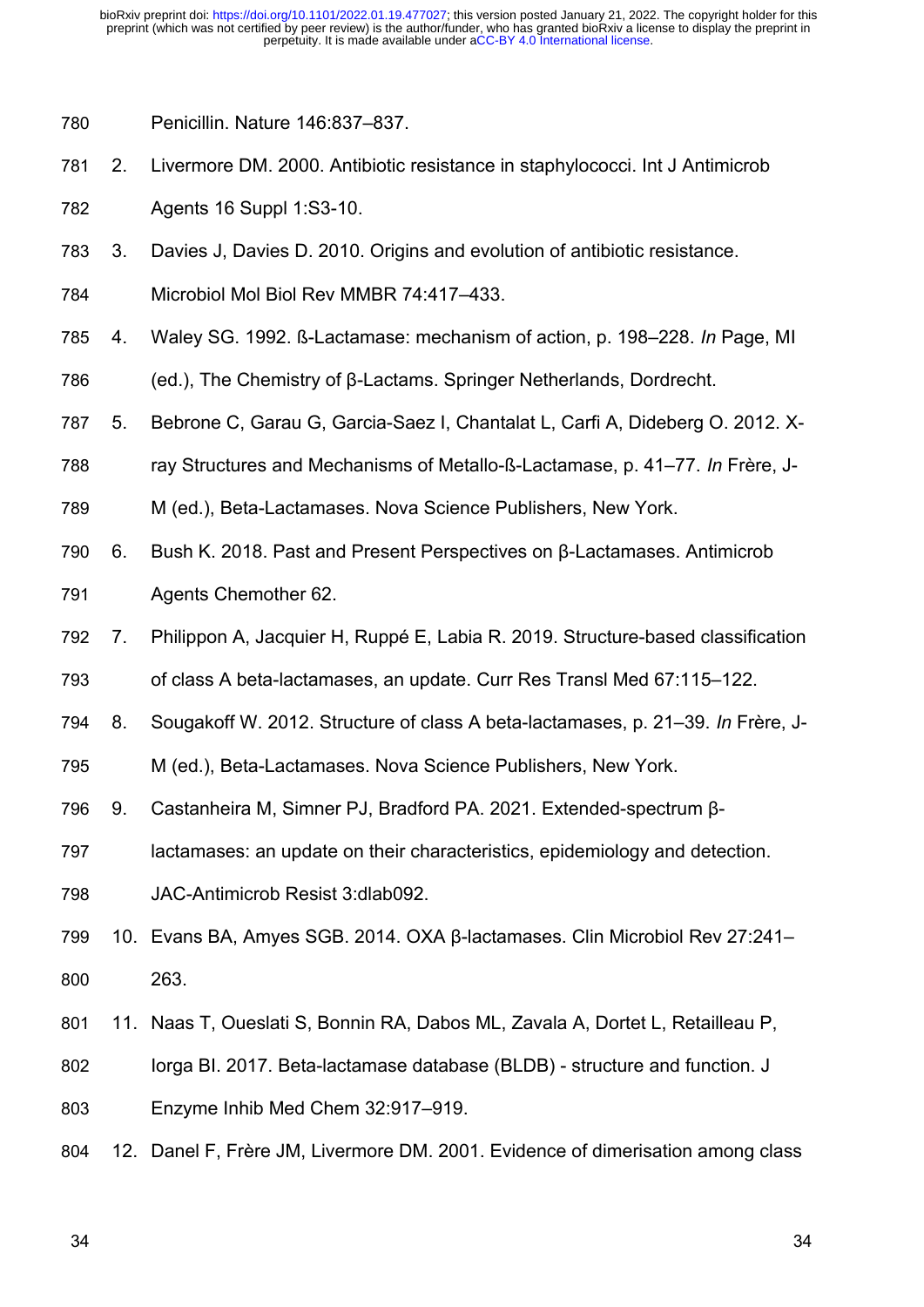D beta-lactamases: kinetics of OXA-14 beta-lactamase. Biochim Biophys Acta 805

1546:132–142. 806

- 13. Golemi D, Maveyraud L, Vakulenko S, Samama JP, Mobashery S. 2001. 807
- Critical involvement of a carbamylated lysine in catalytic function of class D 808
- beta-lactamases. Proc Natl Acad Sci U S A 98:14280–14285. 809
- 14. Ledent P, Frère JM. 1993. Substrate-induced inactivation of the OXA2 beta-810
- lactamase. Biochem J 295 ( Pt 3):871–878. 811
- 15. Poirel L, Naas T, Nordmann P. 2010. Diversity, epidemiology, and genetics of 812
- class D beta-lactamases. Antimicrob Agents Chemother 54:24–38. 813
- 16. Zhu YF, Curran IH, Joris B, Ghuysen JM, Lampen JO. 1990. Identification of 814
- BlaR, the signal transducer for beta-lactamase production in Bacillus 815
- licheniformis, as a penicillin-binding protein with strong homology to the OXA-2 816
- beta-lactamase (class D) of Salmonella typhimurium. J Bacteriol 172:1137– 817
- 1141. 818
- 17. Colombo M-L, Hanique S, Baurin SL, Bauvois C, De Vriendt K, Van Beeumen 819
- JJ, Frère J-M, Joris B. 2004. The ybxI gene of Bacillus subtilis 168 encodes a 820
- class D beta-lactamase of low activity. Antimicrob Agents Chemother 48:484– 490. 821 822
- 18. Toth M, Antunes NT, Stewart NK, Frase H, Bhattacharya M, Smith CA, 823
- Vakulenko SB. 2016. Class D β-lactamases do exist in Gram-positive bacteria. 824
- Nat Chem Biol 12:9–14. 825
- 19. Hardt K, Joris B, Lepage S, Brasseur R, Lampen JO, Frère JM, Fink AL, 826
- Ghuysen JM. 1997. The penicillin sensory transducer, BlaR, involved in the 827
- inducibility of beta-lactamase synthesis in Bacillus licheniformis is embedded in 828
- the plasma membrane via a four-alpha-helix bundle. Mol Microbiol 23:935–944. 829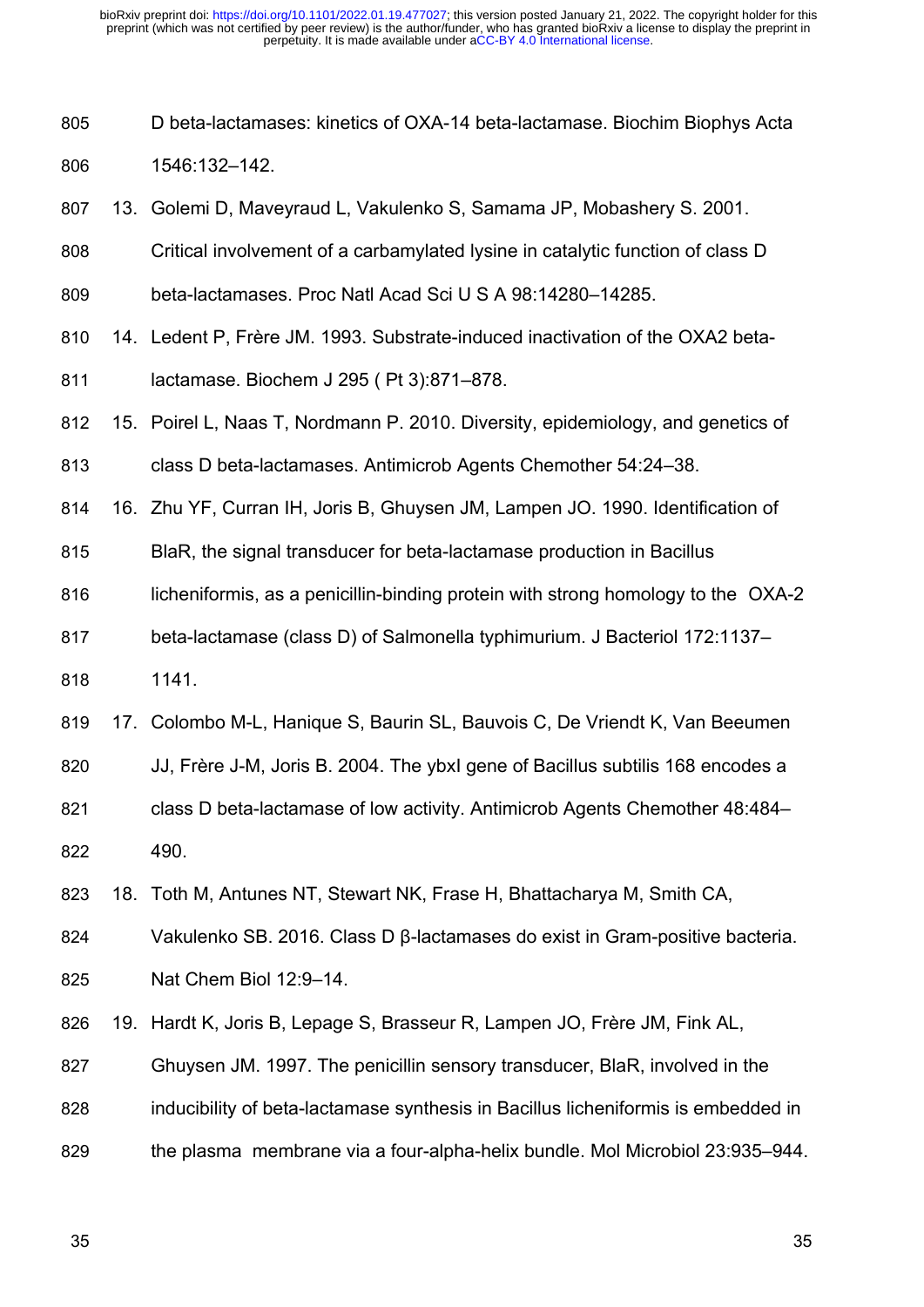20. Allen HK, Moe LA, Rodbumrer J, Gaarder A, Handelsman J. 2009. Functional 830

- metagenomics reveals diverse beta-lactamases in a remote Alaskan soil. ISME J 3:243–251. 831 832
- 21. Keshri V, Panda A, Levasseur A, Rolain J-M, Pontarotti P, Raoult D. 2018. 833
- Phylogenomic Analysis of β-Lactamase in Archaea and Bacteria Enables the 834
- Identification of Putative New Members. Genome Biol Evol 10:1106–1114. 835
- 22. Sengupta S, Chattopadhyay MK, Grossart H-P. 2013. The multifaceted roles of 836

antibiotics and antibiotic resistance in nature. Front Microbiol 4:47. 837

23. Papp-Wallace KM, Endimiani A, Taracila MA, Bonomo RA. 2011. 838

Carbapenems: past, present, and future. Antimicrob Agents Chemother 55:4943–4960. 839 840

24. Dewi DAPR, Thomas T, Ahmad Mokhtar AM, Mat Nanyan NS, Zulfigar SB, 841

Salikin NH. 2021. Carbapenem Resistance among Marine Bacteria-An 842

Emerging Threat to the Global Health Sector. Microorganisms 9. 843

25. Cherak Z, Loucif L, Moussi A, Rolain J-M. 2021. Carbapenemase-producing 844

Gram-negative bacteria in aquatic environments: a review. J Glob Antimicrob Resist 25:287–309. 845 846

26. Fu L, Niu B, Zhu Z, Wu S, Li W. 2012. CD-HIT: accelerated for clustering the next-generation sequencing data. Bioinformatics 28:3150–3152. 847 848

27. Katoh K, Standley DM. 2013. MAFFT multiple sequence alignment software 849

- version 7: improvements in performance and usability. Mol Biol Evol 30:772– 780. 850 851
- 28. Eddy SR. 2011. Accelerated profile HMM searches. PLoS Comput Biol 7:e1002195. 852 853
- 29. Toth M, Stewart NK, Smith C, Vakulenko SB. 2018. Intrinsic Class D β-854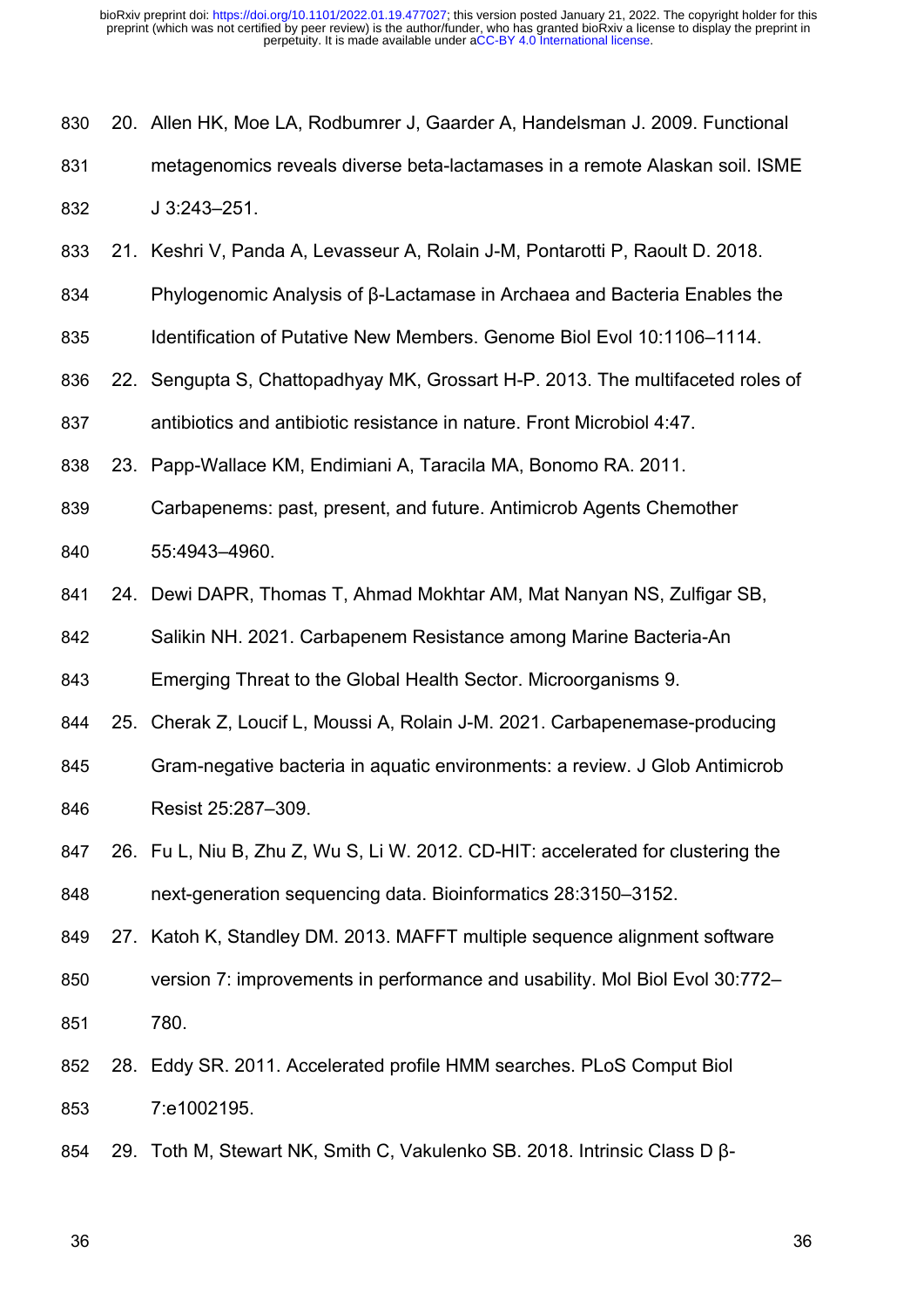Lactamases of Clostridium difficile. mBio 9. 855

- 30. Almagro Armenteros JJ, Tsirigos KD, Sønderby CK, Petersen TN, Winther O, 856
- Brunak S, von Heijne G, Nielsen H. 2019. SignalP 5.0 improves signal peptide 857
- predictions using deep neural networks. Nat Biotechnol 37:420–423. 858
- 31. Krogh A, Larsson B, von Heijne G, Sonnhammer EL. 2001. Predicting 859
- transmembrane protein topology with a hidden Markov model: application to 860
- complete genomes. J Mol Biol 305:567–580. 861
- 32. Jones P, Binns D, Chang H-Y, Fraser M, Li W, McAnulla C, McWilliam H, 862
- Maslen J, Mitchell A, Nuka G, Pesseat S, Quinn AF, Sangrador-Vegas A, 863
- Scheremetiew M, Yong S-Y, Lopez R, Hunter S, 2014. InterProScan 5: 864
- genome-scale protein function classification. Bioinformatics 30:1236–1240. 865
- 33. Rice P, Longden I, Bleasby A. 2000. EMBOSS: the European Molecular Biology 866
- Open Software Suite. Trends Genet TIG 16:276–277. 867
- 34. Garcia PS, Jauffrit F, Grangeasse C, Brochier-Armanet C. 2019. GeneSpy, a 868
- user-friendly and flexible genomic context visualizer. Bioinformatics 35:329– 869
- 331. 870
- 35. Krawczyk PS, Lipinski L, Dziembowski A. 2018. PlasFlow: predicting plasmid 871
- sequences in metagenomic data using genome signatures. Nucleic Acids Res 46:e35. 872 873
- 36. Philippe H. 1993. MUST, a computer package of Management Utilities for 874
- Sequences and Trees. Nucleic Acids Res 21:5264–5272. 875
- 37. Stamatakis A. 2014. RAxML version 8: A tool for phylogenetic analysis and 876
- post-analysis of large phylogenies. Bioinformatics 30:1312–1313. 877
- 38. Lemoine F, Domelevo Entfellner J-B, Wilkinson E, Correia D, Dávila Felipe M, 878
- De Oliveira T, Gascuel O. 2018. Renewing Felsenstein's phylogenetic bootstrap 879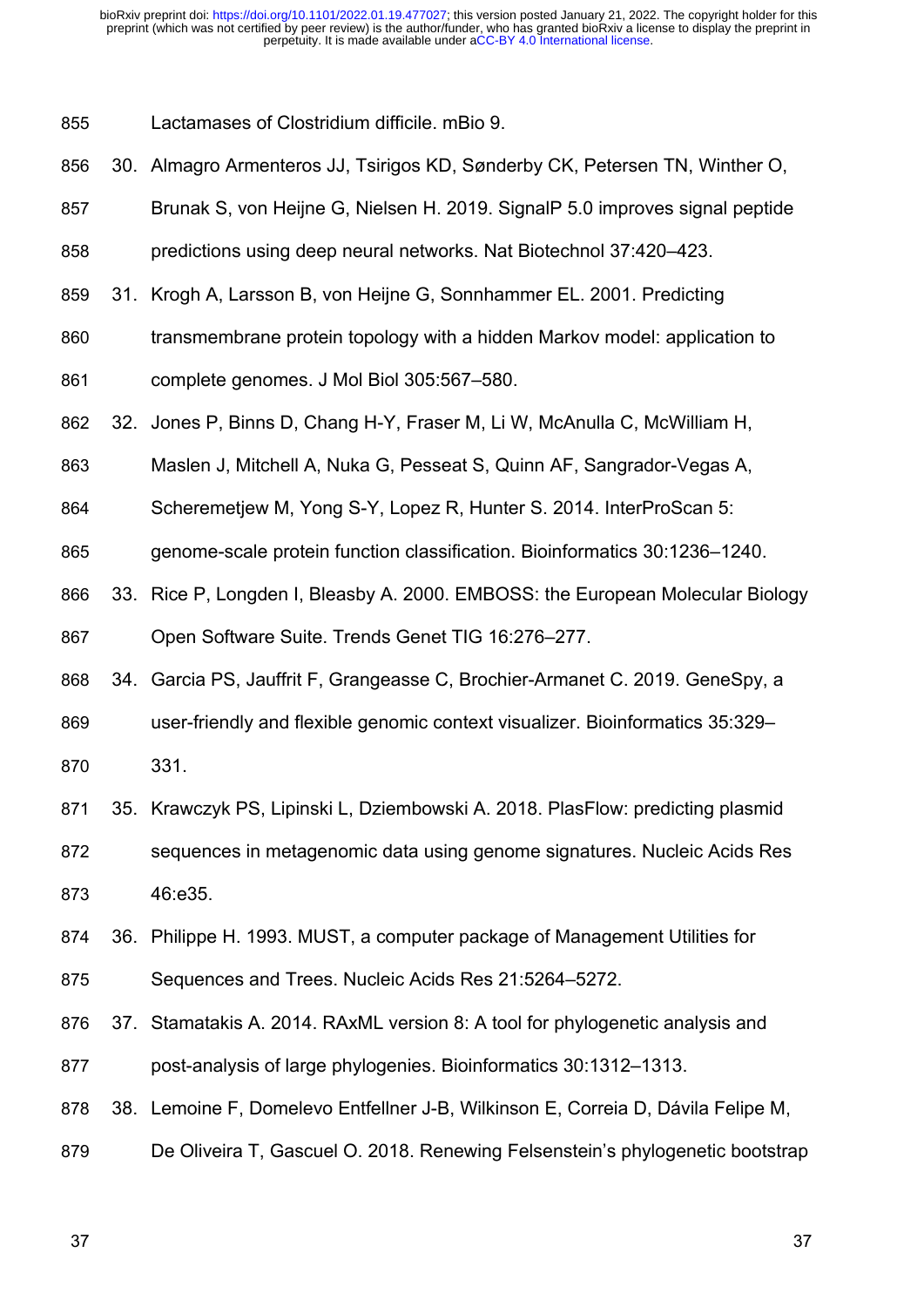in the era of big data. Nature 556:452–456. 880

- 39. Hackathon R, Bolker B, Butler M, Cowan P, Vienne D de, Eddelbuettel D, 881
- Holder M, Jombart T, Kembel S, Michonneau F, Orme D, O'Meara B, Paradis E, 882
- Regetz J, Zwickl D. 2019. phylobase: Base Package for Phylogenetic Structures 883
- and Comparative Data. https://CRAN.R-project.org/package=phylobase. 884
- 40. Jombart T, Balloux F, Dray S. 2010. adephylo: new tools for investigating the 885
- phylogenetic signal in biological traits. Bioinforma Oxf Engl 26:1907–1909. 886
- 41. Jäger ML. 2015. MCL: Markov Cluster Algorithm. 887
- https://CRAN.R-project.org/package=MCL. 888
- 42. Califice S, Baurain D, Hanikenne M, Motte P. 2012. A single ancient origin for 889
- prototypical serine/arginine-rich splicing factors. Plant Physiol 158:546–560. 890
- 43. Steiner D, Forrer P, Stumpp MT, Plückthun A. 2006. Signal sequences directing 891
- cotranslational translocation expand the range of proteins amenable to phage 892
- display. Nat Biotechnol 24:823–831. 893
- 44. Wyatt PJ. 2021. Differential light scattering and the measurement of molecules 894
- and nanoparticles: A review. Anal Chim Acta X 7–8:100070. 895
- 45. Cornish-Bowden A. 1995. Fundamentals of Enzyme Kinetics. Portland. 896
- https://books.google.be/books?id=\\_jZzQgAACAAJ. 897
- 46. Lupo V, Van Vlierberghe M, Vanderschuren H, Kerff F, Baurain D, Cornet L. 898
- 2021. Contamination in Reference Sequence Databases: Time for Divide-and-899
- Rule Tactics. Front Microbiol 12:755101. 900
- 47. Diene SM, Pinault L, Armstrong N, Azza S, Keshri V, Khelaifia S, Chabrière E, 901
- Caetano-Anolles G, Rolain J-M, Pontarotti P, Raoult D. 2020. Dual RNase and 902
- β-lactamase Activity of a Single Enzyme Encoded in Archaea. Life Basel Switz 903
- 10. 904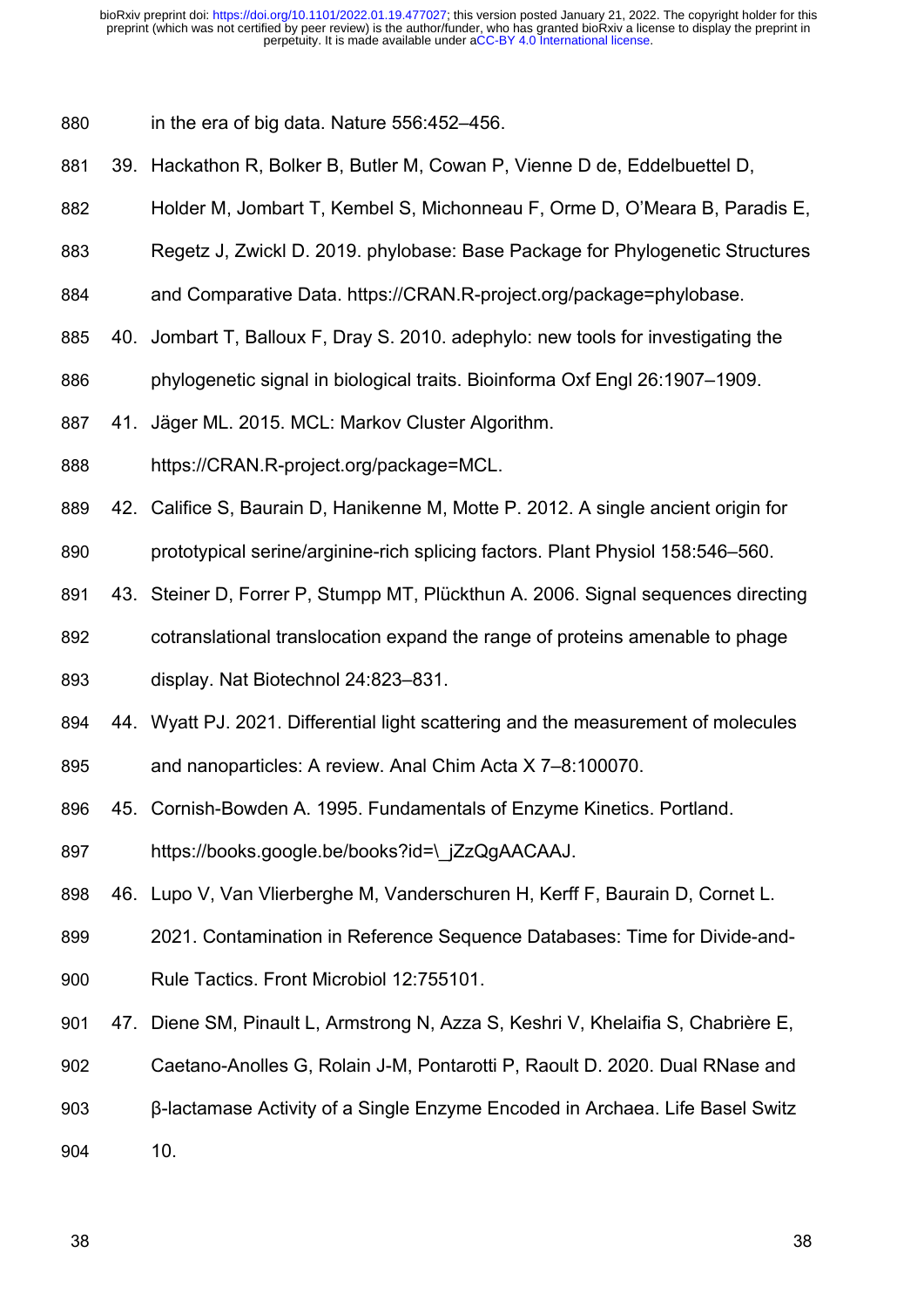| 905 | 48. Sun Z, Zhou D, Zhang X, Li Q, Lin H, Lu W, Liu H, Lu J, Lin X, Li K, Xu T, Bao |
|-----|------------------------------------------------------------------------------------|
| 906 | Q, Zhang H. 2020. Determining the Genetic Characteristics of Resistance and        |
| 907 | Virulence of the "Epidermidis Cluster Group" Through Pan-Genome Analysis.          |
| 908 | Front Cell Infect Microbiol 10:274.                                                |
| 909 | 49. Rodríguez MM, Power P, Radice M, Vay C, Famiglietti A, Galleni M, Ayala JA,    |
| 910 | Gutkind G. 2004. Chromosome-encoded CTX-M-3 from Kluyvera ascorbata: a             |
| 911 | possible origin of plasmid-borne CTX-M-1-derived cefotaximases. Antimicrob         |
| 912 | Agents Chemother 48:4895-4897.                                                     |
| 913 | 50. Jumper J, Evans R, Pritzel A, Green T, Figurnov M, Ronneberger O,              |
| 914 | Tunyasuvunakool K, Bates R, Žídek A, Potapenko A, Bridgland A, Meyer C,            |
| 915 | Kohl SAA, Ballard AJ, Cowie A, Romera-Paredes B, Nikolov S, Jain R, Adler J,       |
| 916 | Back T, Petersen S, Reiman D, Clancy E, Zielinski M, Steinegger M, Pacholska       |
| 917 | M, Berghammer T, Bodenstein S, Silver D, Vinyals O, Senior AW, Kavukcuoglu         |
| 918 | K, Kohli P, Hassabis D. 2021. Highly accurate protein structure prediction with    |
| 919 | AlphaFold. Nature 596:583-589.                                                     |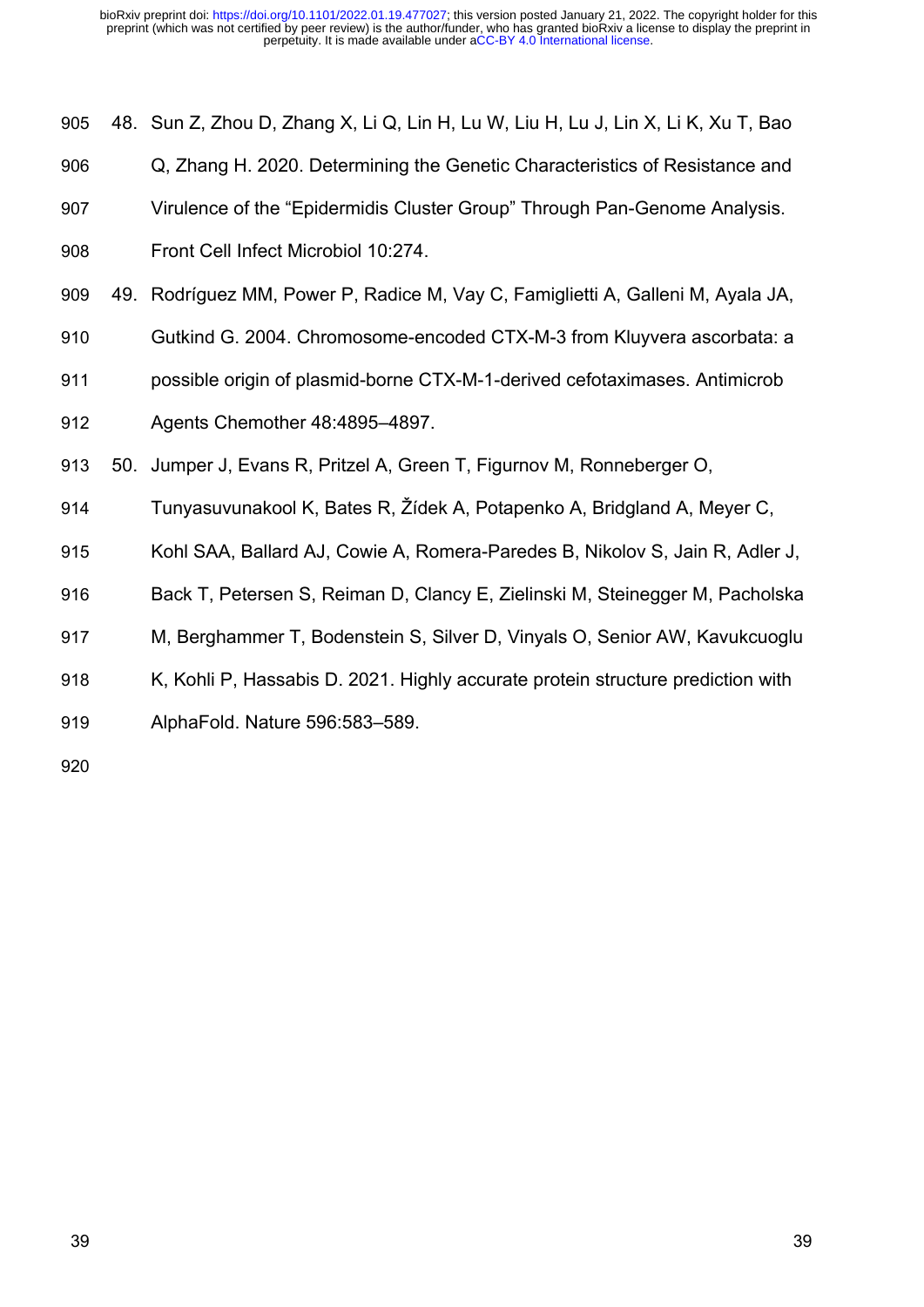Table 1. **Distribution of predicted signal peptides in DBL-homolog and BlaR-**921

#### **homolog unique sequences further broken by the number of predicted**  922

#### **transmembrane (TM) domains (0: cytoplasmic, 1: monotopic, > 1: polytopic).** 923

|      | DBL-homologs |                     |     |       | <b>BlaR-homologs</b> |      |     |       |
|------|--------------|---------------------|-----|-------|----------------------|------|-----|-------|
| # TM |              | Signal Peptide (SP) |     | No SP | Signal Peptide (SP)  |      |     | No SP |
|      | <b>Sec</b>   | Lipo                | Tat | Other | <b>Sec</b>           | Lipo | Tat | Other |
| 0    | 1660         | 587                 | 83  | 195   |                      | 0    |     |       |
| 1    | 70           | 4                   | 2   | 49    | 0                    | 0    |     |       |
| > 1  | 0            | 0                   |     | 11    | $\overline{2}$       |      |     | 845   |

924

Table 2. **Distribution of DBL- and BlaR-homolog sequences in clinical, non-**925

**clinical and unclassified strains, further broken by type of encoding molecule**  926

**(chromosome, plasmid or unclassified).** 927

|              | Clinical             |                       | Non-clinical         |                       | Unclassified         |                       |
|--------------|----------------------|-----------------------|----------------------|-----------------------|----------------------|-----------------------|
|              | DBL-<br>homolog<br>S | BlaR-<br>homolog<br>S | DBL-<br>homolog<br>s | BlaR-<br>homolog<br>S | DBL-<br>homolog<br>S | BlaR-<br>homolog<br>S |
| Chromosome   | 2,080                | 459                   | 1,716                | 696                   | 6,282                | 4,998                 |
| Plasmid      | 512                  | 515                   | 150                  | 305                   | 1497                 | 2,688                 |
| Unclassified | 234                  | 67                    | 222                  | 36                    | 871                  | 505                   |

928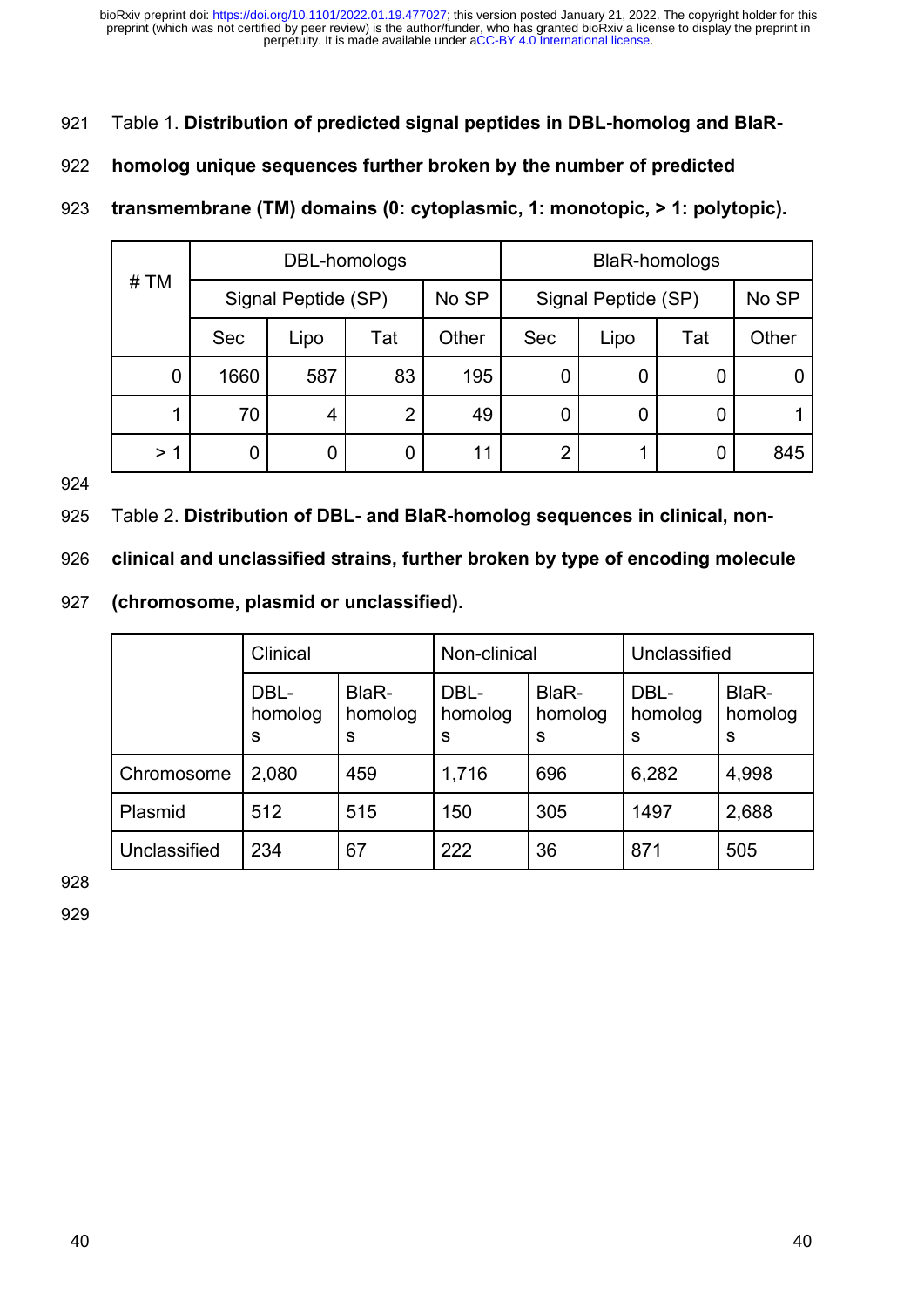- Table 3. **Beta-lactamase activity of crude extract (CE) for cells expressing**  930
- **active DBL-homologs. The measurements were performed in 25 mM HEPES**  931
- **buffer (pH 7) at 30°C. NH = No Hydrolysis.** 932

| <b>CE</b> | V <sub>0</sub> (nmol.min $1$ .mgP $^{-1}$ ) |                |           |           |  |  |  |  |
|-----------|---------------------------------------------|----------------|-----------|-----------|--|--|--|--|
|           | Nitrocefin                                  | Ampicillin     | Oxacillin | Imipenem  |  |  |  |  |
| OXAVL02   | 9.5                                         | 70             | 18        | 4         |  |  |  |  |
| OXAVL03   | 1                                           | 1              | <b>NH</b> | <b>NH</b> |  |  |  |  |
| OXAVL04   | 0.7                                         | <b>NH</b>      | <b>NH</b> | <b>NH</b> |  |  |  |  |
| OXAVL05   | 2.                                          | <b>NH</b>      | <b>NH</b> | <b>NH</b> |  |  |  |  |
| OXAVL06   | 6                                           | 85             | 100       | 7         |  |  |  |  |
| OXAVL09   | 4                                           | $\overline{7}$ | 4         | <b>NH</b> |  |  |  |  |
| OXAVL10   | 0.5                                         | <b>NH</b>      | <b>NH</b> | <b>NH</b> |  |  |  |  |

933

#### Table 4. **Kinetic parameters of OXAVL02 and OXAVL06 beta-lactamases in 25**  934

**mM HEPES pH 7.5+ 50 mM NaCarbonate.** NH = No Hydrolysis. Each kinetic value 935

is the mean of three different measurements; SDs were below 5%. 936

| <b>Antibiotics</b> |             | OXAVL02      |                                                      | OXAVL06     |              |                              |
|--------------------|-------------|--------------|------------------------------------------------------|-------------|--------------|------------------------------|
|                    | $kcat(s-1)$ | $Km (\mu M)$ | $k$ cat/Km ( $\mu$ M <sup>-1</sup> s <sup>-1</sup> ) | $kcat(s-1)$ | $Km (\mu M)$ | $kcat/Km (\mu M^{-1}s^{-1})$ |
| Ampicillin         | 20          | 380          | 0.055                                                | 530         | 270          | 2                            |
| Carbenicillin      | 22          | 400          | 0.055                                                | 380         | 1400         | 0.25                         |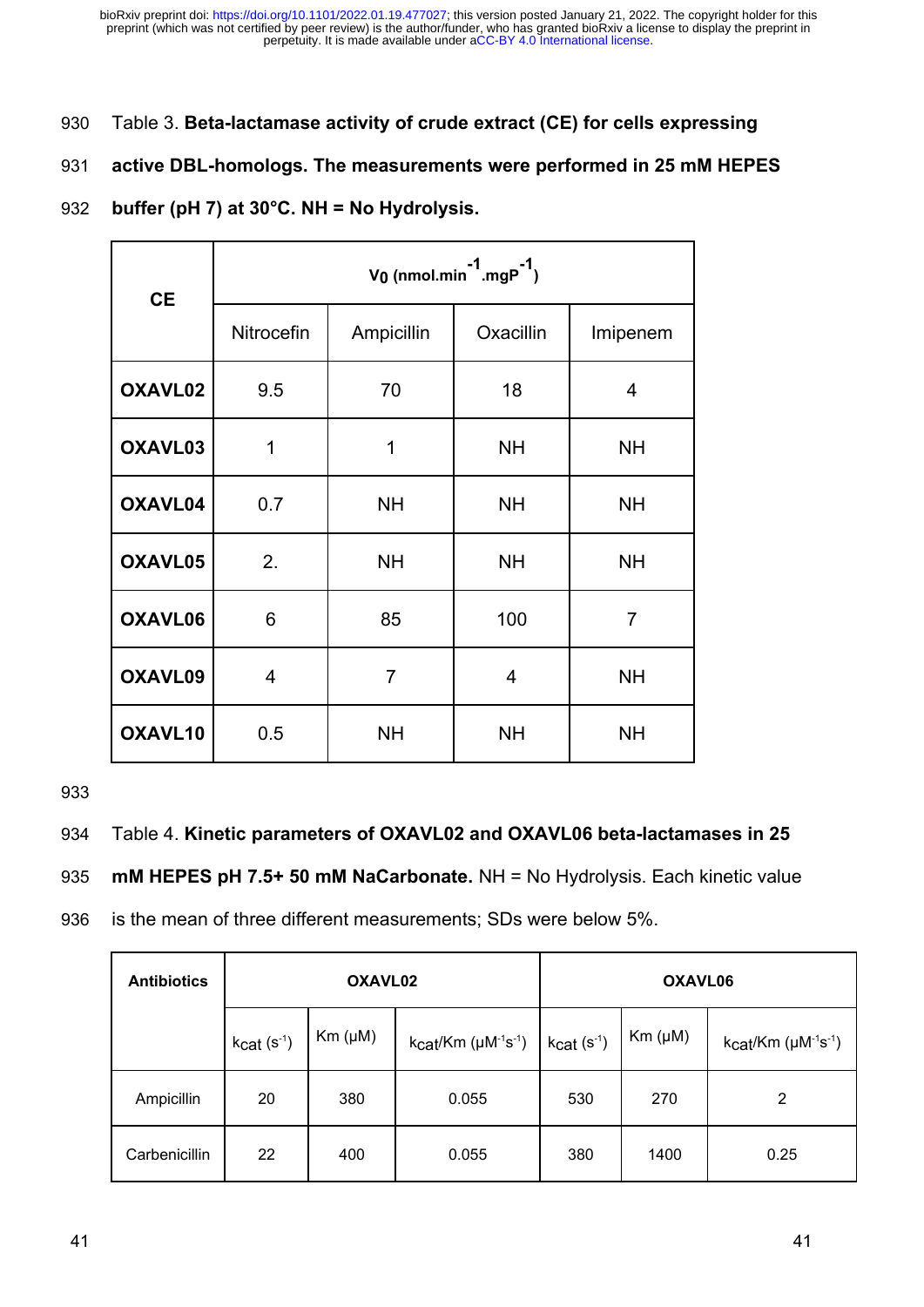| Piperacillin  | 3                         | 850  | 0.0055 | <b>NH</b> | <b>NH</b> | <b>NH</b> |
|---------------|---------------------------|------|--------|-----------|-----------|-----------|
| Oxacillin     | 1                         | 690  | 0.0015 | 90        | 160       | 0.56      |
| Cephaloridine | >12.5                     | >400 | 0.030  | 24        | 90        | 0.26      |
| Nitrocefin    | <b>Product Inhibition</b> |      |        |           |           | 17.5      |
| Imipenem      | 9                         | 550  | 0.016  | 0.9       | 0.4       | 2.5       |
| Meropenem     | 0.3                       | 6    | 0.05   | <b>NH</b> | <b>NH</b> | <b>NH</b> |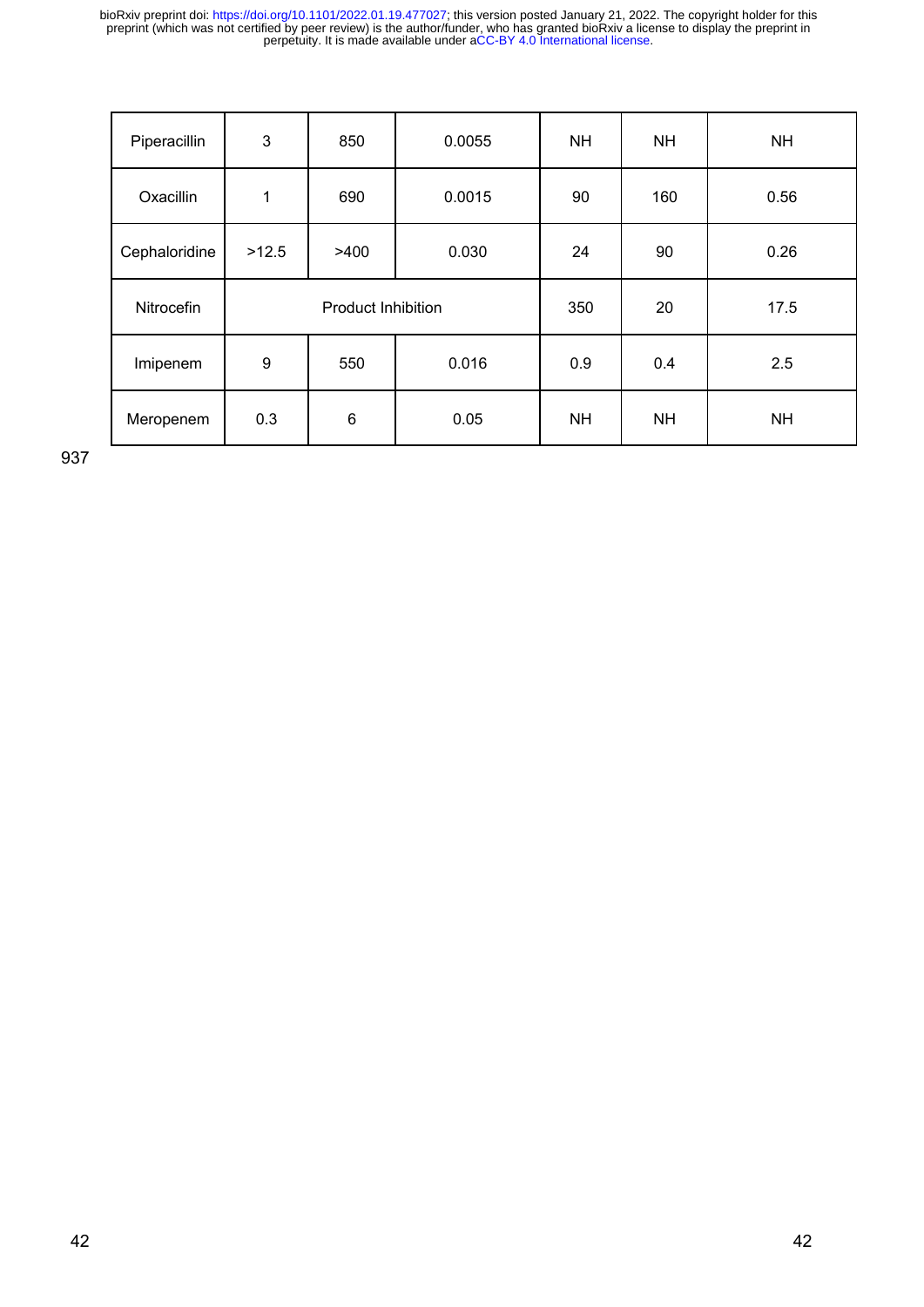

**homologs or BlaR-homologs.** (**a**) Length distribution of the 24,916 OXA-domain family protein sequences. Sequences shorter than 350 AAs are colored in blue, sequences longer than 550 AAs are in orange, while sequences between 350 and 550 AAs are in red. (**b**) Length distribution of the representative sequences mapped 939 940 941 942 943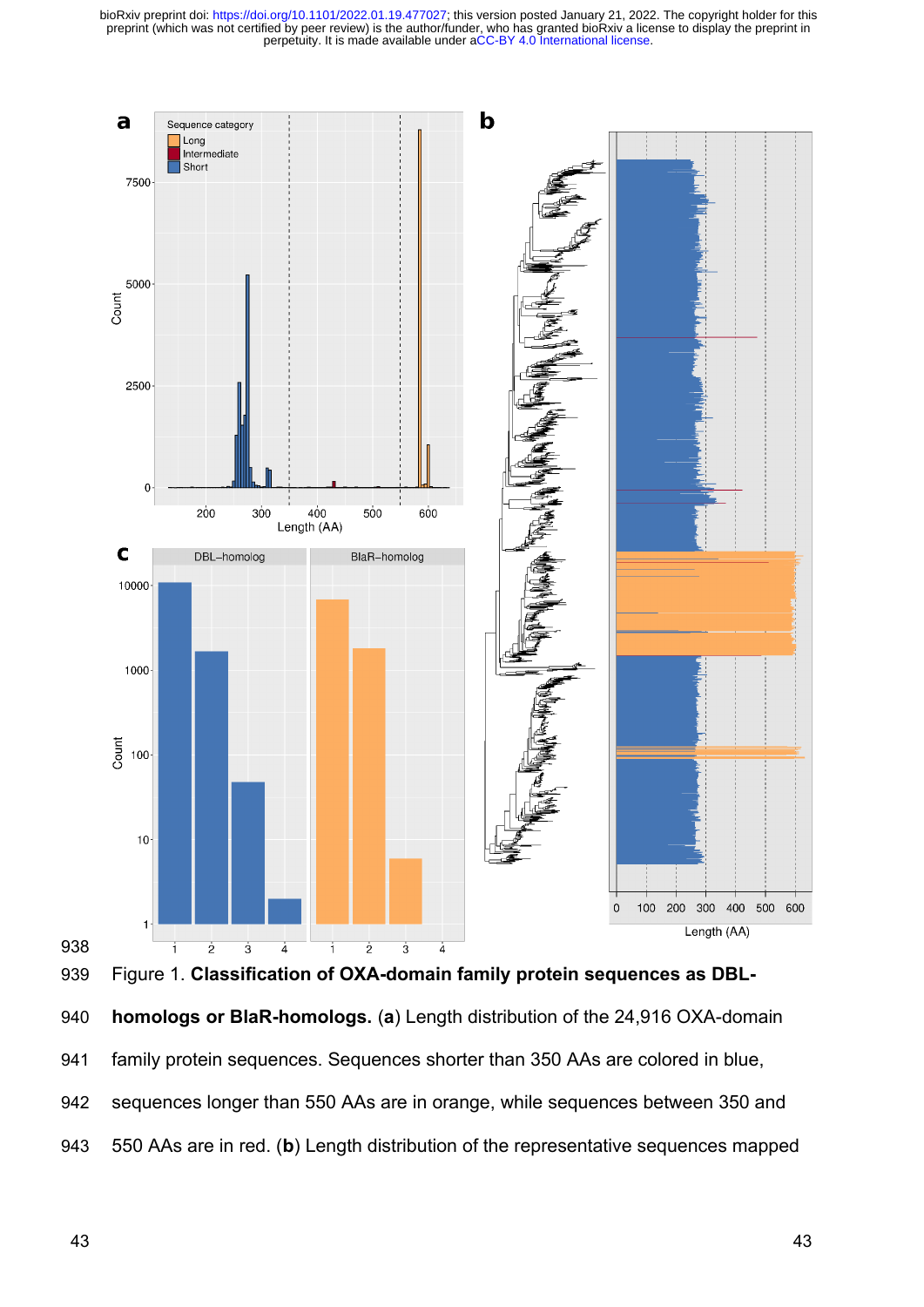onto the phylogenetic tree. The tree was constructed from a matrix of 1413 representative sequences x 188 unambiguously aligned AAs using RAxML under the LG+F+G4 model. (**c**) Distribution of the number of DBL-homolog and BlaR-homolog sequences per organism. Blue bar plots represent DBL-homolog sequences while orange bar plots represent BlaR-homolog sequences. The Y axis is in log10 units. 944 945 946 947 948